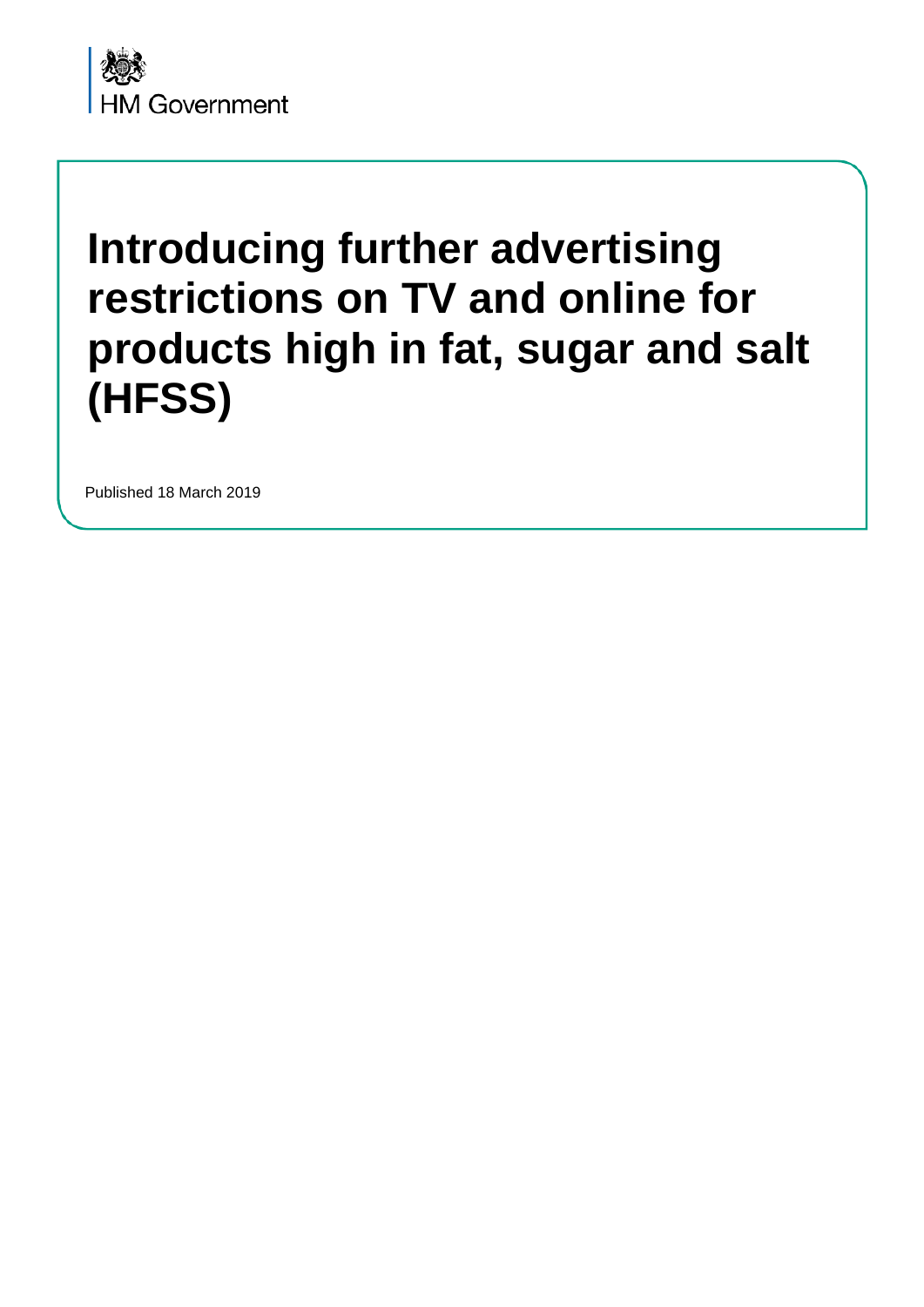# **Contents**

<span id="page-1-8"></span><span id="page-1-7"></span><span id="page-1-6"></span><span id="page-1-5"></span><span id="page-1-4"></span><span id="page-1-3"></span><span id="page-1-2"></span><span id="page-1-1"></span><span id="page-1-0"></span>

| 1. |                                                                    |  |
|----|--------------------------------------------------------------------|--|
| 2. |                                                                    |  |
|    |                                                                    |  |
|    |                                                                    |  |
| 3. |                                                                    |  |
|    |                                                                    |  |
|    |                                                                    |  |
|    |                                                                    |  |
|    |                                                                    |  |
| 4. |                                                                    |  |
|    |                                                                    |  |
|    |                                                                    |  |
|    |                                                                    |  |
| 5. |                                                                    |  |
|    |                                                                    |  |
| 6. |                                                                    |  |
|    |                                                                    |  |
|    |                                                                    |  |
|    |                                                                    |  |
|    |                                                                    |  |
| 7. |                                                                    |  |
|    |                                                                    |  |
| 9. |                                                                    |  |
|    |                                                                    |  |
|    | Annex B - Products included in PHE reduction programmes and SDIL32 |  |
|    |                                                                    |  |
|    |                                                                    |  |
|    |                                                                    |  |
|    |                                                                    |  |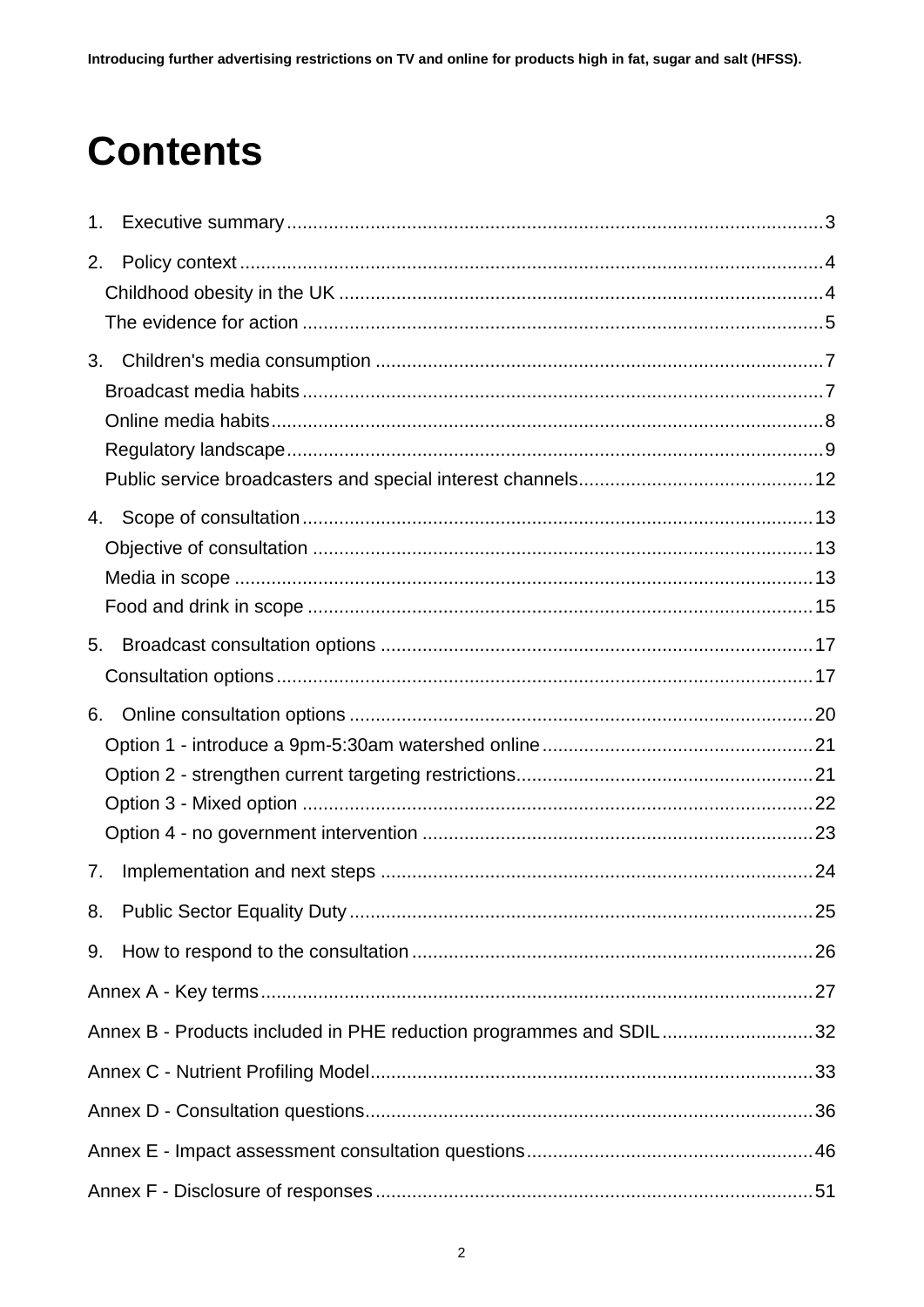# <span id="page-2-0"></span>**1. Executive summary**

<span id="page-2-1"></span>Childhood obesity is one of the most pressing public health challenges that we face. In June 2018 as part of [Childhood Obesity: a plan for action, chapter 2](https://www.gov.uk/government/publications/childhood-obesity-a-plan-for-action-chapter-2) the Government set a national ambition to halve childhood obesity by 2030 and significantly reduce the gap in obesity between children from the most and least deprived areas.

<span id="page-2-4"></span><span id="page-2-3"></span><span id="page-2-2"></span>To deliver this we must ultimately reduce the number of calories our children are consuming. There is a clear link between high sugar intake and excess calorie consumption, which increases the risk of weight gain and obesity, [1](#page-1-0) and the evidence shows that on average overweight and obese children are consuming up to 500 extra calories per day. [2](#page-1-1)

<span id="page-2-7"></span><span id="page-2-6"></span><span id="page-2-5"></span>The factors that influence obesity are complex and there is no single solution. We all need to play a part in ensuring that the healthiest choice is the easiest choice. As part of this, Government is consulting on introducing further advertising restriction on adverts for products that are high in fat, sugar and salt (HFSS). We are concerned that despite existing restrictions, children see a significant level of HFSS adverts through the media they engage with the most and that this can shape their food preferences and choices and, over time, lead to obesity.

<span id="page-2-11"></span><span id="page-2-10"></span><span id="page-2-9"></span><span id="page-2-8"></span>This document seeks views on options across broadcast and online media in order to reduce children's exposure to HFSS advertising. We want to ensure that any future restrictions are proportionate, and targeted to the products of most concern to childhood obesity. We also want to ensure that they can be easily understood by parents, so that they are supported in making healthier choices for their families.

<span id="page-2-16"></span><span id="page-2-15"></span><span id="page-2-14"></span><span id="page-2-13"></span><span id="page-2-12"></span>Published alongside this consultation document is a consultation impact assessment (IA) which models the impact of possible policy options, considering the health benefits for children and the impact on advertisers, broadcasters and the food and drink industry. Through the consultation IA we invite views on the methodology, assumptions and figures included within this consultation IA. We also welcome views on the Equality Analysis published alongside Chapter 2 of the Childhood Obesity Plan. There is also detail on how this policy may impact on the Public Sector Equality Duty in section 7.

<span id="page-2-25"></span><span id="page-2-24"></span><span id="page-2-23"></span><span id="page-2-22"></span><span id="page-2-21"></span><span id="page-2-20"></span><span id="page-2-19"></span><span id="page-2-18"></span><span id="page-2-17"></span>A list of definitions used throughout the consultation document and IA can be found in Annex A.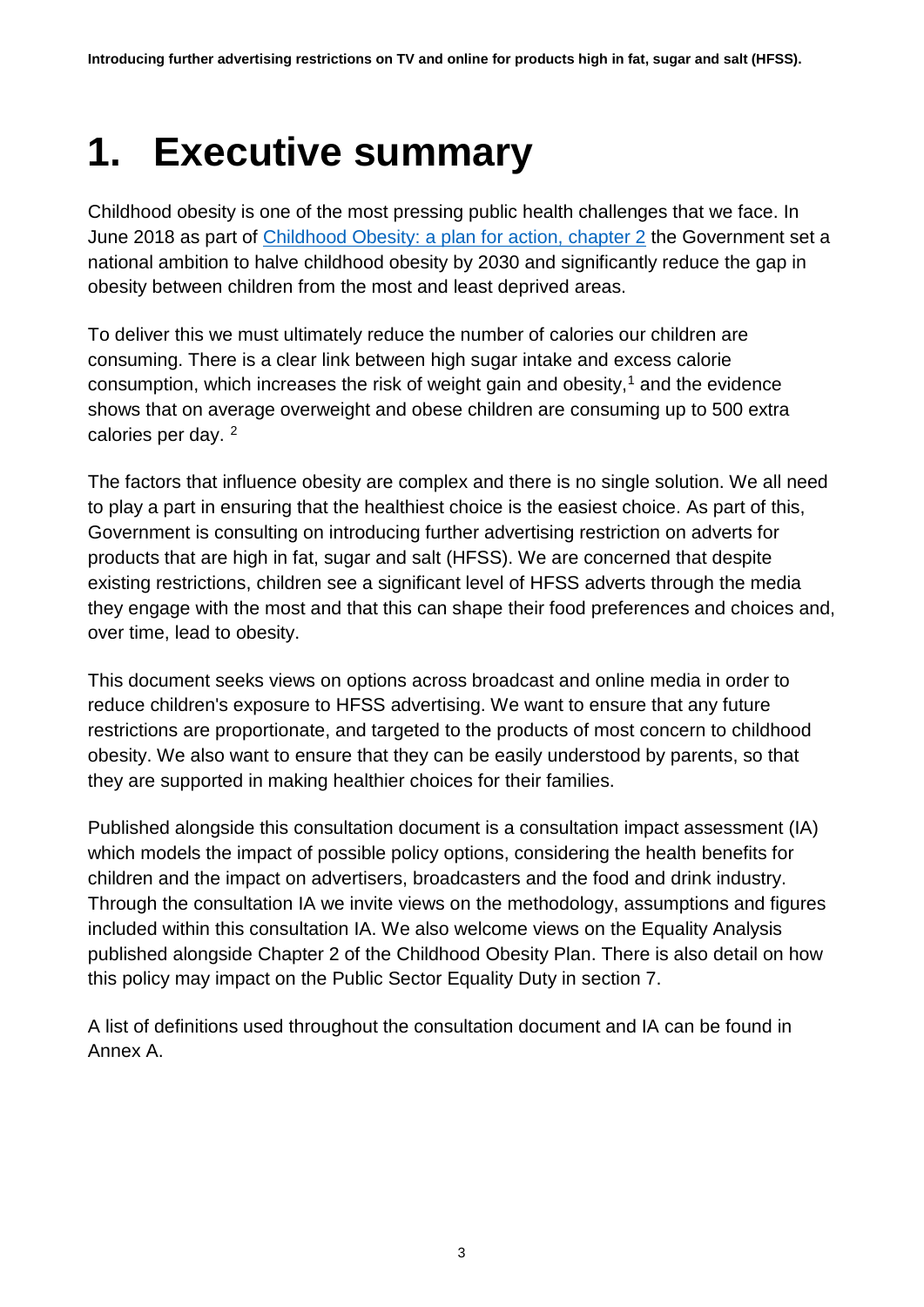# <span id="page-3-0"></span>**2. Policy context**

## <span id="page-3-2"></span><span id="page-3-1"></span>**Childhood obesity in the UK**

<span id="page-3-4"></span><span id="page-3-3"></span>Childhood obesity is one of the biggest health problems this country faces. More than one in five children in England are obese or overweight by the time they start primary school, and this rises to more one third by the time they leave.<sup>[3](#page-1-2)</sup> This challenge disproportionately affects children in the most deprived areas, with those growing up in low income households more than twice as likely to be obese as those in higher income households.<sup>[4](#page-1-3)</sup> Children from black and minority ethnic families are also more likely than children from white families to be overweight or obese and this inequality gap is increasing.<sup>[5](#page-1-4)</sup>

<span id="page-3-8"></span><span id="page-3-7"></span><span id="page-3-6"></span><span id="page-3-5"></span>Obesity damages children's mental health, with those who are overweight or obese more likely to experience bullying, stigmatisation and low self-esteem. $6$  It also puts their physical health at risk. Obese children are more likely to develop Type 2 diabetes in childhood,<sup>[7](#page-1-6)</sup> and are far more likely to go on to become obese adults, $8$  with a higher risk of developing life-threatening conditions such as some forms of cancer, Type 2 diabetes, heart disease<sup>[9](#page-1-8)</sup> and liver disease.[10](#page-2-1)

<span id="page-3-12"></span><span id="page-3-11"></span><span id="page-3-10"></span><span id="page-3-9"></span>Childhood obesity also has significant financial costs. It is estimated that obesity-related conditions are currently costing the NHS  $£6.1$  billion per year.<sup>[11](#page-2-2)</sup> The total costs to society of these conditions have been estimated at around  $£27$  billion per year<sup>[12](#page-2-3)</sup> with some estimates placing this figure much higher.<sup>[13](#page-2-4)</sup>

<span id="page-3-15"></span><span id="page-3-14"></span><span id="page-3-13"></span>We know that childhood obesity is a complex problem caused by many different factors. No one policy and no one sector will reduce childhood obesity on its own. To tackle childhood obesity the UK Government has now published two chapters of the Childhood Obesity Plan, setting an ambition to reduce childhood obesity levels by 50% by 2030 and to significantly reduce the gap in obesity between children from the most and least deprived areas.

<span id="page-3-18"></span><span id="page-3-17"></span><span id="page-3-16"></span>A critical part of delivering this goal is reducing excessive calorie intake. We make numerous decisions about the food we eat, and every day we are presented with encouragement and opportunity to eat the least healthy foods. This can be through the advertisements our children see on TV and online, the range of foods sold in our local shops or delivered straight to our doors, and the food that is promoted in-store and online. All of this is intended to influence the choices we make about the food we buy our children and the purchasing choices children make themselves.

<span id="page-3-23"></span><span id="page-3-22"></span><span id="page-3-21"></span><span id="page-3-20"></span><span id="page-3-19"></span>That is why in [Chapter 2 of the Childhood Obesity Plan,](https://www.gov.uk/government/publications/childhood-obesity-a-plan-for-action-chapter-2) Government set out plans to consider further advertising restrictions alongside a range of other policies. Evidence commissioned for this consultation from Kantar Consulting shows that despite strict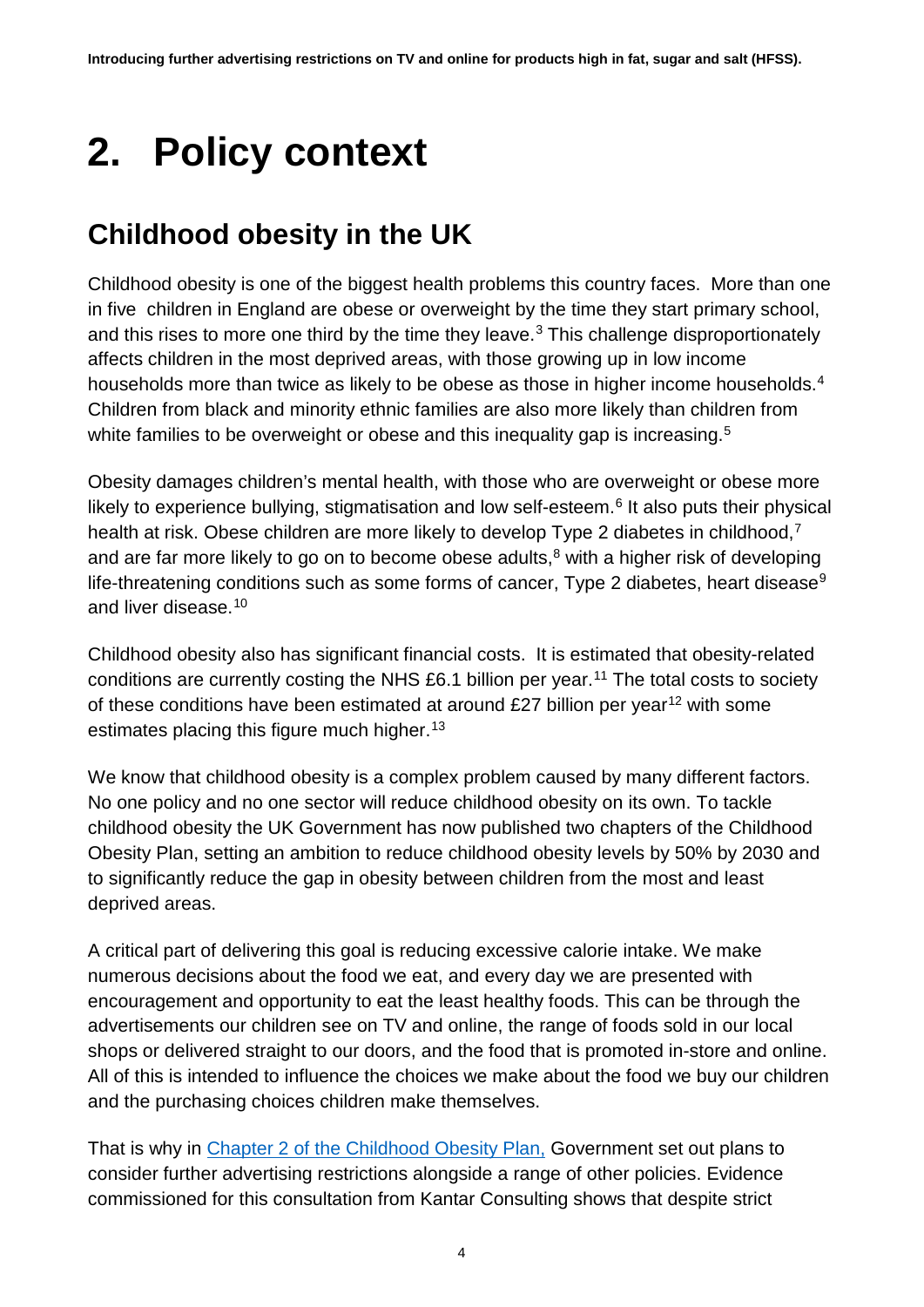restrictions already being in place to govern advertising around children's programming, which have driven down exposure, children still see a significant volume of HFSS product advertising in the media that they engage with the most.

The Scottish Government is also concerned about levels of HFSS advertising. In its recent obesity strategy 'A healthier future: Scotland's diet and healthy weight delivery plan', it called on the UK Government to act on advertising of foods high in fat, sugar and salt (HFSS) to children. Recognising that this is a UK-wide challenge, Government is working closely with the devolved administrations to ensure our approaches are aligned as much as possible.

### **The role of diet and calorie overconsumption**

Children in the UK do not have healthy balanced diets, and they consume too many calories<sup>[14](#page-2-5)</sup>, more sugar than recommended<sup>[15](#page-2-6)</sup> and not enough portions of fruit and vegetables.[16](#page-2-7) In particular, children between 11-18 years old consume more than twice the recommended sugar intake.<sup>[17](#page-2-8)</sup> On average, compared with those with healthy body weights, overweight or obese children consume between 146 and 505 kcals more than they need per day for boys, and between 157 and 291 kcals per day for girls.<sup>[18](#page-2-9)</sup> Overweight and obese individuals are also more likely to under report the number of calories they are eating. Therefore this number could be higher.<sup>[19](#page-2-10)</sup> There is a clear link between high sugar intake and excess calorie consumption, which increases the risk of weight gain and obesity.[20](#page-2-11) Despite the complexity of its drivers, at its root obesity is caused by consistently consuming more calories than we need to maintain our bodies through activity. Taking action to help reduce this excess calorie consumption will decrease obesity prevalence and obesity related ill health.

## <span id="page-4-0"></span>**The evidence for action**

### **Influence of HFSS product advertising on children**

Evidence suggests that HFSS product advertising is more prevalent on TV than other food and drink product advertising.<sup>[21](#page-2-12)</sup> Evidence also suggests that children's exposure to HFSS product advertising can affect what children eat and when they eat. [22](#page-2-13) This can happen both in the short term, increasing the amount of food children eat immediately after being exposed to a HFSS advert,  $23$   $24$  and in the longer term by shaping children's food preferences from a young age.<sup>[25](#page-2-16) [26](#page-2-17)</sup> It is not possible to reliably quantify the impact on food preferences because advertising is so widespread in society. However, reviews of the evidence have assessed the immediate impact of exposure and have concluded that these effects on increased consumption are statistically significant and independent of other influences[.27](#page-2-18) This is supported by a systematic review and meta-analysis of studies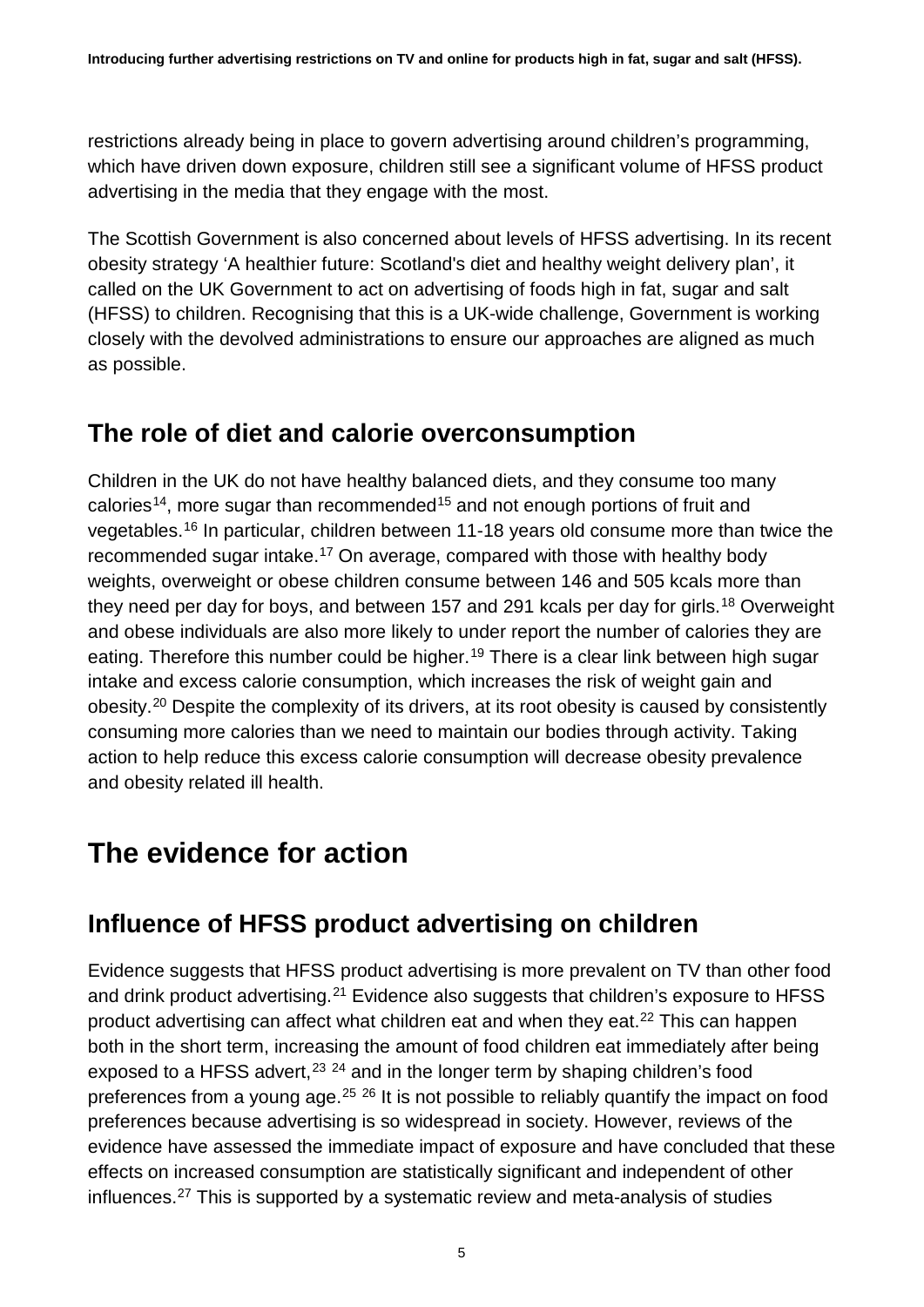conducted in the UK and other countries which found that advertising exposure caused an increase in food consumption for children. [28](#page-2-19) [29](#page-2-20)

Based on research commissioned to inform this policy consultation, we estimate that introducing a watershed across broadcast TV and online media could remove around 8 billion calories per year in total from children's (across all 4-15 year olds) diets by direct influence on children's consumption. In addition to this there will be multiple indirect health benefits from such restrictions, which it has not been possible to model. Advertising can shape children's preferences and choices gradually over time, as well as in the immediate term. Whilst the evidence isn't conclusive, were the reduction in HFSS advertising exposure to have an impact on adult's purchases and consumption then this would generate significant additional health benefits. Furthermore, we would expect that in response to a watershed, industry would reformulate some products to make them healthier, in order to be able to advertise products more freely. This means that a watershed may have benefits over and above those quantified here.

Intervention could also help to deliver the Government's ambition to reduce the obesity rate gap between the most and least deprived areas, with the potential for the greatest benefits amongst the most deprived children amongst whom obesity is most prevalent. Ofcom's 'Children and Parents: Media Use and Attitudes Report' suggests that children from low socio-economic groups are less likely than average to be aware of sponsored links on digital advertising.<sup>[30](#page-2-21)</sup> Furthermore, there is evidence to suggest that less affluent viewers are exposed to more HFSS food advertising on broadcast TV compared to the most affluent viewers.[31](#page-2-22) Compared to the average, children aged 5-15 in the most deprived households spend more time watching TV on a TV set and more time online, while those in more affluent households spend fewer hours online or gaming.<sup>[32](#page-2-23)</sup> This link is important, as children from low income households are twice as likely to be obese as those from high income households. Further restrictions on advertising may have the greatest impact on children who are already overweight and obese, with a recent review suggesting that these children consume significantly more calories than non-overweight children after being exposed to HFSS advertising.<sup>[33](#page-2-24)</sup> This suggests that individuals in more deprived communities may be more affected by less healthy food advertising on broadcast TV.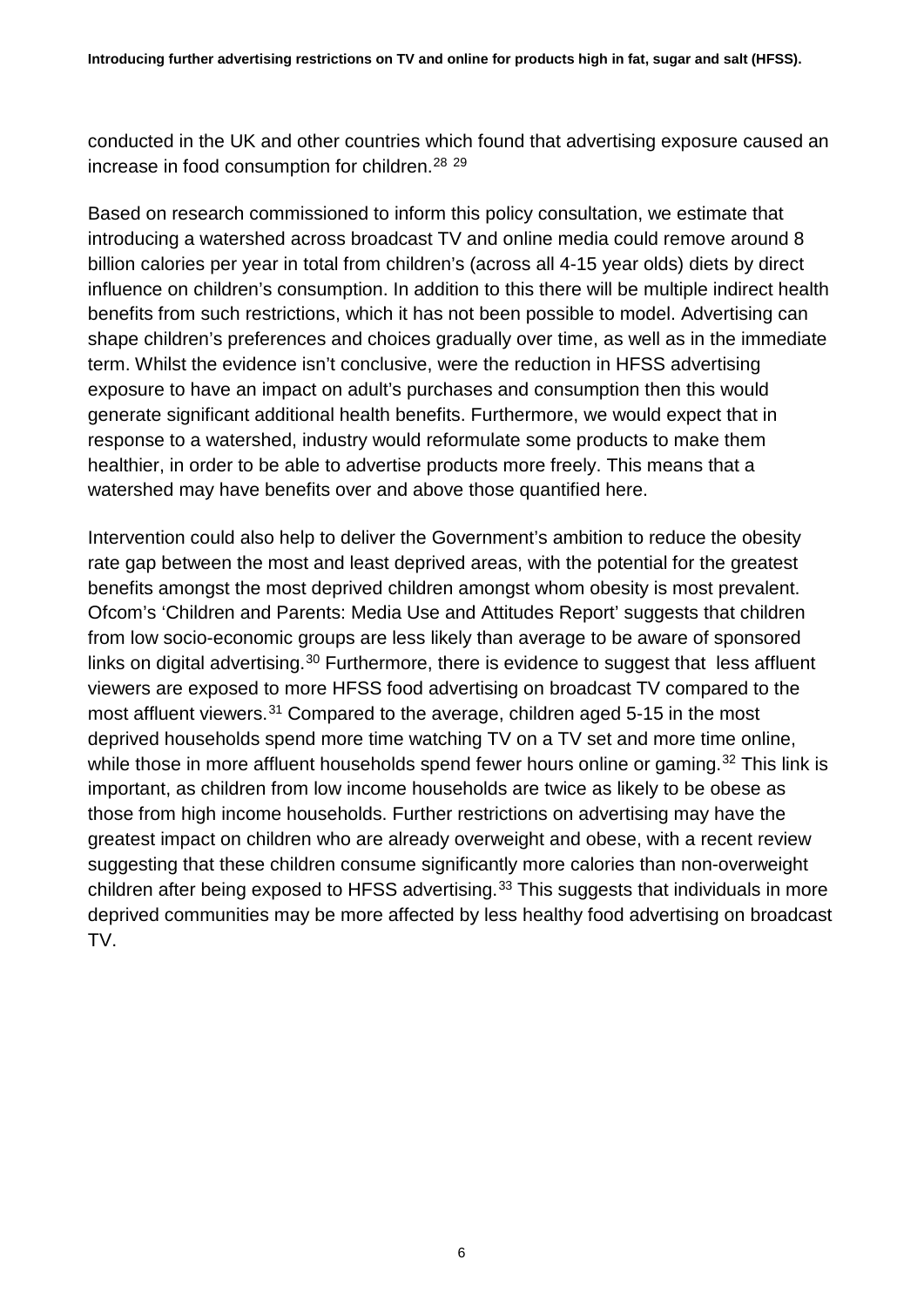# <span id="page-6-0"></span>**3. Children's media consumption**

### <span id="page-6-1"></span>**Broadcast media habits**

Despite a decline over recent years - BARB data (the British Audience Research Board, the body that provides the industry standard television audience measurement service for broadcasters and the advertising industry) shows that children aged 4-15 watched 43% less broadcast TV in 2017 than they did in  $2010^{34}$  $2010^{34}$  $2010^{34}$  - children still spend a significant amount of time watching broadcast TV. This is particularly the case for of younger age groups where it remains the main form of media. Ofcom research shows that children's viewing peaks in the hours after school, with the largest number of child viewers concentrated around family viewing time, between 6pm and 9pm.[35](#page-3-2) In this period children are watching programming not specifically aimed at them, with half of children's viewing taking place during adult commercial programming where restrictions on HFSS advertising are weaker. BARB data also shows that of the time children spend watching broadcast TV, 62% is watched with an adult, 13% with other children and 25% alone.<sup>[36](#page-3-3)</sup>

Analysis commissioned for this consultation based largely on publicly available data estimated the broadcast HFSS advertising market to be worth £215m in 2017. It also determined that children still see significant levels of HFSS product advertising on broadcast TV, with an estimated 3.6 billion child impacts on broadcast TV in 2017,[37](#page-3-4) or more than two hours per child per year (139 minutes). The picture online is much more uncertain but Kantar Consulting's initial estimate suggests there were 0.7 billion child impressions in 2017,<sup>[38](#page-3-5)</sup> and that HFSS advertising spending online amounted to £53m.

Yet while the TV set remains the home of broadcast TV, how children watch and what they watch is changing. As technology develops a TV set can now be used to watch nonbroadcast content, with many different services competing for viewers, including broadcast on demand players (BVoDs) like All4 or ITV Hub, subscription video on demand providers (SVoDs) like Netflix, and video sharing platforms (VSPs) such as YouTube.<sup>[39](#page-3-6)</sup> With TV content also available on smartphones, tablets and even watches, choice is proliferating, and so Government is clear that action to reduce childhood exposure must reflect the new media landscape.

The consultation IA published alongside this document contains more detail on the current evidence underpinning the potential Government action and it is intended to be read alongside this document. This is a highly complex area and we welcome further evidence to inform the analysis in addition to views on the methodology, assumptions and figures included.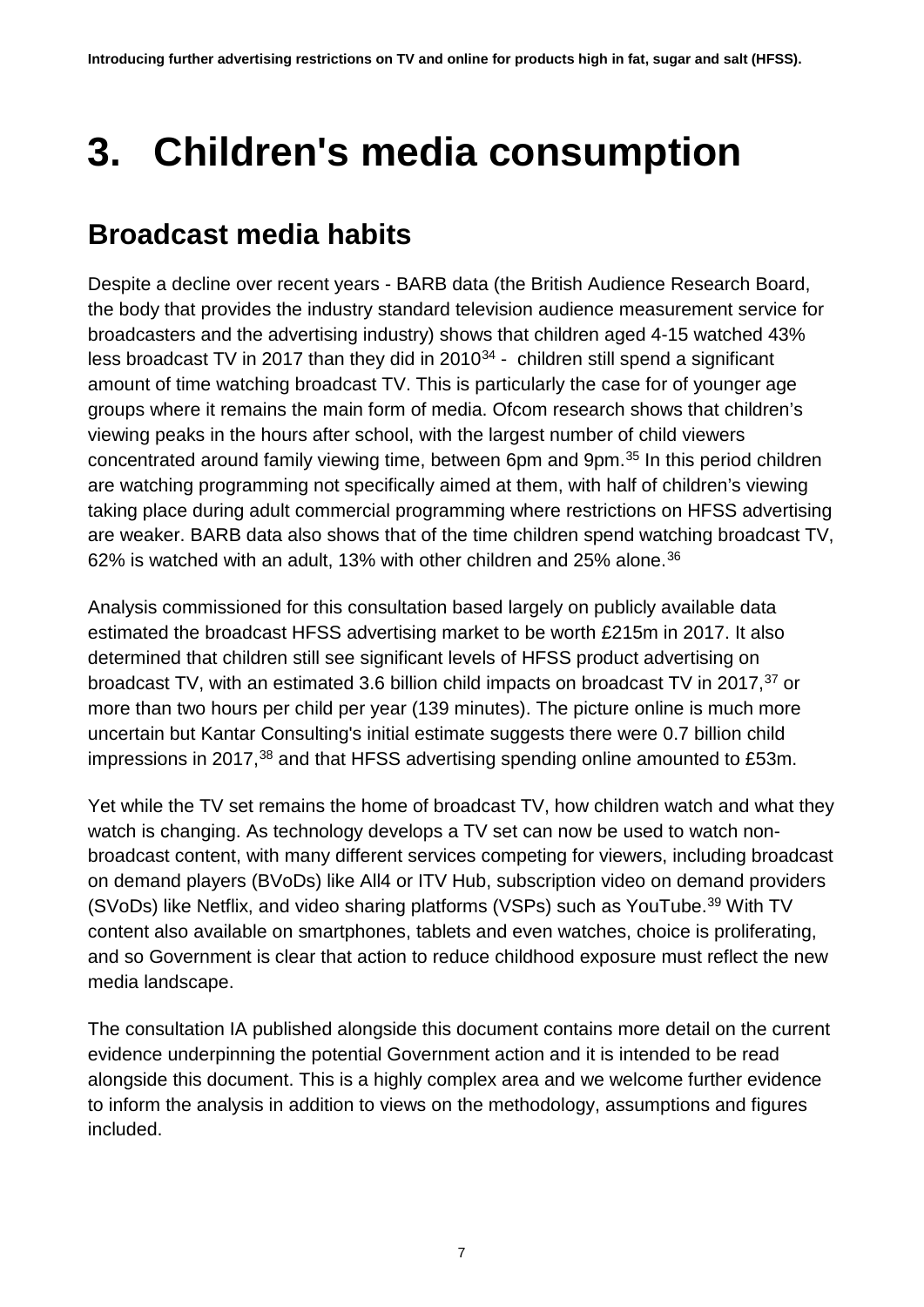## <span id="page-7-0"></span>**Online media habits**

Such has been the pace of change that Ofcom has found that children aged 12 to 15 now spend more time online than watching broadcast  $TV$ ,  $40$  while 12-15s are more likely to recognise the name 'YouTube' than 'BBC'.<sup>[41](#page-3-8)</sup> In 2017 96% of 5-15s had access to the internet at home, with 92% of this age group using the internet.<sup>[42](#page-3-9)</sup> Tablets are used by a large number of children (65% for 3-4s, 75% for 5-7s, 80% for 8-11s and 78% for 12-15s), while mobile phone use is also significant  $(68\%$  for 5-15s).<sup>[43](#page-3-10)</sup> It is reasonable to expect that this trend of increasing online use will continue in the years ahead. Evidence also suggests that and combining online with broadcast marketing is likely to amplify the effectiveness of advertising.[44](#page-3-11)

Internet Gaming 7 hours 54 minutes 5 hours 54 minutes **TV** Aged 3-4 15 hours 6 minutes **Mobile** LOW BASE FOR MOBILE 15 hours 18 minutes 10 hours 12 minutes Aged 5-15 14 hours 0 minutes 15 hours 6 minutes 9 hours 6 minutes 7 hours 18 minutes Aged 5-7 13 hours 36 minutes **LOW BASE FOR MOBILE** 13 hours 24 minutes 10 hours 0 minutes **Aged 8-11** 13 hours 54 minutes 10 hours 0 minutes 20 hours 48 minutes 12 hours 12 minutes Aged 12-15 14 hours 24 minutes 18 hours 12 minutes

**Figure 1. Estimated weekly hours of media consumption at home or elsewhere, among users, by age.[45](#page-3-12)**

The online world involves many different types of media including: websites, games, on demand players, Video Sharing Platforms (VSPs), social media and other services offering many different types of content and experience.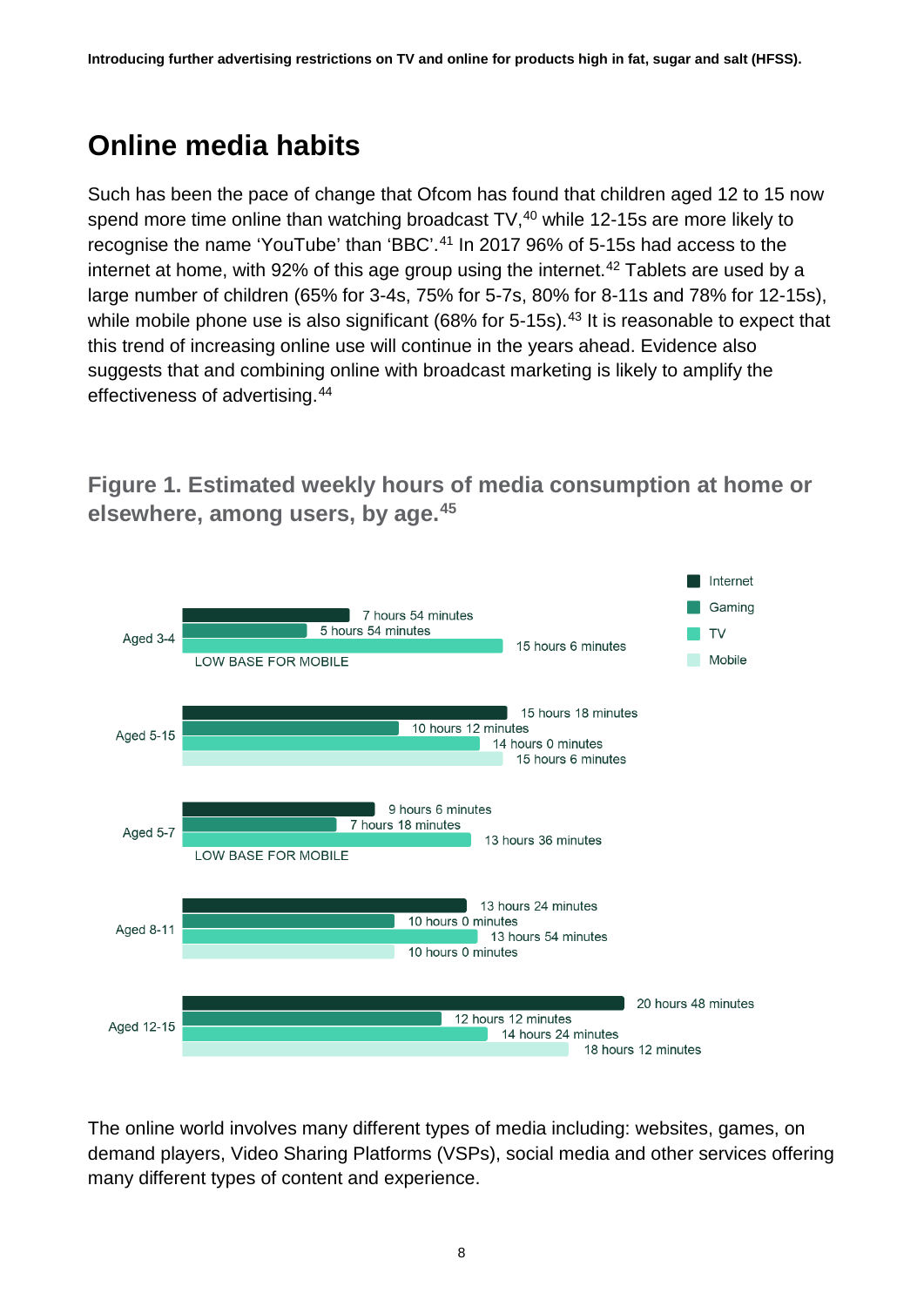### **Figure 2. The spectrum of broadcast and online**



Radio and online audio services, including music streaming services and podcasts, are also part of children's media consumption. While less than a third of under 16s use a radio set,<sup>46</sup> increasing numbers of children are listening to radio online. Research from Radio Joint Audience Research in 2017 found that 74% of 9-14 year olds listen to radio weekly.<sup>[47](#page-3-14)</sup>

## <span id="page-8-0"></span>**Regulatory landscape**

Broadcast advertising on TV and radio in the UK is regulated by the Advertising Standards Authority (ASA), the industry's independent regulator, through a system of co-regulation with Ofcom. The ASA enforces the UK Code of Broadcast Advertising (BCAP Code), which is drawn up, and regularly reviewed, by an industry committee and incorporates all relevant legislation, and sets standards for accuracy, honesty and social responsibility to which advertisers are expected to adhere. Updates to the Code are subject to public consultation, consideration by an expert consumer advisory body, the Advertising Advisory Committee, and approval by Ofcom. If a complaint is made about an advert shown on broadcast TV, the ASA will consider that complaint against the Code and may subsequently require the broadcaster to withdraw, change or reschedule the advert. UK broadcasters are required as a condition of their broadcast licences to enforce ASA rulings. Broadcasters who do not comply may be referred to Ofcom by the ASA and Ofcom can impose fines and, in extreme cases, withdraw broadcast licences.

Since 2007, the scheduling of HFSS advertising around programming commissioned for or likely to appeal particularly to children has been prohibited. To determine whether a programme is likely to appeal particularly to children, broadcasters rely on 'audience indexing' in which BARB audience data is used to determine which programmes would attract a high percentage of children compared to the total audience watching; the 'particular appeal' prohibition applies throughout the broadcast day, including after 9pm.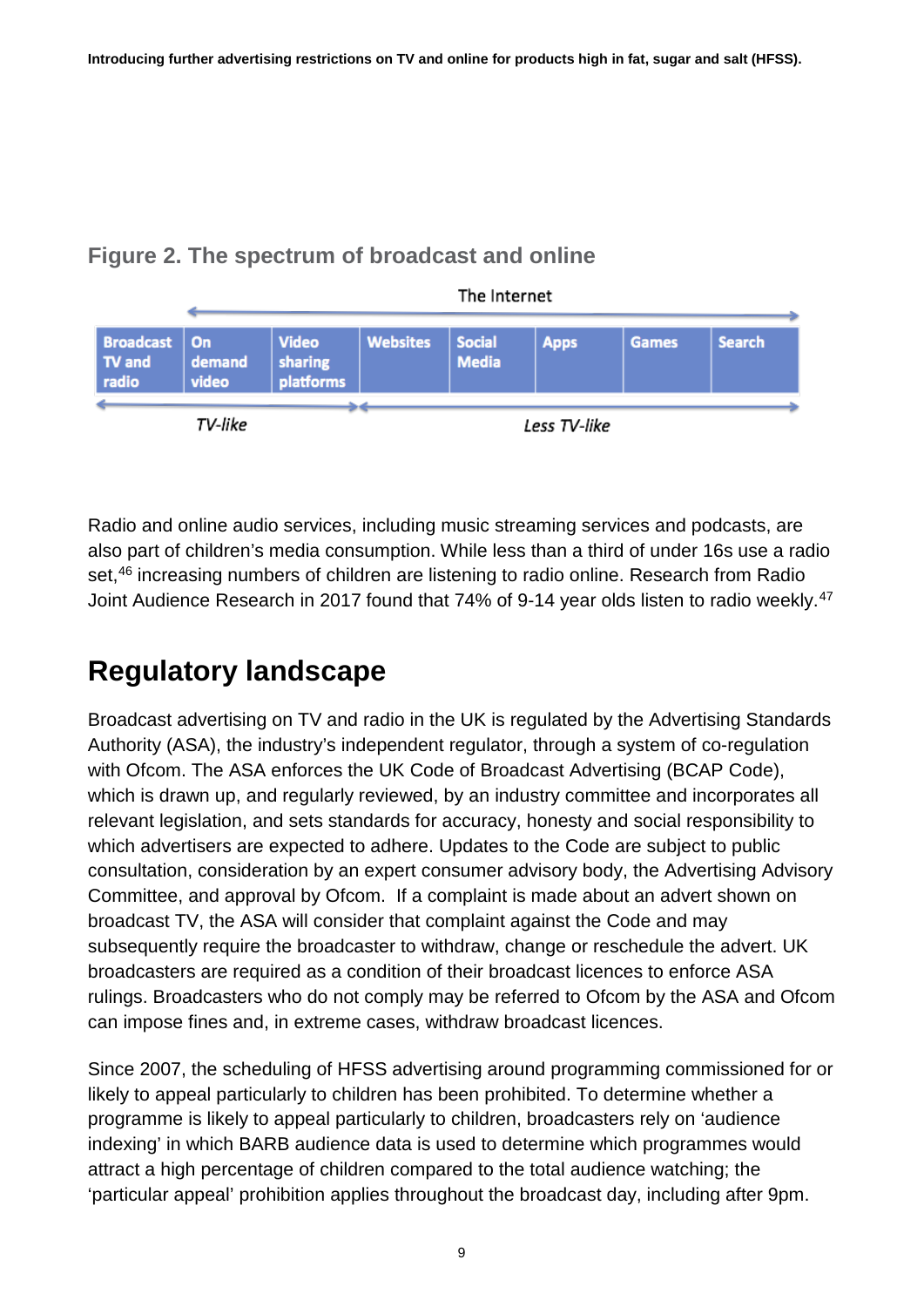HFSS product placement in all broadcast TV programmes produced under UK jurisdiction is also prohibited by the Ofcom Broadcasting Code.

However, despite this regulatory protection we know that children watch all types of TV programming, not just shows aimed directly at them. The current system of BARB audience indexing also only considers the proportion of the total audience that are children, rather than the total number of children watching. Children's viewing time peaks between 6-9pm, a time period where the TV shows most likely to be broadcast are not children's programming, but instead 'family' or adult programmes. This means that some of the shows most watched by children, such as X Factor, Saturday Night Takeaway, or Great British Bake Off, are not captured by current restrictions.

In April 2018, the Broadcasting Committee of Advertising Practice (BCAP), responsible for drawing up the BCAP Code, launched a call for evidence on the current HFSS restrictions on broadcast TV. Government awaits the outcome of this review and will consider its findings as part of this consultation.

Non-broadcast advertising in the UK - including online, cinema, print, out of home and direct marketing - is regulated by the ASA mainly through a system of self-regulation by the Committee of Advertising Practice (CAP).<sup>[48](#page-3-15)</sup> The ASA enforces the UK Code of Nonbroadcast Advertising, Sales Promotion and Direct Marketing (CAP Code) which sets out the advertising rules in the same way as the BCAP Code does for broadcast, though there are important structural differences in the overall system.[49](#page-3-16)

From July 2017, following public consultation, the CAP Code introduced new HFSS rules which aligned non-broadcast advertising with broadcast advertising. The new rules prohibit HFSS advertising in media of particular appeal to children, or where more than 25% of the audience is under 16 years old.

Most online display advertising is served based upon demographic and behavioural data gathered on individual users including on social media websites. Such advertising can be targeted to audiences that share common demographics (e.g. age, gender, location) or web-browsing interests (e.g. an interest in cars). It can also limit the distribution of advertising to times of day and frequency, and to certain publishers. For such advertising, the 25% rule is not relevant. If known data (demographics) and/or inferred data (web browsing interests) clearly identifies members of the audience as being under 16 years old, HFSS advertising must not be targeted at them. CAP has produced a guidance note to help advertisers comply with this requirement.<sup>[50](#page-3-17)</sup>

Other online advertising continues to be contextually targeted, meaning that it is targeted to be relevant to the content of the website upon which it appears. In these circumstances, the 25% rule does apply and the advertiser must consider the totality of audience information to demonstrate that no more than 25% of the audience are under 16. This restriction applies, for example, to contextually placed advertising in search,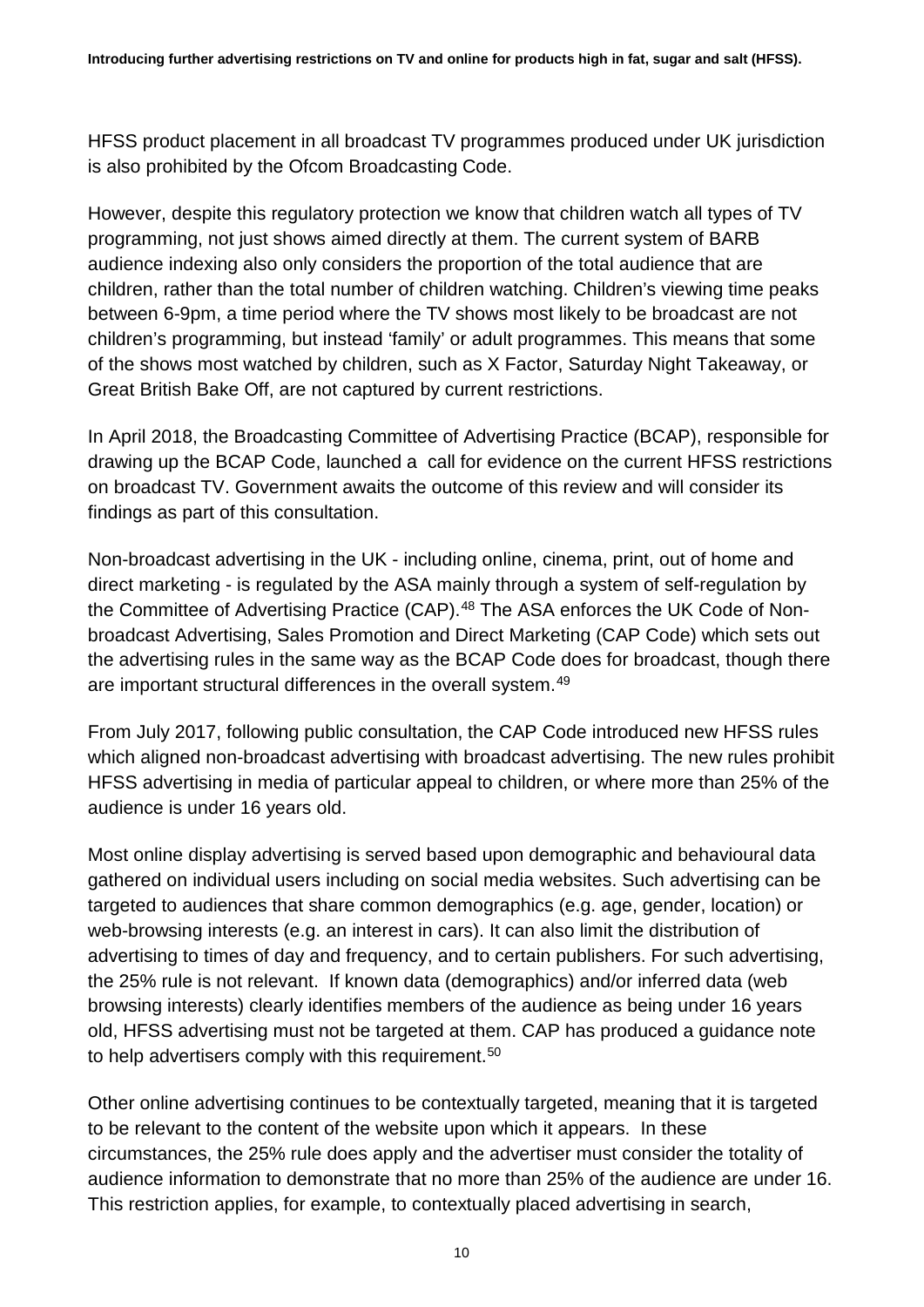advergames, social influencer videos, online apps, native advertising, search and other online advertising formats.

Given children are spending increasing time online, substantial levels of children's exposure to HFSS advertising may arise in content which does not breach the 25% audience threshold but which is nonetheless seen frequently by a high number of children.

The broader issue for HFSS rules online is the use of targeting tools to exclude children, which are subject to a number of uncertainties, including:

- the use of devices, online profiles and accounts shared between adults and children;
- the communal viewing of content;
- the false reporting of users' ages; and
- predictive inaccuracy in using interest-based factors and other behavioural data as a proxy for age.

Unlike in broadcast, there is no comprehensive, independently verified means of audience measurement online, which makes the rules more dependent on the accuracy of the tools used by each advertiser, and limits transparency. Almost a quarter of 8-11 year olds have a social media profile,<sup>[51](#page-3-18)</sup> even though the minimum age for many sites is 13, while recent Australian research found an average targeting accuracy of only 59% in consumer profiles.[52](#page-3-19) If targeting online is, while directionally accurate, of limited specific reliability, it is likely that children are seeing HFSS adverts where this is not the intent of the regulatory system.

The Committee of Advertising Practice (CAP), authors of the CAP Code, conducted a one year on review of these rules in July 2018. Government awaits the outcome of this review and will consider its findings as part of this consultation.

It is also worth noting the complexity of the online advertising landscape, which incorporates content which has the effect of advertising (e.g. influencers), as well as more traditional forms of advertising such as banner or video ads. It also affords a more active role for consumers, with online users able to seek out content and publish adverts themselves. Near limitless advertising inventory with low barriers to entry makes the task of effective monitoring and complaints-led regulation more difficult.

The ASA has sought to keep pace with this complexity and these challenges, for example with guidance to social media influencers on making advertising clearly identifiable. More recently, in November 2018 the ASA launched their new strategy 'More Impact Online'<sup>[53](#page-3-20)</sup> which aims to put the protection of consumers online at the heart of its work over the next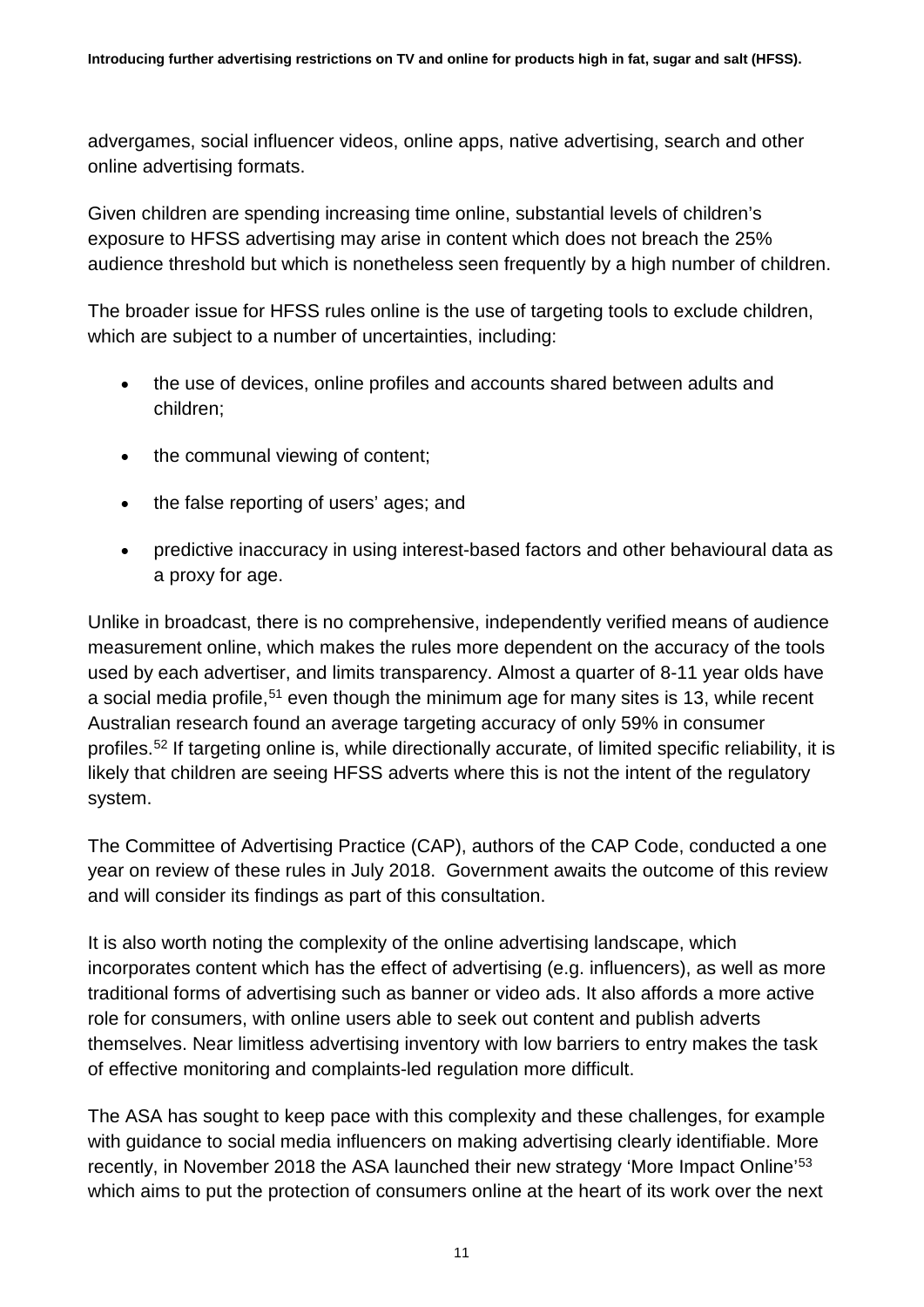five years, and makes innovative commitments to explore, for example, the use of machine learning and AI to improve regulation.

### <span id="page-11-0"></span>**Public service broadcasters and special interest channels**

Any additional HFSS advertising restrictions will have an economic impact on the media platforms that host advertising and it is important to consider this.

The public service broadcasters (PSB) are prescribed in legislation as those providing Channel 3 services (ITV, STV, UTV), Channel 4, Channel 5, S4C and the BBC. The PSBs make a significant economic impact, spending £2.6bn<sup>[54](#page-3-21)</sup> a year on original UK programming, as part of a mixed ecology that includes other commercial broadcasters. The PSBs also provide considerable cultural benefit as they differ from other broadcasters in having set obligations to produce certain types of content, including impartial national and local news, current affairs, and content that informs our understanding of the world, stimulates knowledge and learning, reflects the UK's cultural identity and represents diverse and alternative views.<sup>[55](#page-3-22)</sup>

The media landscape is changing fast, with new technology, changing consumption habits and increasing international competition from the likes of Netflix and Amazon Prime. It is important to consider the impact of additional advertising restrictions in this context. As part of this consultation Government therefore welcomes views on how the options proposed would positively or negatively impact on PSBs.

The Government also wants to consider the potential impact of additional restrictions on special interest channels which promote the interests of a particular group of society or interest. These channels, including minority ethnic broadcasters and local TV services, play a key role driving future economic growth and social wellbeing, acting as a driver of growth in the media and creative industries, helping to increase local employment and skills, boosting local businesses, and playing a vital role in contributing to local democracy as well as supporting the plurality of the media.

As part of this consultation Government welcomes views on how the options proposed would positively or negatively impact on special interest channels, as well as the wider broadcasting and media sectors.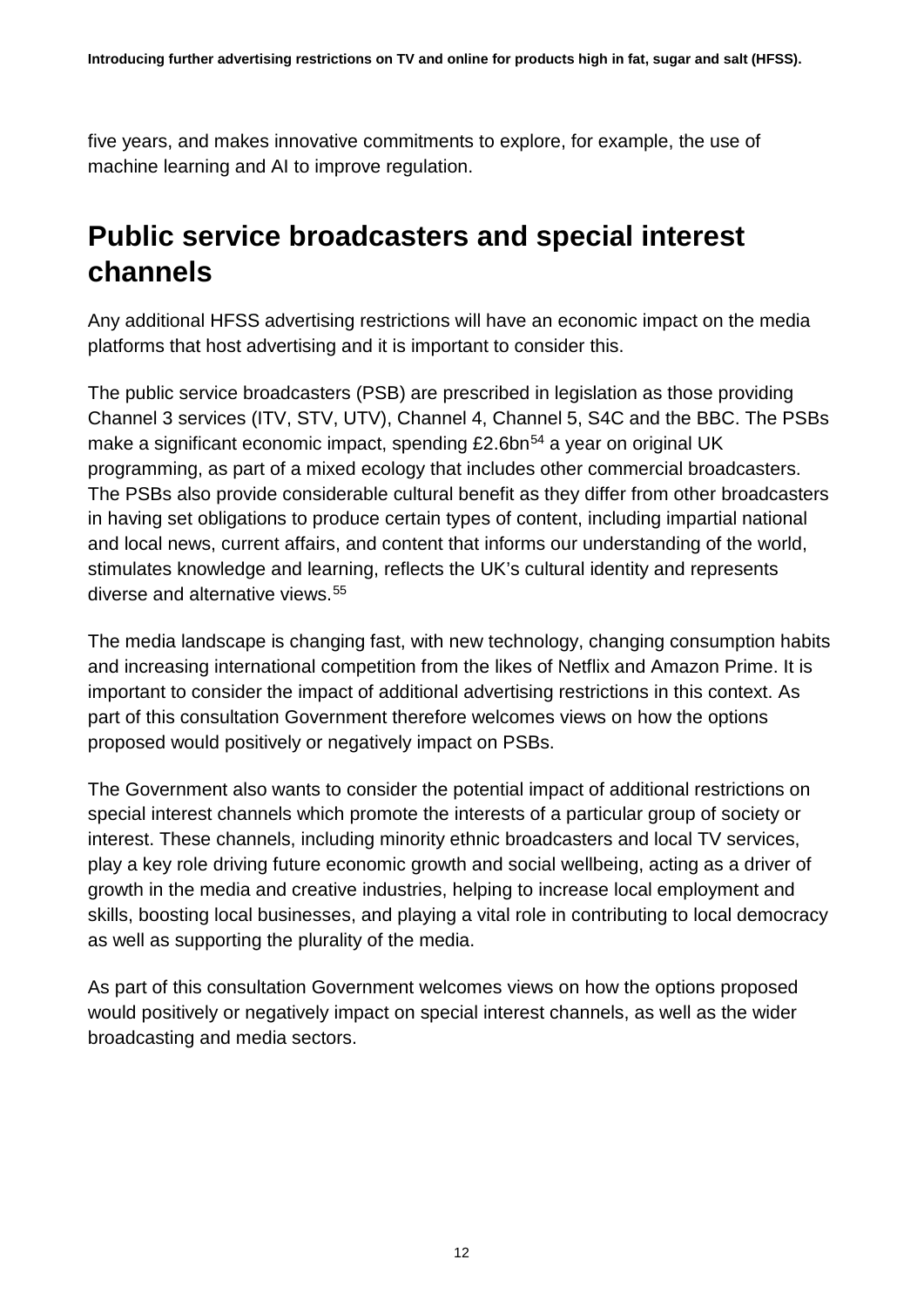# <span id="page-12-0"></span>**4. Scope of consultation**

## <span id="page-12-1"></span>**Objective of consultation**

The main aim of this consultation is to gather views on reducing children's exposure to HFSS advertising, to reduce children's overconsumption of these products. We also want to ensure that any potential future restriction: drive reformulation of products by brands. We want to ensure that any potential future restrictions would be proportionate and targeted to the products of most concern to childhood obesity, and limit the advertising children see. We also want to ensure that any potential future restrictions would be easily understood by parents, so that they can be supported in making healthy choices for their families. Together, these objectives have informed our approach to key questions around the scope of the consultation, and our policy will be led by the evidence.

We have made clear that any potential measures on broadcast need to be considered alongside similar protections online. Critical to this is understanding that there are significant differences between advertising on the different media, with digital channels offering the ability to be more targeted to individuals. We are therefore approaching this consultation with a focus on the outcome. We are open to considering different mechanisms for different media, reflecting the different technological capabilities on offer. We are mindful however that there are wider questions in relation to the reliability of targeting online, and we welcome evidence here.

### <span id="page-12-2"></span>**Media in scope**

### **In scope**

In Chapter 2 of the Childhood Obesity Plan, the Government committed to "consult on introducing a 9pm watershed on broadcast TV advertising of HFSS products and similar protection for children viewing adverts online". Therefore, the primary focus of this consultation is broadcast TV and online given that these are the main sources of children's media consumption.

Whilst broadcast TV advertising is easily identifiable - with Ofcom requiring that broadcasters ensure that editorial content is distinct from advertising - online advertising is more diverse. For this consultation, Government defines online advertising as any content published online commissioned by an advertiser which has the effect of advertising a product or service. This might include - but not be limited to - display advertising, influencer marketing, advergames, apps, advertising on a marketer's own website or in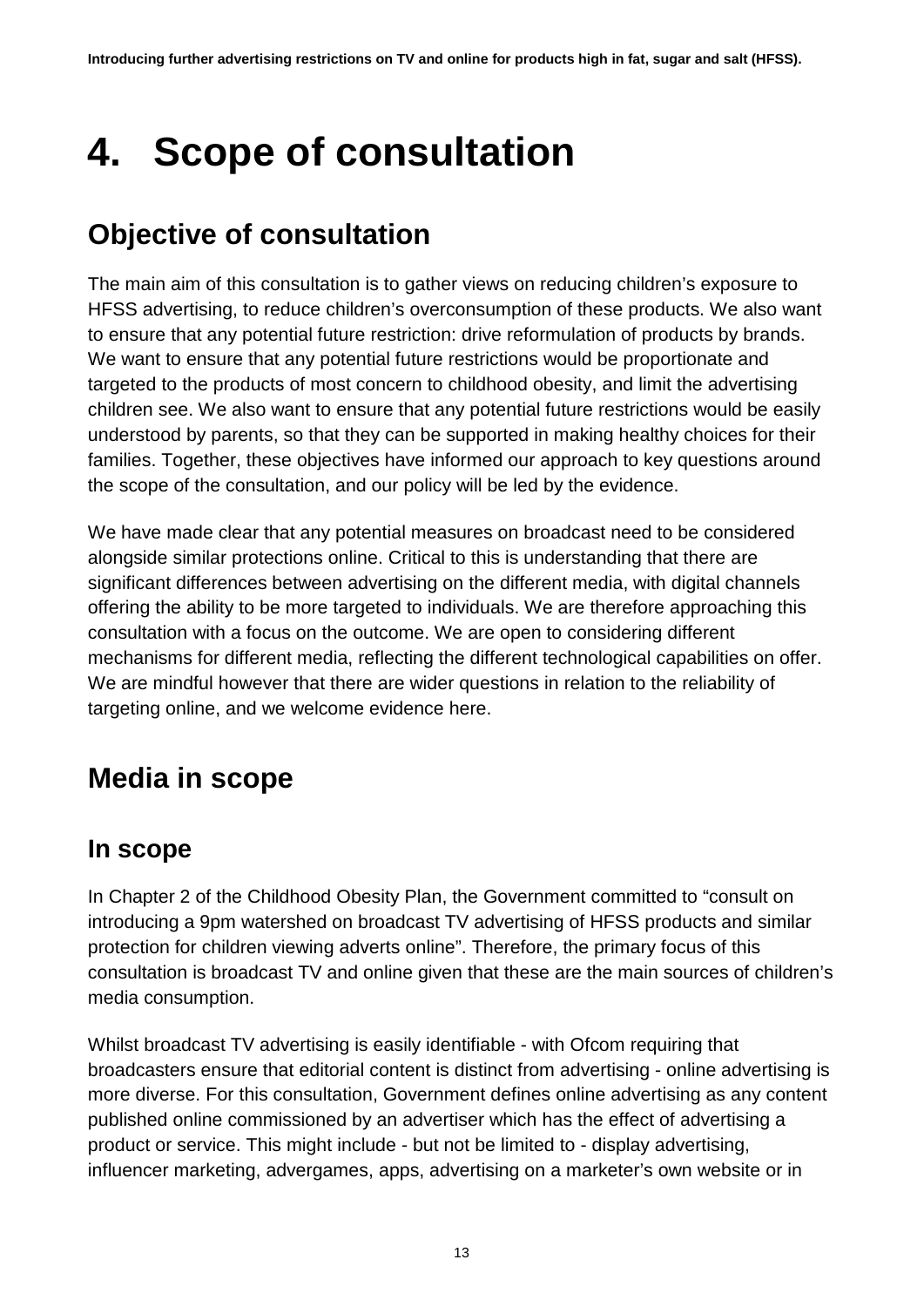other non-paid-for space online under their control, promoted and sponsored social media content and search results, and advertising on audio streaming services.

### **Out of scope**

This consultation does not explicitly consider or propose further restrictions on other forms of advertising regulated by the BCAP (radio) and CAP Codes ( including print, outdoors, direct marketing and cinema). As committed to in Chapter 2, the National Institute for Health Research Obesity Policy Research Unit will continue to review the evidence base of the effect of marketing and advertising on children, including in these areas.

However, we also recognise the possibility that advertising restrictions for broadcast TV and online could displace advertising revenue to other channels, potentially weakening the effectiveness of the policy. On that basis, Government welcomes views on whether additional advertising restrictions should also apply to these media.

### **Existing advertising rules**

For the purposes of this consultation Government does not propose to amend the current advertising restrictions for programmes directed to or of particular appeal to children on broadcast TV. Any further restrictions, if deemed necessary, would be implemented alongside these existing restrictions.

Government is not at this stage considering changes to the rules governing brand advertising for both broadcast and non-broadcast. Existing rules in relation to children's programming and programming of appeal to children prohibit brand adverts that have the overall effect of promoting HFSS products. In determining whether brand advertising should be subject to restriction, the ASA takes into account a variety of factors, including the brand's provision of non-HFSS products or goods and services other than food and soft drink products, its association with significant initiatives relating to education, sport, community etc, and the content of the advertisement (for example, the use of celebrities or brand-generated characters which are very strongly associated with a particular product). We intend that these rules will be retained alongside any potential further restrictions to HFSS product advertising. We will monitor the evidence base on brand advertising of HFSS products.

### **Wider online regulation**

There are structural differences between the regulatory systems applied to broadcast TV and online advertising, which are not in scope of this consultation.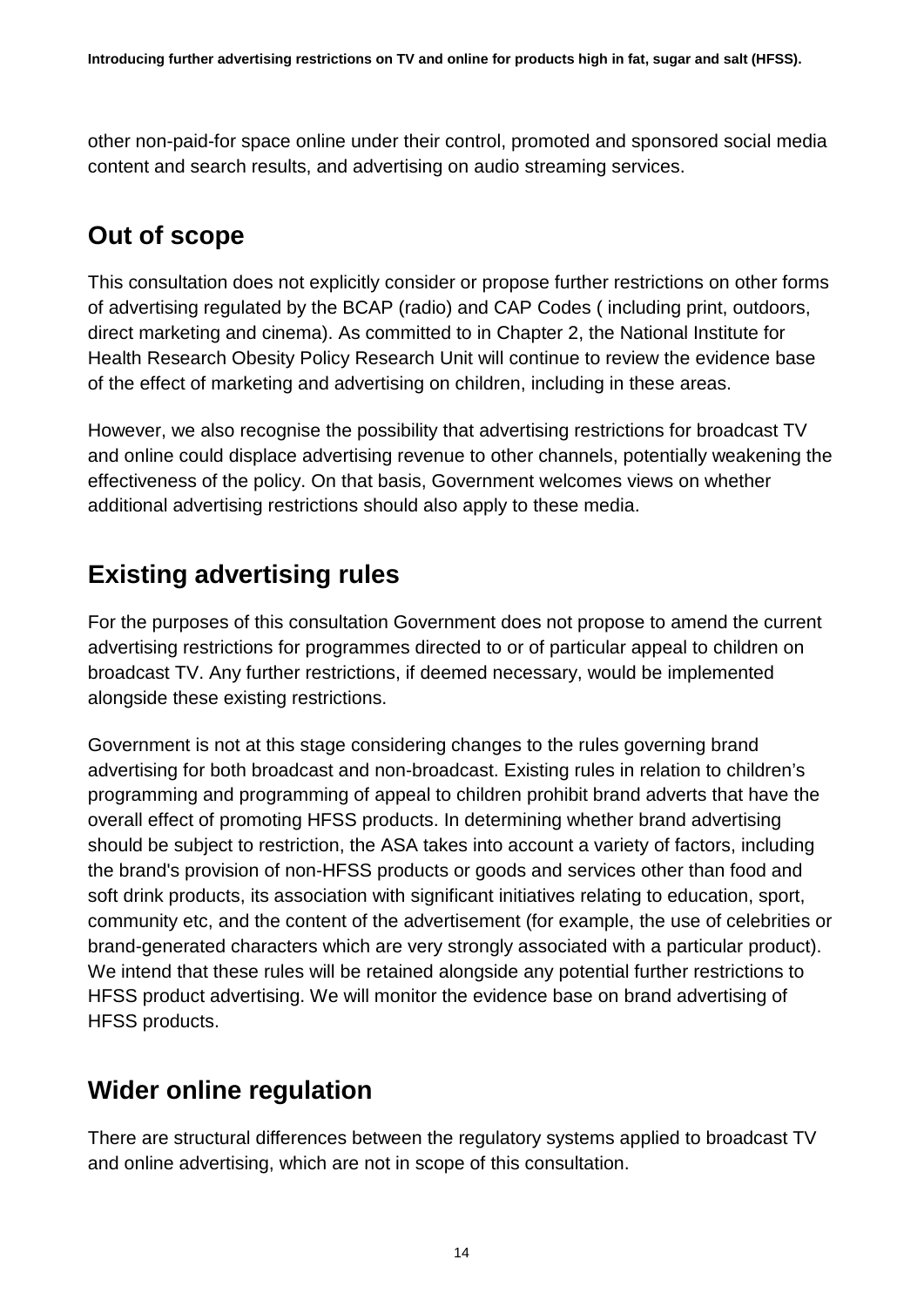Wider questions about ensuring that the principles that govern advertising in traditional media also apply and are enforced online is a key priority of the Government's Digital Charter - a broad, ongoing work programme to make the UK the safest place to be online and the best place to start and grow a digital business.

The government will shortly publish an Online Harms White Paper which will set out new requirements for online platforms to take more responsibility for the safety of their users.

In addition, the Government has announced that it will conduct a review of how online advertising is regulated, starting in the coming months. This review will seek to assess the impact of the online advertising sector on both society and the economy, and consider the extent to which the current regulatory regime is equipped to tackle the challenges posed by rapid technological developments seen in online advertising.

The proposals being consulted on in this document largely operate within the existing co and self-regulatory framework. They are separate to possible longer-term changes resulting from cross-cutting action on online harms, and the online advertising review. We will ensure that any measures are carefully aligned to strengthen protections, while ensuring proportionality for business.

## <span id="page-14-0"></span>**Food and drink in scope**

A clear, workable definition of what food and drink products are in scope is critical to delivering any further advertising restrictions. It is needed to make implementation of any measures easier for the food and drink industry, regulators and the advertising industry, as well as helping parents understand the action that Government has taken.

We propose that the 2004/5 Nutrient Profiling Model (NPM) should be used as the basis for all consultation options to define food and drink products high in fat, sugar or salt because it is based on scientific evidence and it is already used by industry to determine which products can and cannot be advertised to children. Please see Annex C for further details on the 2004/5 NPM.

We propose that further advertising restrictions are limited to the top contributors of sugar to children's diets, and products that contribute significantly to children's calorie intake, as determined by PHE's sugar and calorie reduction programme or in scope of the Soft Drinks Industry Levy (SDIL). Please refer to Annex B for the categories of foods included within the reformulation programmes These categories are defined through the National Diet Nutrition Survey data and, in the case of PHE reduction programmes, have been refined through engagement with industry and NGOs. Similarly, the scope of the SDIL was subject to public consultation.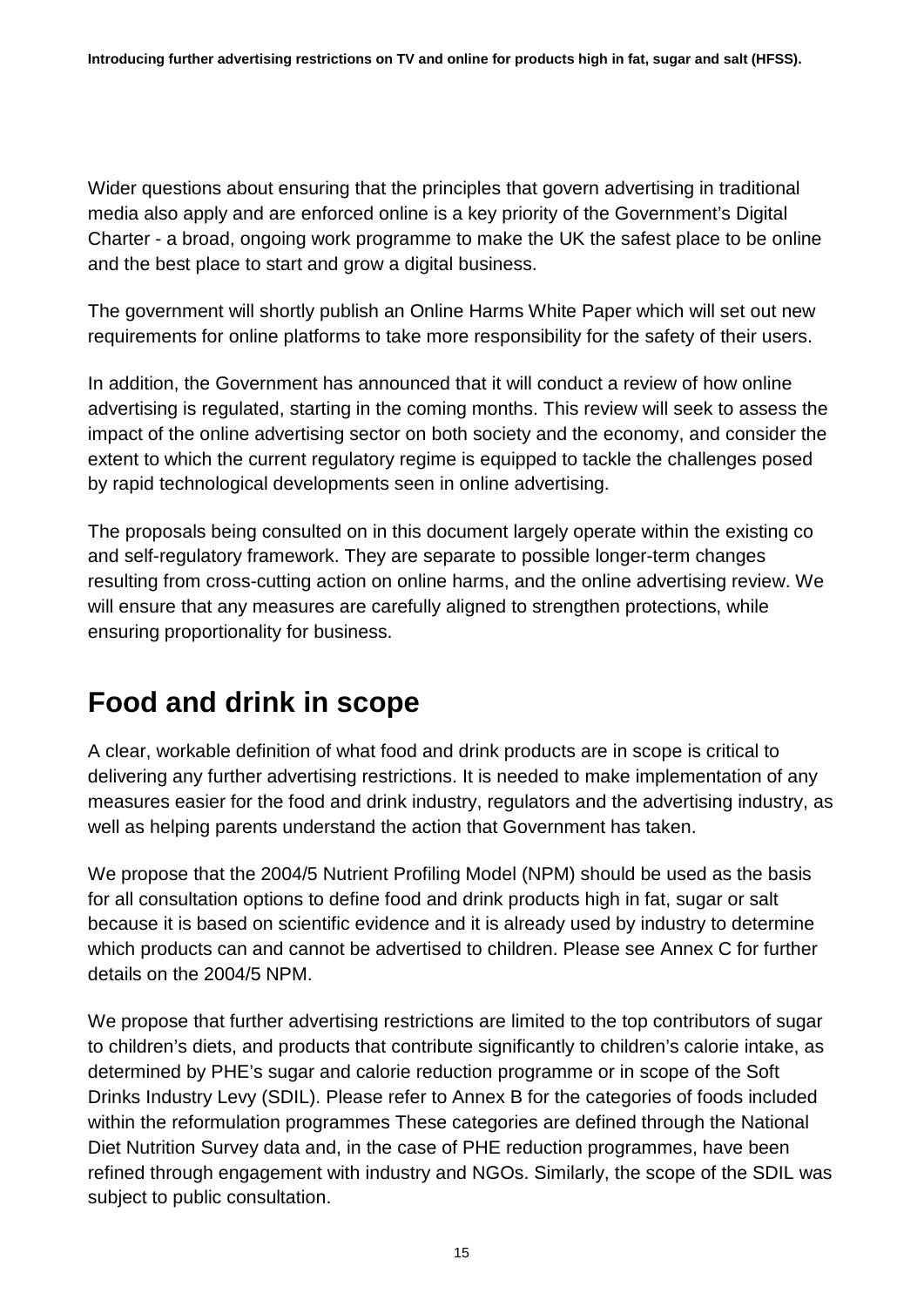The 2004/5 NPM, the categories used in SDIL and sugar reduction programmes are already used by the food and drink industry and the NPM is currently also used by the advertising industry and ASA.

We are aware of the good progress made by some parts of the food and drink industry in these product categories and therefore through aligning we aim to incentivise the reformulation of products of most concern to childhood obesity through making these products healthier.

This approach allows brands that have a range of products to shift towards advertising healthier products within their range or brand advertising. If this is the case it could reduce the potential economic impact on the advertising and food and drink industries whilst shifting advertising towards healthier products.

We know that not all products included in the reformulation categories and the SDIL would be classed as HFSS, either due to the nature of the products (for example natural plain yoghurts within the yoghurts category) or due to reformulation efforts to improve the nutritional quality of the products (for example sugar-free soft drinks). It is not our intention to restrict adverts for products that are not classified as HFSS by the 2004/5 NPM.

Furthermore, it is not our intention to restrict adverts of products outside these categories such as plain meat, oily fish, fruit and vegetables, as our aim is to maximise advertising of these products to help support achievement of a healthy diet in line with Government recommendations.

We also considered a narrower approach to focus only on products regarded as 'junk food'. There is no commonly agreed way to do this, but the World Health Organization identified the five most popular HFSS advertising categories as confectionery, soft drinks, crisps/savoury snacks, fast food and pre-sugared breakfast cereals. However, this would exclude other product categories that are of concern for childhood obesity.

### HFSS definition

On this basis, Government proposes that the definition of HFSS used for this consultation is the 2004/05 NPM, applying to products that are in scope of the sugar and calorie reduction programmes and the SDIL. Any products that fall outside of this definition would be exempt from any further advertising restrictions. This is a starting point for the consultation options on broadcast and the default definition applying to all online options.

As part of this consultation we invite views on the products that should be in scope of the restrictions and on the most appropriate model to define HFSS food and drink.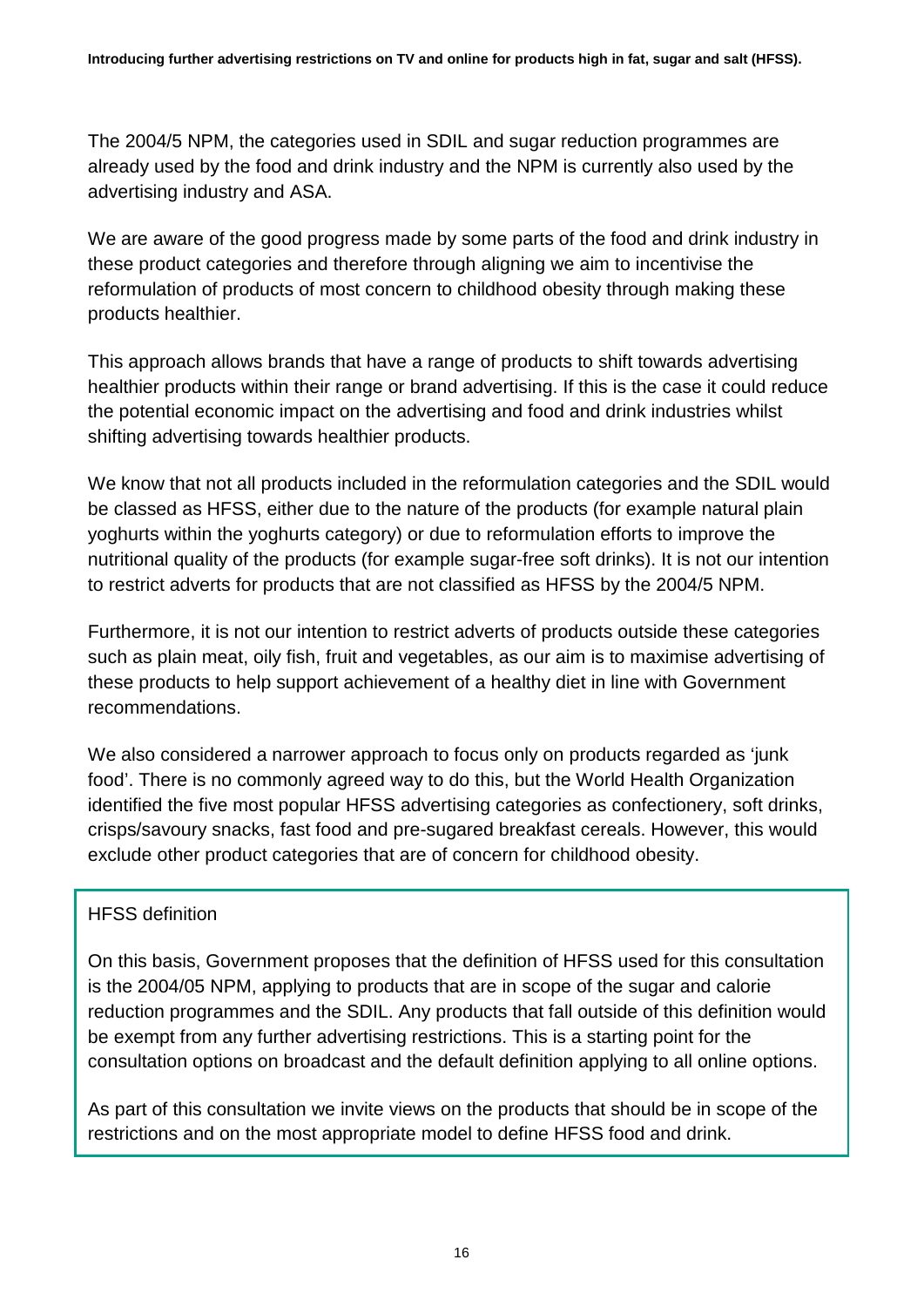# <span id="page-16-0"></span>**5. Broadcast consultation options**

## <span id="page-16-1"></span>**Consultation options**

### **Option 1 - introduce a 9pm – 5:30am watershed on broadcast TV**

Under this option, HFSS food and drink in scope could not be advertised between 5:30am and 9pm, the same hours as the editorial watershed.

A watershed is a well-established concept in broadcasting in the context of editorial. Ofcom's Broadcasting Code already sets out the requirement for a broadcast TV watershed for content designated unsuitable for children under that Code (e.g. violent content).

We propose that the 2004/5 Nutrient Profiling Model (NPM) should be used in the same way it currently applies to HFSS restrictions, where food products in scope that score less than 4 and drinks in scope that score less than 1 are able to advertise freely. Food and drink products that are not part of the sugar and calorie reformulation programmes and SDIL would not be included within further advertising restrictions. Please see Annex C for further details on the 2004/5 NPM.

A prohibition could be introduced via a Ministerial direction to Ofcom or by regulation. It would work in a similar way to existing advertising rules on television whereby most adverts are cleared before broadcast by Clearcast, responsibility for compliance is shared between the advertiser and the broadcaster, and complaints for potential breach by viewers are referred to the ASA.

We recognise that some channels and programmes have extremely low levels of children viewing. To ensure a proportionate response we propose that this option would include an exemption for low child audiences. We suggest setting this level at 1% of the total children's audience; that is, fewer than 90,000 child viewers given that there are approximately 9 million 4-15 year olds in the UK.<sup>[56](#page-3-23)</sup> Channels or programmes with smaller child audiences than this would still be subject to the existing prohibitions around children's programming where applicable. We would welcome views on this proposal level and whether it should apply to channels, programmes, or both.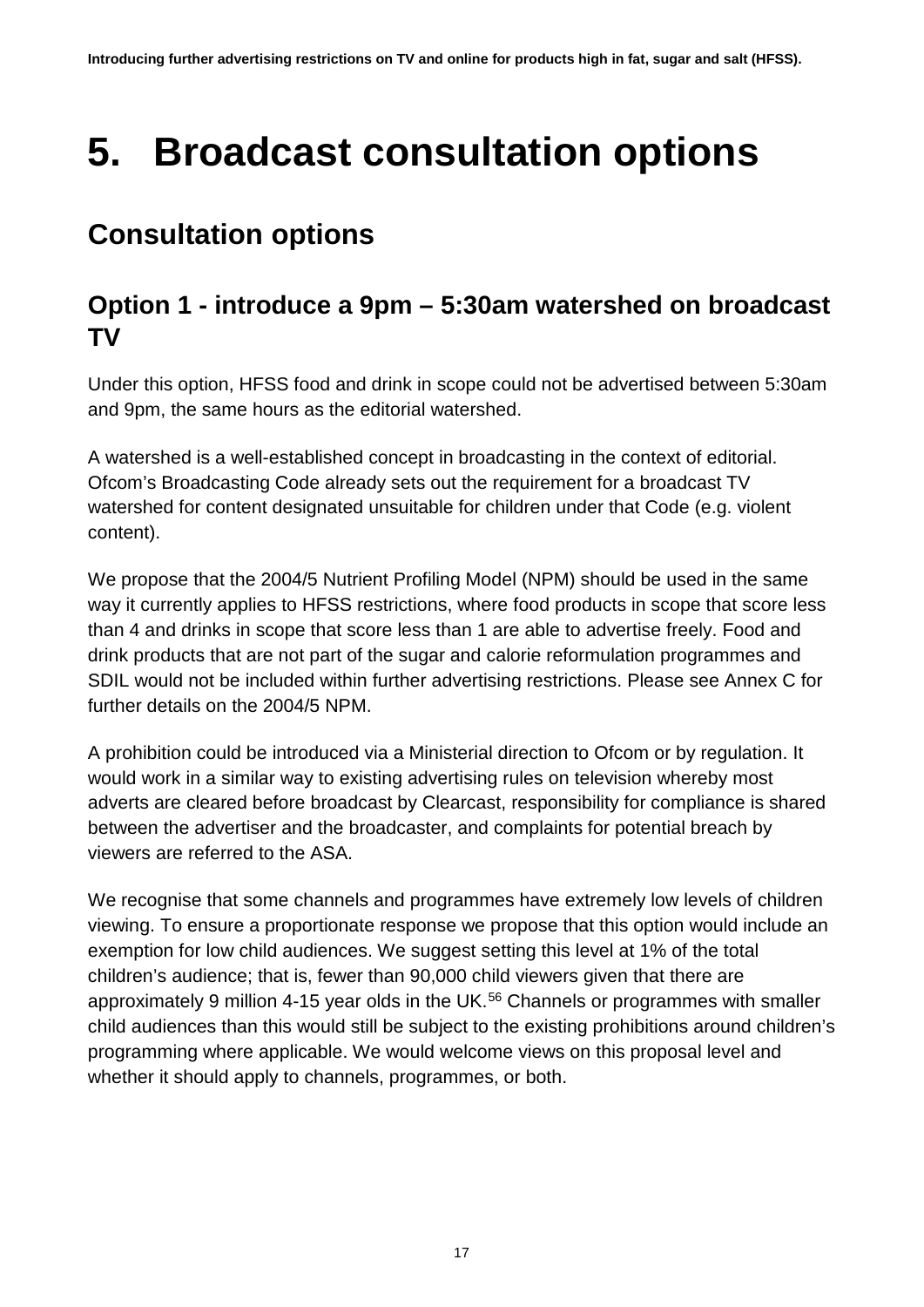### **Option 2 - a ladder of advertising restrictions to incentivise reformulation**

This option would implement a ladder system to determine what products can and cannot be advertised between 5:30am-9pm. This would be to reward companies that are reformulating their products or already have healthier products on the market, by giving them advertising freedoms.

Government proposes that this ladder system would apply to products included in PHE's sugar and calorie reduction programme and the SDIL. Recognising that reformulation is achievable in all product categories set out in PHE's programme and SDIL, the ladder system would be created using the 2004/5 Nutrient Profiling Model (NPM). Please see Annex C for further details on the 2004/5 NPM.

This ladder approach would create three bandings for food products based on NPM score, as outlined in table 1: products in the first group would have full advertising freedoms; the second group, with reformulated or healthier products, would be granted an advertising freedom; and the last group would not be allowed to advertise before the watershed. The bandings would be set at levels that would encourage reformulation and therefore could be tightened over time to ensure they remained a driver for reformulation and reflected the distribution of products on the market. The thresholds outlined in table 1 were determined based on the distribution of NPM scores across the food in scope of this consultation.

For soft drinks the Government does not suggest a ladder system, instead proposing to apply the 2004/05 NPM as is currently done for children's programming, outlined in table 2. This is because the majority of this market has already reformulated to below a score of 1 on the NPM and is therefore able to advertise freely. There are some drink products that remain on the market that score between 1 and 2. Therefore the Government deems that the existing system constitutes a reformulation incentive.

**Table 1: Ladder System for Advertising Restrictions- food products** 

| Able to advertise at any<br>time                                                                                    | <b>Partially restricted</b><br>advertising prior to 9pm<br>watershed | Not allowed to advertise<br>pre 9pm watershed                                                         |
|---------------------------------------------------------------------------------------------------------------------|----------------------------------------------------------------------|-------------------------------------------------------------------------------------------------------|
| Food products that score<br>less than 4 on 2004/05<br><b>NPM</b><br>Drinks that score less than<br>1 on 2004/05 NPM | Food products that score<br>between 4 and 9 on<br>2004/05 NPM        | Food products that score<br>above 9 on 2004/05 NPM<br>Drinks that score 1 and<br>above on 2004/05 NPM |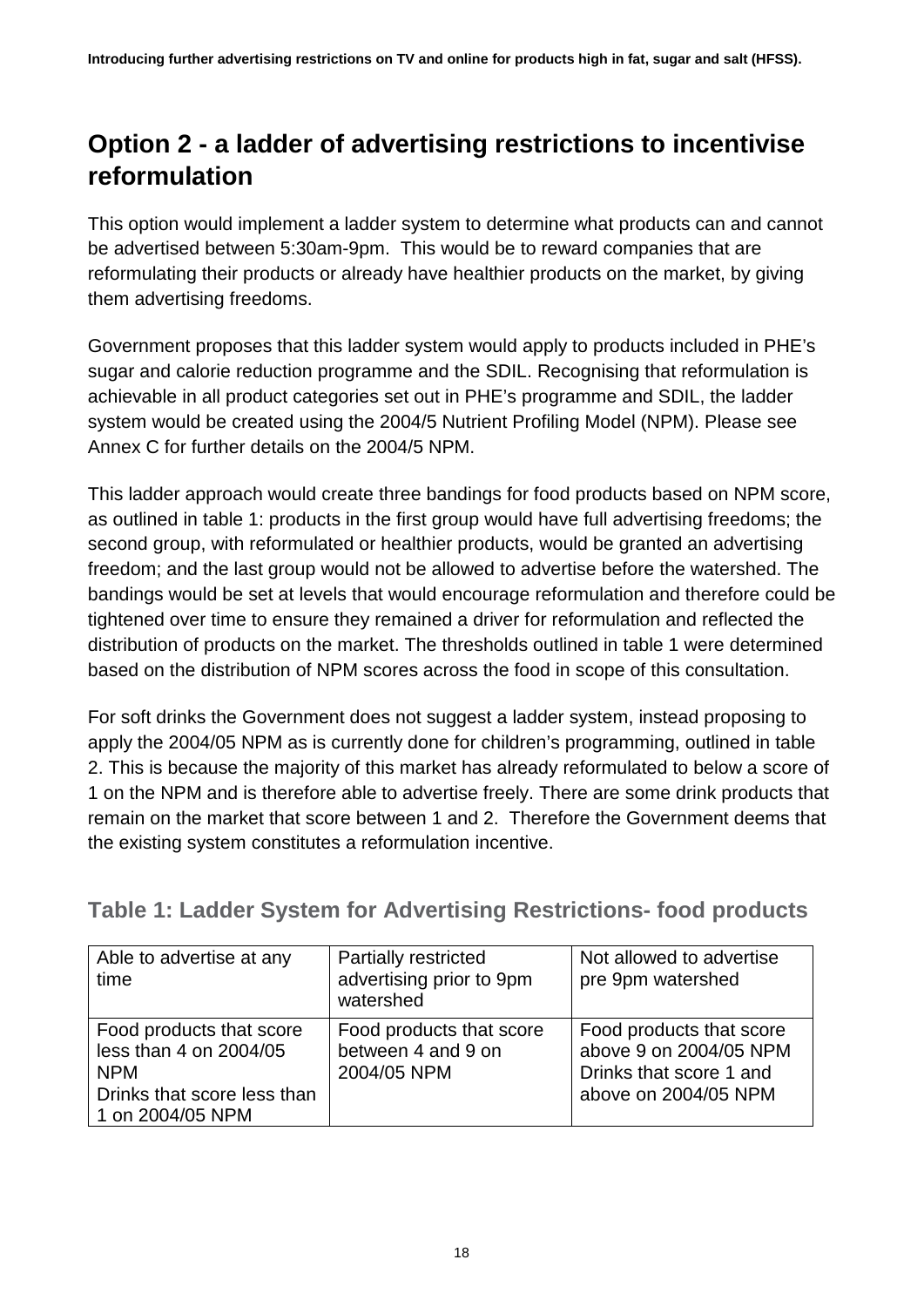### **Table 2: System for drinks**

| Able to advertise at any<br>time                | <b>Partially restricted</b><br>advertising prior to 9pm<br>watershed | Not allowed to advertise<br>pre 9pm watershed   |
|-------------------------------------------------|----------------------------------------------------------------------|-------------------------------------------------|
| Drinks that score less than<br>1 on 2004/05 NPM | Not applicable                                                       | Drinks that score 1 and<br>above on 2004/05 NPM |

With this option, the thresholds defining the ladder could be shifted over time to keep pace with the market and PHE's reduction and reformulation programme. We welcome views on whether the thresholds should be static, or decrease over time. We also welcome views on what advertising freedoms could be granted to healthier or reformulated products, for example the ability to advertise between 10am-3pm or additional advertising minutage prior to the 9pm watershed. We welcome views on what this advertising freedom for the middle group could look like, and how this system could be enforced. We also seek views on how this option could be implemented and the degree of complexity versus option 1.

Similar to Option 1, we recognise that some channels and programmes have extremely low levels of children viewing. To ensure a proportionate response we propose that this option should include an exemption for low child audiences. We suggest setting this level at 1% of the total children's audience, i.e. fewer than 90,000 child viewers. We would welcome views on this proposal level and whether it should apply to channels, programmes, or both.

### **Option 3 - no watershed**

Under this option no additional advertising restriction for broadcast HFSS advertising would be introduced. We would welcome views and evidence on what action could be taken by the sector or regulators in order to meet our objectives of reducing children's exposure to HFSS advertising, driving reformulation, ensure proportionality, targeting to products of most concern to childhood obesity and being understandable by parents. We welcome views on what could be effective, evidence supporting this, and how any steps could be implemented and measured.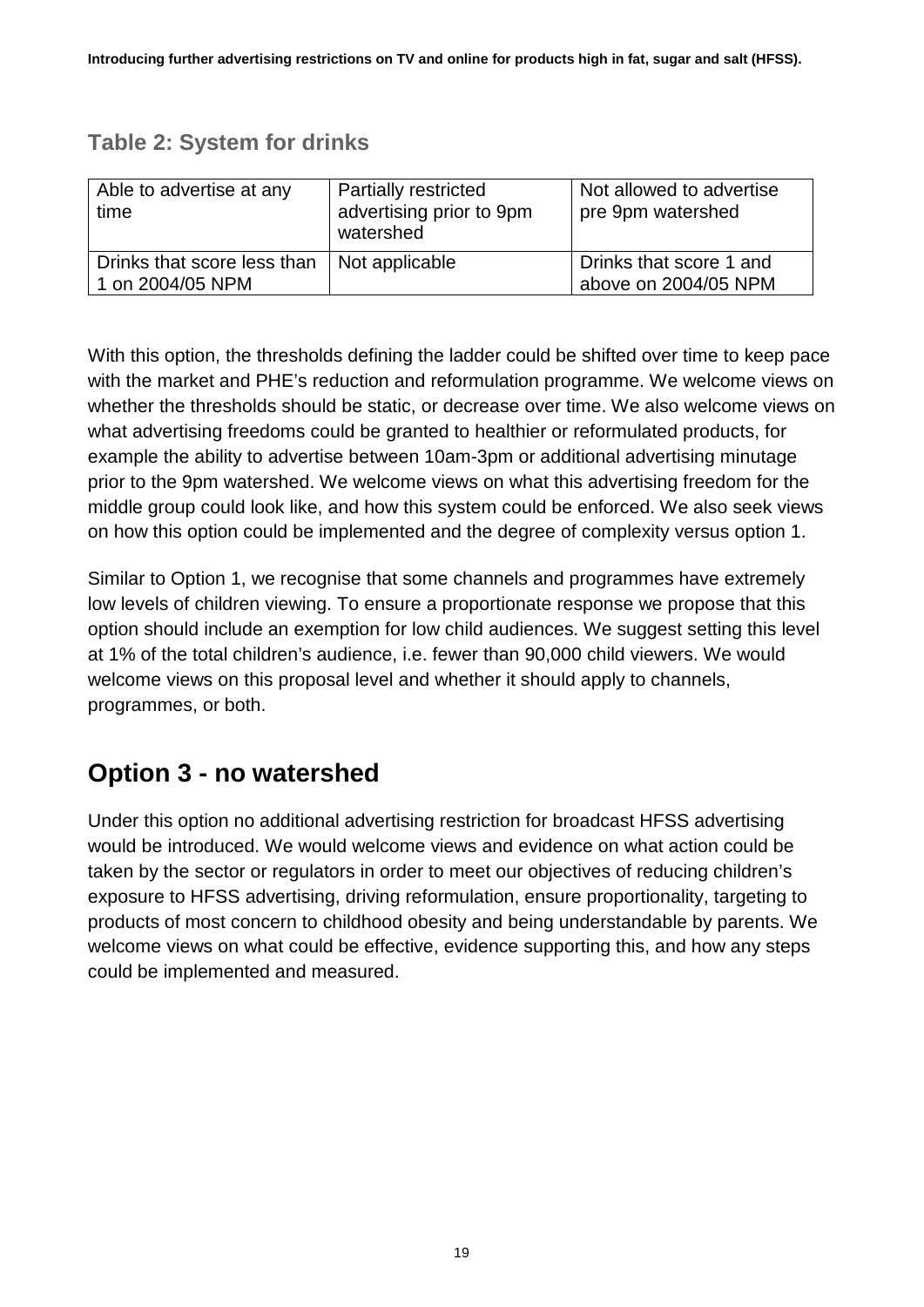# <span id="page-19-0"></span>**6. Online consultation options**

Government is committed to consulting on similar protection online to a 9pm watershed on broadcast TV. Evidence on the extent of HFSS advertising online is more limited and less reliable than on broadcast. There is lower transparency in the system - reflecting little independent public data, widespread personalisation of advertising, the sheer scale of digital marketing and the novelty of current self-regulatory arrangements (which were only introduced in their current form in 2017).

Research commissioned for this consultation using the limited data available suggests that children's exposure to HFSS advertising online may currently be considerably lower than on broadcast TV. The picture is complicated by limited evidence on the effectiveness of the recently introduced system of online regulation for HFSS products.

However, it also recognises that online advertising is a fast-moving market. In particular, the evidence demonstrates that children are spending more time online, and as the digital sphere expands, we want to future-proof the system. We also want to ensure that there isn't displacement of HFSS advertising from broadcast TV to online, should further restrictions be applied on broadcast.

There is scope to strengthen existing restrictions to limit exposure and future risk. As noted earlier, HFSS adverts can be shown contextually where a quarter of an audience is under-16. Further, concerns were highlighted about the accuracy and transparency of online targeting - including regarding the shared use of devices/profiles, and predictive inaccuracy.

As with broadcast TV, in considering the options below we are seeking to meet the objectives of reducing children's exposure to HFSS advertising and driving reformulation. We also want to limit future risk of increased exposure, while ensuring there is an equivalence with the options presented for broadcast TV advertising. Overall, we recognise that online regulation is much newer and we would welcome further views and evidence.

Government proposes that only products in scope of PHE's sugar and calorie reduction programme and SDIL are in scope of further online advertising restrictions. We propose that the 2004/5 Nutrient Profiling Model (NPM) would be used to define food and drink products HFSS as part of the following options. Please see Annex C for further details on the 2004/5 NPM.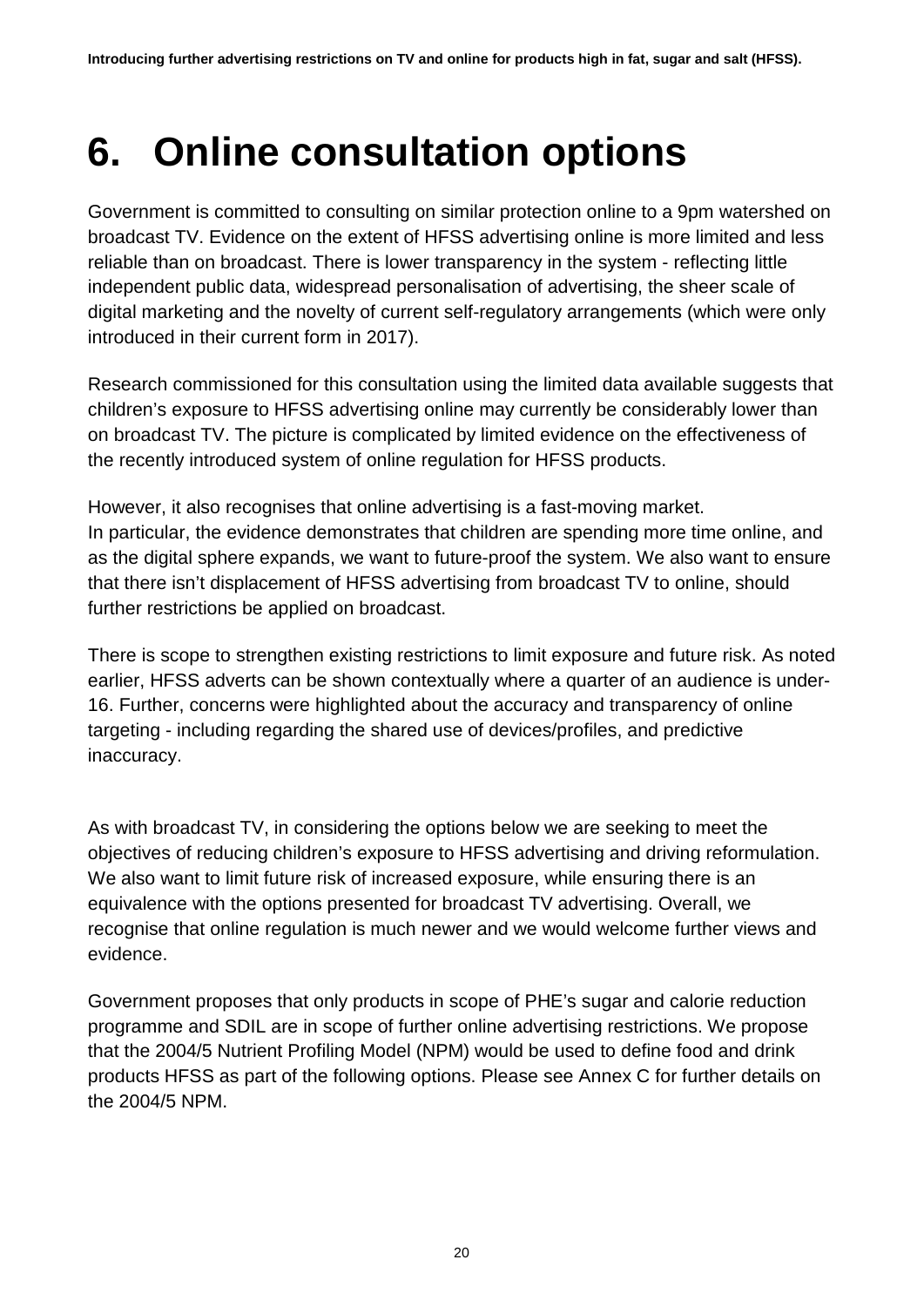### <span id="page-20-0"></span>**Option 1 - introduce a 9pm-5:30am watershed online**

Under this option, HFSS food and drink in scope could not be advertised between 5:30am and 9pm.

As set out above, the watershed is an established concept in broadcasting. Under this option, the same time-based approach would be applied online - with new rules to require that HFSS advertising online - including banner and video advertising (for example Video on Demand) - would not be shown between 05.30 and 21:00. This approach is premised on the view that online targeting is inaccurate and does not limit children's exposure to HFSS advertising effectively,

A prohibition could if necessary be introduced via primary legislation. It would work in a similar way to existing advertising rules on digital advertising, whereby brands and marketers are responsible for compliance, and complaints for potential breach are referred to the ASA.

A watershed for HFSS advertising online would be a world first, and our starting point is that all online advertising of HFSS products would be in scope of the restriction. However, we recognise that a watershed may be difficult to apply for particular types of advertising, for example in areas like viral marketing, some influencer marketing and advertising claims on advertisers' own websites and social media space. As part of this option, Government therefore welcomes views on the scope of a watershed restriction.

We also recognise that marketers and platforms target online advertising based on data about the audience or user. In line with our thinking on a broadcast watershed option, our intent is that advertising is restricted to children, not adults.

We therefore also welcome views on whether any exemptions should be granted where advertisers can provide exceptionally high standards of evidence that children will not be exposed to HFSS advertising and how any exemptions should be applied.

### <span id="page-20-1"></span>**Option 2 - strengthen current targeting restrictions**

The current online advertising restrictions set out in the CAP Code are relatively new, but have been applied in a growing number of cases, with successful complaints about child exposure being made to, and upheld by, the ASA.

However, as noted, the rules afford wide discretion to advertisers in what evidence they provide that children are being excluded from behaviourally-targeted advertising. In addition, the rules allowing children to see contextual HFSS advertising where under-16s make up less than a quarter of the audience could - like family viewing on broadcast mean substantial numbers of under-16s seeing HFSS adverts on popular sites.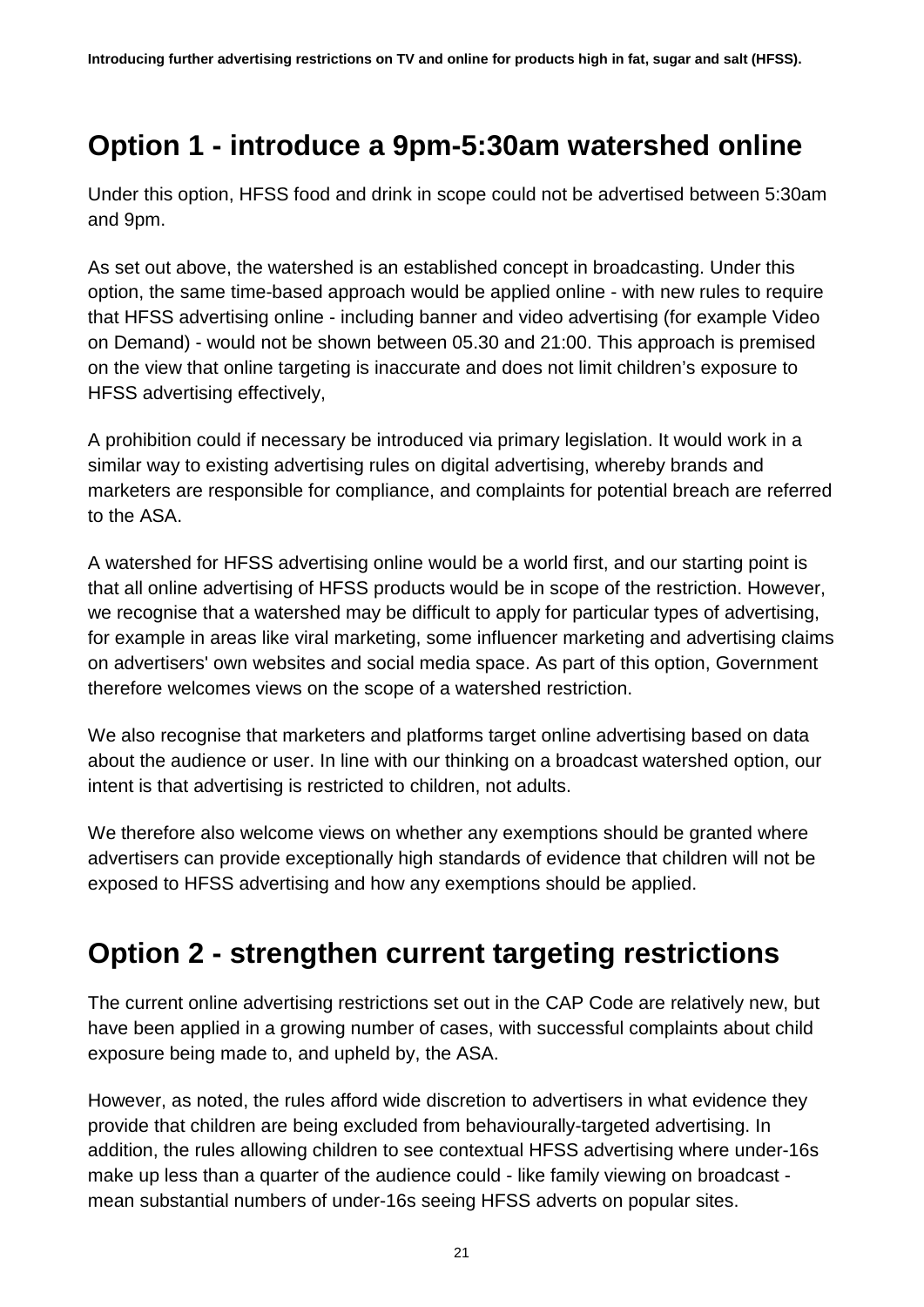Given concerns about the limitations of targeting discussed above, but noting the less welldeveloped body of evidence on HFSS exposure online than for broadcast, this option replicates the key features of the existing system, but would further strengthen them. It could if necessary be implemented through primary legislation.

One possibility is that the prohibition on advertising HFSS products to online audiences where children make up more than 25% of the audience is lowered to 10%. This would be a significant reduction, reducing the acceptable level of child audience by over half, without being set so low that advertisers would feel unable to advertise online. We seek views on whether this is the right level.

This option also seeks to raise the bar on ensuring that only adults are reached for personalised advertising. For advertising targeted at audiences that share common demographics or web-browsing interests, this option would prescribe a list of specific sources of evidence that advertisers must use to prove they have excluded under-16s, over and above those which are already suggested (but not mandated) by the ASA at present. These specific sources of evidence would include data actively provided by users in social media or other 'logged in' environments, or inferred from user behaviours according to a clear methodology. Where the prescribed sources of evidence are not available to advertisers, and advertisers were not able to provide evidence that the audience was less than 10% children, HFSS advertising would be prohibited.

We welcome views on the approaches described above.

## <span id="page-21-0"></span>**Option 3 - Mixed option**

The term 'online' encompasses a wide range of types of advertising and platform. This option considers treating different online sub-sectors differently.

For video advertising (whether appearing on VoD platforms and VSPs - YouTube, Facebook Video, All4, ITV Hub - or alongside static content), which is consumed and viewed in a similar way to broadcast advertising, there may be greater risk of displacement of HFSS advertising from broadcast. There is therefore an argument to treat it like broadcast and introduce a 9pm – 5:30am watershed before which HFSS advertising would be prohibited. For other types of advertising, a targeting restriction as set out in Option 2 may be more appropriate, given the points noted above in respect of option 2.

We therefore welcome views on a mixed option - combining a watershed for video advertising online, and a targeting restriction for all other online advertising. We also invite views on whether there are other ways in which online restrictions could be combined differently across parts of the online market, to help ensure appropriate action in each area.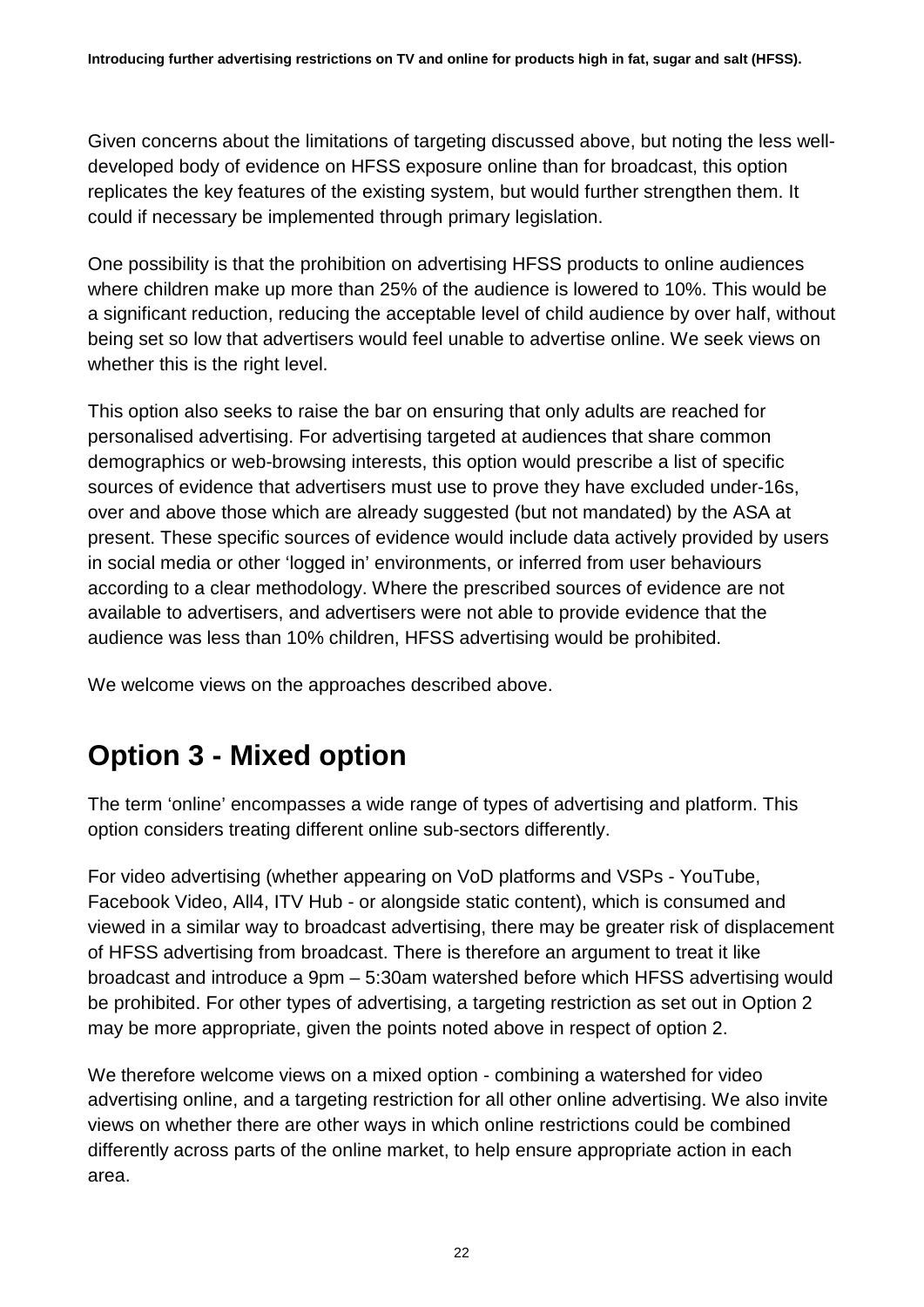### <span id="page-22-0"></span>**Option 4 - no government intervention**

The government would welcome views and evidence on what further action could be taken by the sector or regulators to meet our objectives of reducing children's exposure to HFSS advertising. We welcome views as to what could be effective, with evidence supporting this and how this could be implemented and measured.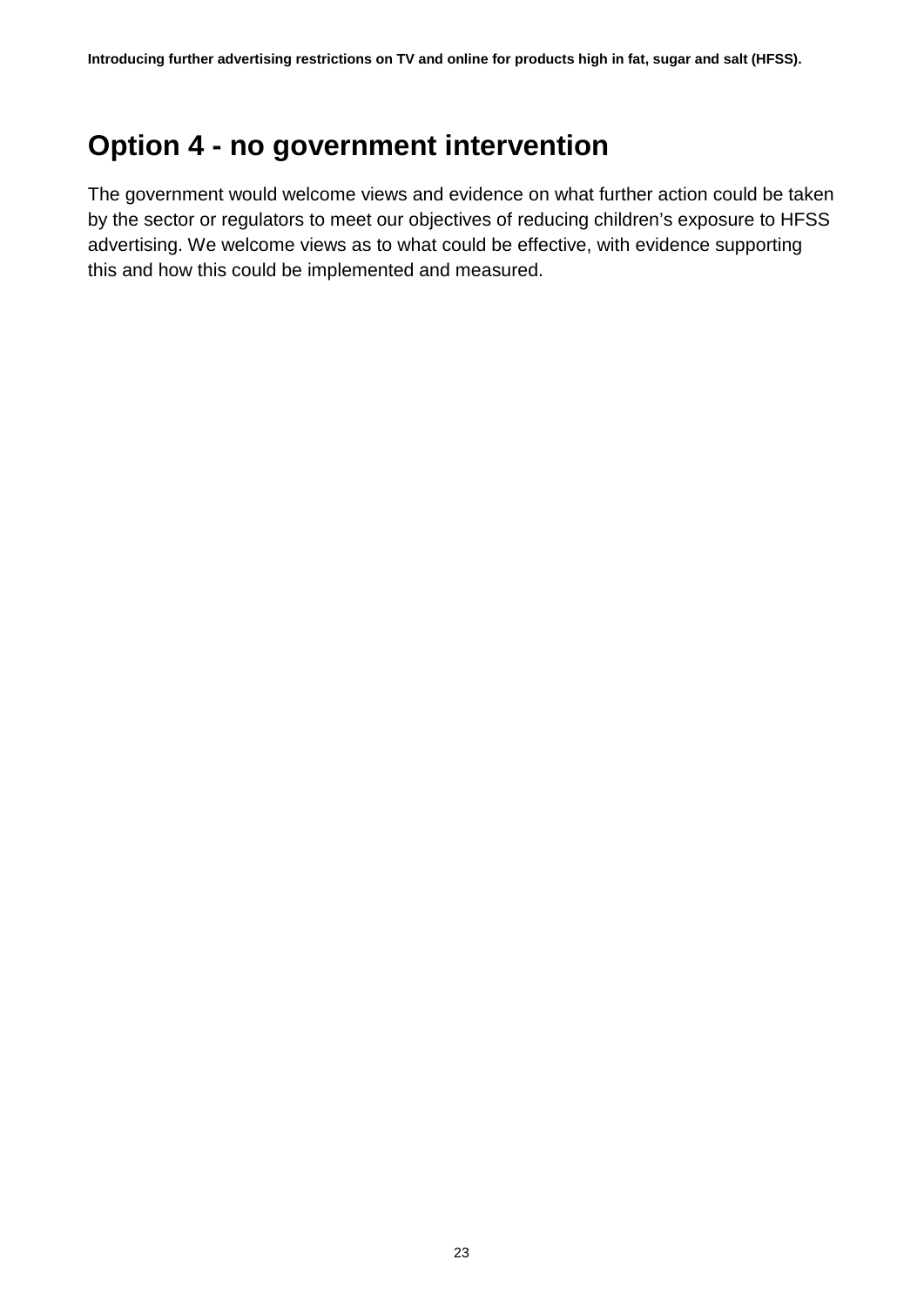# <span id="page-23-0"></span>**7. Implementation and next steps**

There are several implementation routes available depending on the result of this consultation. We are aware that displacement is a potential risk of taking forward action in one type of media at a different time to another which would undermine the policy objectives given children's changing media habits. We would therefore introduce any advertising restrictions arising from this consultation to online and broadcast simultaneously. We are interested in hearing your views on whether this is the right approach.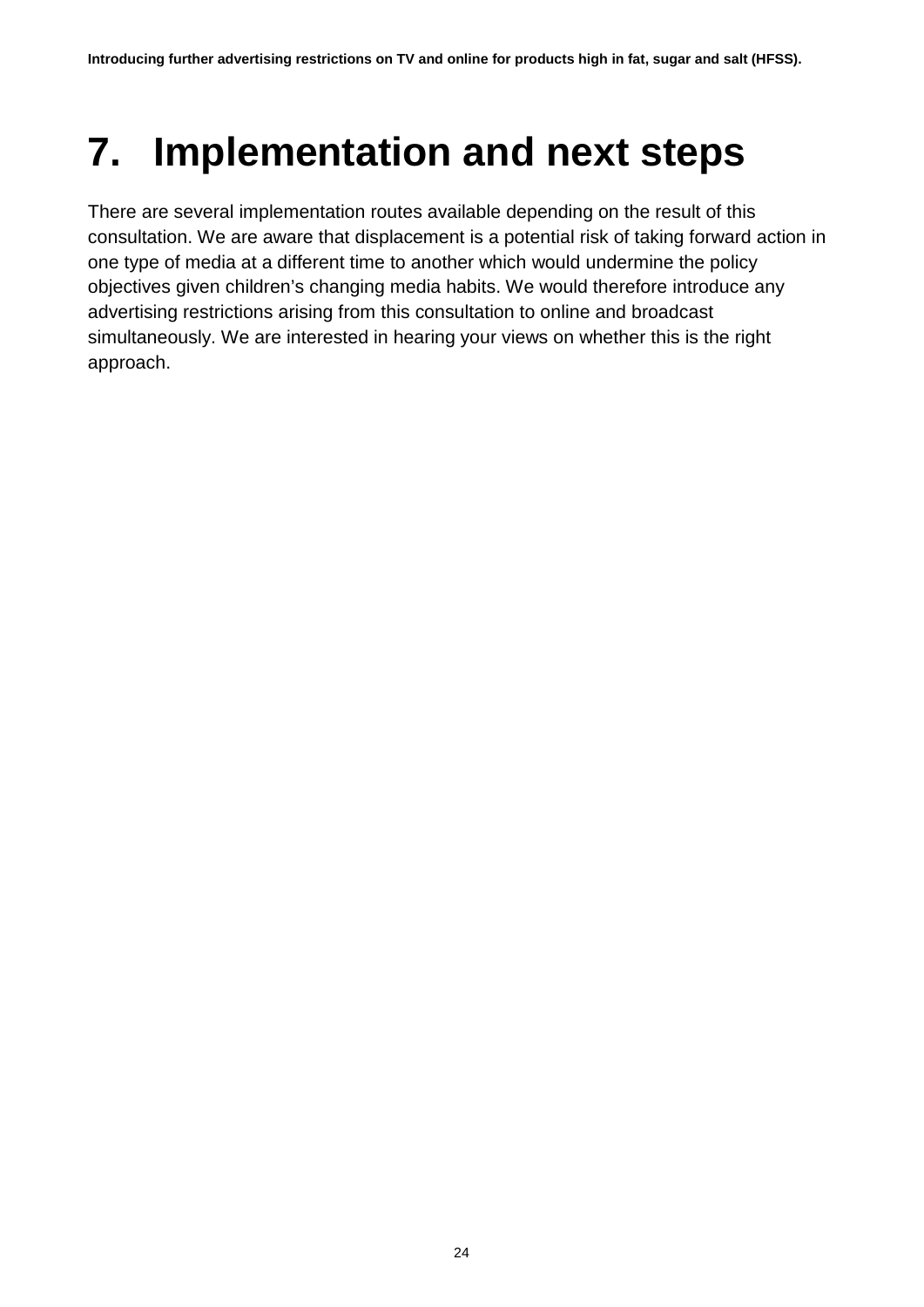## <span id="page-24-0"></span>**8. Public Sector Equality Duty**

To assess the potential impact of the policies included in [Chapter 2 of the Government's](https://www.gov.uk/government/publications/childhood-obesity-a-plan-for-action-chapter-2)  [Childhood Obesity Plan](https://www.gov.uk/government/publications/childhood-obesity-a-plan-for-action-chapter-2) against the Government's duties under the Equality Act 2010 a separate **Equality Analysis** has been produced.

Since it has been published we have identified three areas that may be a concern as part of PSED for this consultation;

- Small minority ethnic channels may be negatively affected by loss of advertising revenue advancing which may impact on the equality of opportunity in relation to race.
- Public Service Broadcasters further restrictions on the PSBs may impact on their ability to meet cultural obligations on programming which may negatively impact on fostering good relations and promoting understanding between groups of people of different race within the UK.
- Phenylketonuria (PKU) Exposure to aspartame may negatively impact on people living with this genetic condition which is classed as a disability.

We are inviting views as part of the consultation on PSED requirements and steps that could be taken to mitigate the impact.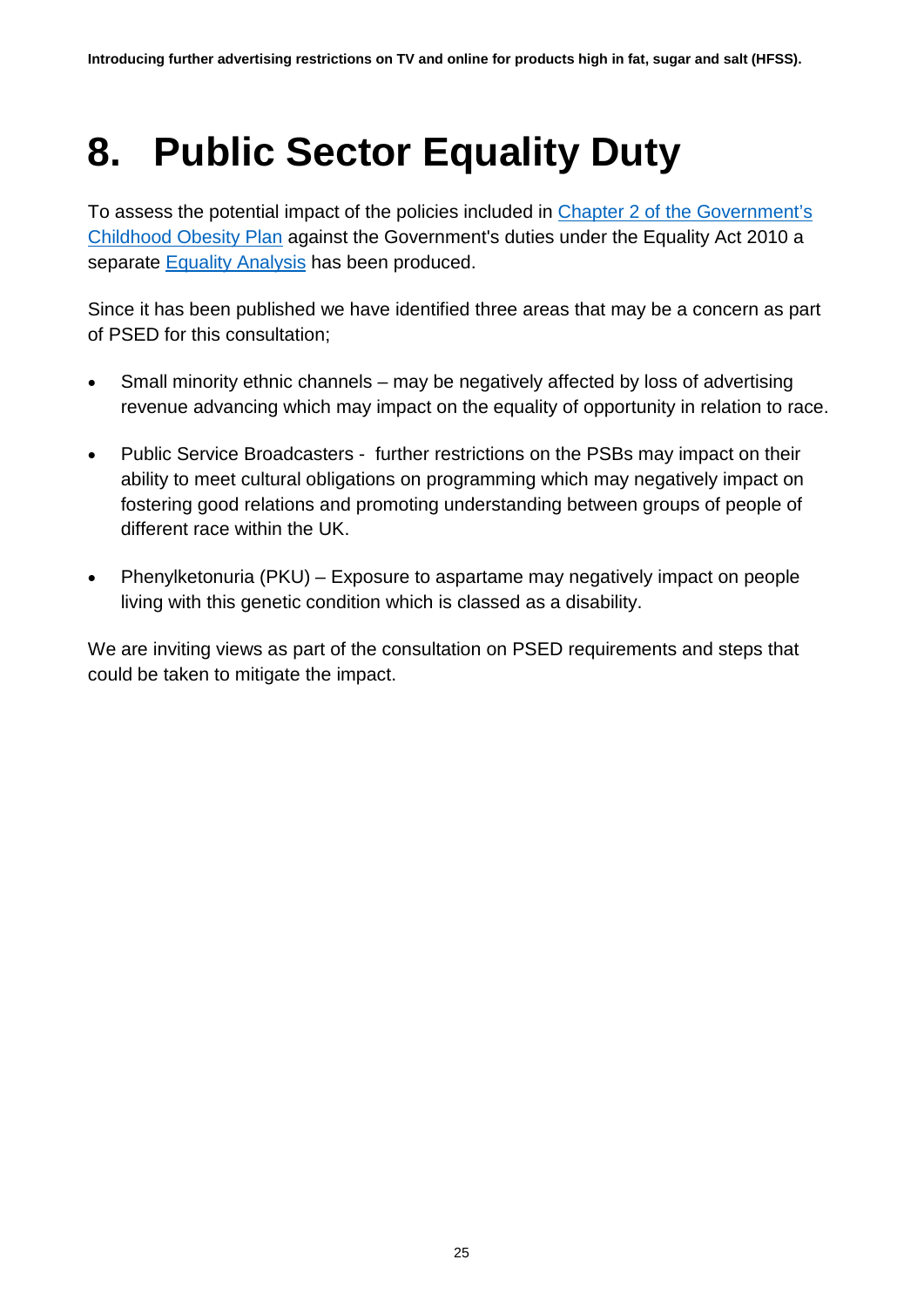## <span id="page-25-0"></span>**9. How to respond to the consultation**

The consultation will run for 12 weeks and will close 10 June 2019.

Our preferred method of response is via Citizenspace, the Government's consultation hub. To help with your response you will find a list of all consultation questions in Annex D and all impact assessment questions in Annex E. These are the questions as they will appear on citizenspace.

If you do wish to send an email response, please send these to childhood.[obesity@dhsc.gov.uk](mailto:childhood.obesity@dhsc.gov.uk)

If you wish to send a hard copy responses can be sent to:

FAO HFSS Watershed consultation

Obesity Food and Nutrition Team

Department of Health and Social Care

39 Victoria Street

London

SW1H 0EU

Please note that these responses must reach us by the 10 June 2019.

We will publish the Government's response to this consultation on the [GOV.UK](http://gov.uk/) website, summarising the responses received and setting out the action we will take, or have taken, in respect of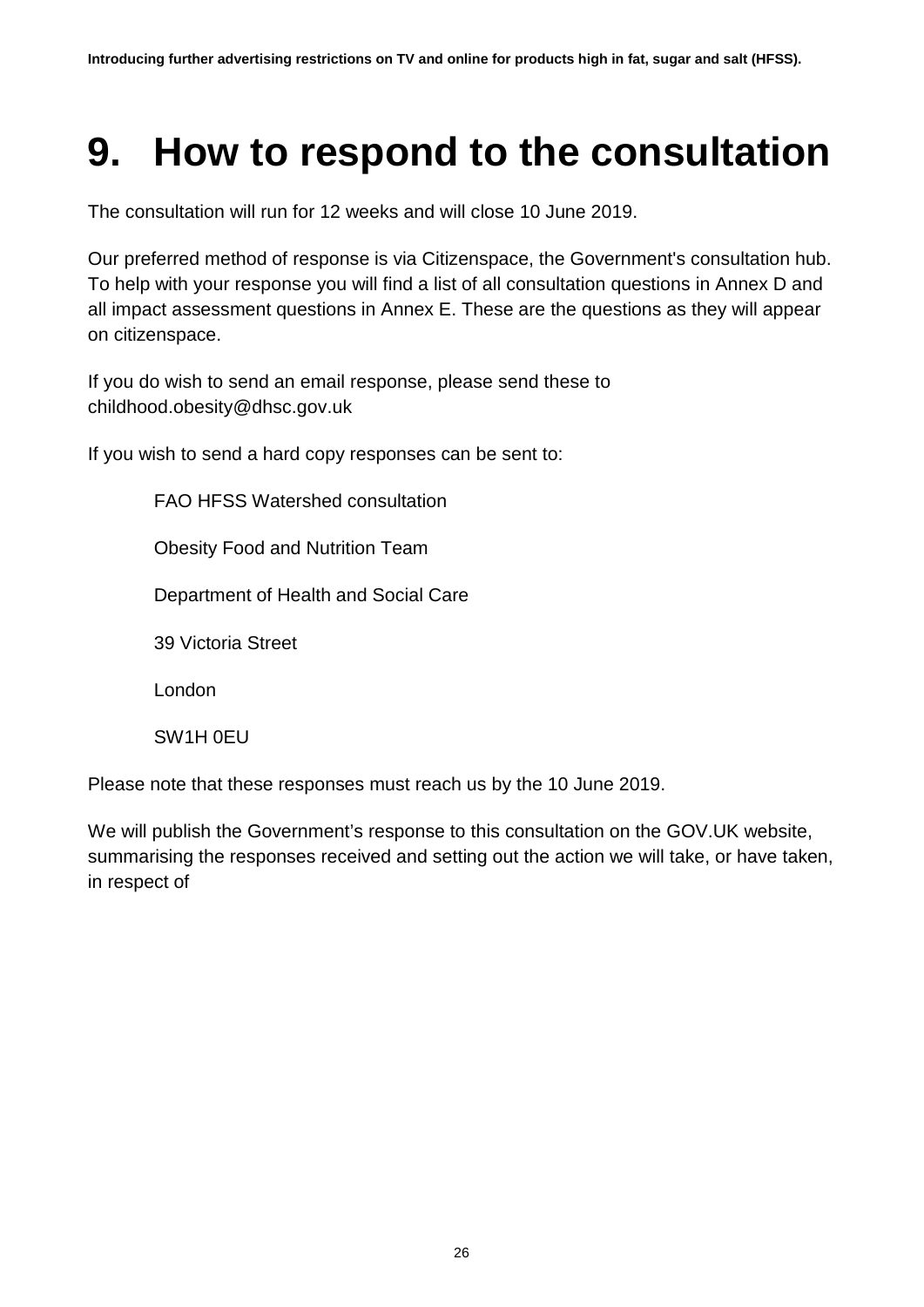# <span id="page-26-0"></span>**Annex A - Key terms**

| Media and advertising       |                                                                                                                                                                                                                                                                                                                                                                                                                                                                                                                                                                                                                                                                                                                                                                                                                                                                                                                                                               |  |  |  |
|-----------------------------|---------------------------------------------------------------------------------------------------------------------------------------------------------------------------------------------------------------------------------------------------------------------------------------------------------------------------------------------------------------------------------------------------------------------------------------------------------------------------------------------------------------------------------------------------------------------------------------------------------------------------------------------------------------------------------------------------------------------------------------------------------------------------------------------------------------------------------------------------------------------------------------------------------------------------------------------------------------|--|--|--|
| Advertiser                  | A company, person, or organisation that advertises a product or<br>service.                                                                                                                                                                                                                                                                                                                                                                                                                                                                                                                                                                                                                                                                                                                                                                                                                                                                                   |  |  |  |
| <b>ASA</b>                  | The Advertising Standards Authority (ASA) is the independent<br>regulator for advertising in the UK. The ASA enforces the<br>Advertising Codes (BCAP Code and CAP Code), which reflect<br>and supplement relevant legislation, and set standards for<br>accuracy, honesty and social responsibility to which advertisers<br>are expected to adhere, and include specific conditions on<br>advertising to children. The Codes are reviewed and updated<br>regularly. The ASA's rulings are transparent and accountable -<br>they are all published with reasoning on the ASA website, and<br>are subject to review by an Independent Reviewer.                                                                                                                                                                                                                                                                                                                 |  |  |  |
| <b>BARB 120</b><br>Index    | An index rating system using Broadcasters Audience Research<br>Board (BARB) audience data to determine whether programming<br>attracts an audience of under 16s in a greater proportion than<br>that age group's presence in the population as a whole.<br>The 120 Index can therefore be used to determine whether such<br>programming is of particular appeal to children, and so whether<br>or not it should be subject to HFSS advertising restrictions (in<br>cases where such programming has not been commissioned for<br>children, and so already subject to such restrictions).                                                                                                                                                                                                                                                                                                                                                                      |  |  |  |
| <b>BCAP Code</b>            | The UK Code of Broadcast Advertising, which applies to<br>broadcast TV and radio. It is enforced by the ASA through a<br>system of co-regulation with Ofcom. UK broadcasters are<br>required by a condition of their broadcast licences to comply with<br>ASA rulings on the BCAP Code, and any who refuse to comply<br>with these rulings risk being referred to Ofcom, which can impose<br>fines and even withdraw broadcast licences.                                                                                                                                                                                                                                                                                                                                                                                                                                                                                                                      |  |  |  |
| <b>Brand</b><br>advertising | In the HFSS context, under current ASA guidance, if an<br>advertisement features a brand name, a product that is not<br>readily identifiable, or a range of products which do not promote<br>a specific HFSS product, and the brand generally is synonymous<br>with an identity other than the provision of HFSS products, it is<br>unlikely to be considered an HFSS product advertisement. In<br>determining whether the brand is synonymous with an identity<br>other than the provision of HFSS products, the ASA will take into<br>account the company's provision of non-HFSS products or goods<br>and services other than food and soft drink products, or its<br>association with significant initiatives relating to education, sport,<br>community etc. If a brand advertisement features, for example, a<br>celebrity or a brand-generated character which is very strongly<br>associated with a specific HFSS product, it can still be subject to |  |  |  |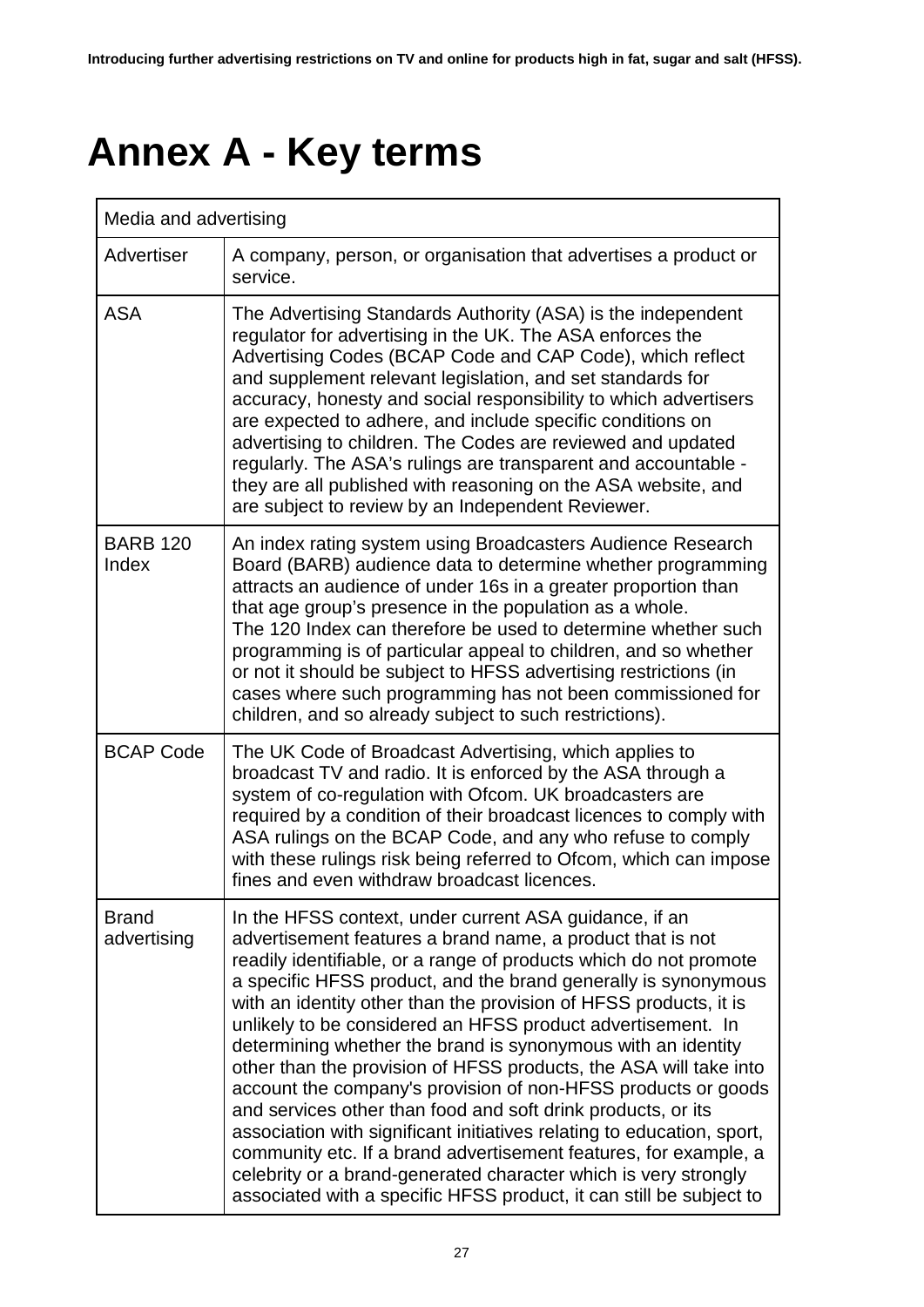|                                                                                                                                                                                                                                                                                                                                                                                                                                                                                                                                                                                                                                                                                                | the HFSS restrictions.                                                                                                                                                                                                                                                                                                                                                                                                                                                                                                                                                                        |  |  |  |
|------------------------------------------------------------------------------------------------------------------------------------------------------------------------------------------------------------------------------------------------------------------------------------------------------------------------------------------------------------------------------------------------------------------------------------------------------------------------------------------------------------------------------------------------------------------------------------------------------------------------------------------------------------------------------------------------|-----------------------------------------------------------------------------------------------------------------------------------------------------------------------------------------------------------------------------------------------------------------------------------------------------------------------------------------------------------------------------------------------------------------------------------------------------------------------------------------------------------------------------------------------------------------------------------------------|--|--|--|
| <b>Broadcast</b><br>television                                                                                                                                                                                                                                                                                                                                                                                                                                                                                                                                                                                                                                                                 | All UK commercial television services licensed by Ofcom. This<br>does not include on demand services (also regulated by Ofcom)<br>or 'live streams' via social media.                                                                                                                                                                                                                                                                                                                                                                                                                         |  |  |  |
| <b>CAP Code</b><br>The UK Code of Non-Broadcast Advertising and Direct &<br>Promotional Marketing, which applies to non-broadcast media,<br>including online, print, outdoors, video-on-demand, direct<br>marketing and cinema. It is enforced by the ASA through a<br>system of self-regulation, which has a range of sanctions it can<br>apply to non-compliant advertisers, including referral to Trading<br>Standards, who act as a legal backstop.                                                                                                                                                                                                                                        |                                                                                                                                                                                                                                                                                                                                                                                                                                                                                                                                                                                               |  |  |  |
| Children                                                                                                                                                                                                                                                                                                                                                                                                                                                                                                                                                                                                                                                                                       | For the purposes of this consultation, children are defined as<br>anyone under the age of 16.                                                                                                                                                                                                                                                                                                                                                                                                                                                                                                 |  |  |  |
| Cinema<br>This term covers advertising submitted for theatrical release<br>(cinema exhibition), excluding film trailers, public information<br>advertising<br>films and campaigning films. This content is covered by the CAP<br>Code. Cinema advertising is subject to a pre-clearance process<br>conducted by the Cinema Advertising Association (CAA). A list of<br>forthcoming HFSS proscribed films that may not carry such<br>advertising is held by members of the CAA, based upon their<br>British Board of Film Classification rating and an assessment of<br>their appeal to children. Advertising designed to target under 12s<br>can only be shown before films rated 15 or above. |                                                                                                                                                                                                                                                                                                                                                                                                                                                                                                                                                                                               |  |  |  |
| <b>Direct</b><br>marketing                                                                                                                                                                                                                                                                                                                                                                                                                                                                                                                                                                                                                                                                     | Direct mailings addressed specifically to the recipient, including<br>letters, emails, faxes and text messages.                                                                                                                                                                                                                                                                                                                                                                                                                                                                               |  |  |  |
| Media<br>platforms                                                                                                                                                                                                                                                                                                                                                                                                                                                                                                                                                                                                                                                                             | A service, site, or method that delivers media to an audience,<br>either online or in broadcast.                                                                                                                                                                                                                                                                                                                                                                                                                                                                                              |  |  |  |
| Online<br>advertising                                                                                                                                                                                                                                                                                                                                                                                                                                                                                                                                                                                                                                                                          | The use of online services to deliver marketing messages. Online<br>advertising includes any material which has the effect of<br>advertising a product or service and over which the advertiser<br>has direct control. This might include - but not be limited to -<br>display advertising, influencer marketing, advergames, apps,<br>advertising on a marketer's own website or in other non-paid-for<br>space online under their control, promoted and sponsored social<br>media content and search results, and advertising on Video on<br>Demand platforms and audio streaming services. |  |  |  |
| Outdoor<br>advertising                                                                                                                                                                                                                                                                                                                                                                                                                                                                                                                                                                                                                                                                         | Posters on billboards, poster sites, third party ads in 'paid-for'<br>space in ambient media including, but not limited to, public<br>vehicles, projections onto buildings, but not point of sale<br>advertising. The content of outdoor advertising is subject to CAP<br>Code rules, which restricts HFSS advertising in areas where<br>children make up 25% or more of the audience, reflecting areas<br>where there is heavy child footfall. The ASA does not specify<br>particular types of audience data that marketers should use, but                                                  |  |  |  |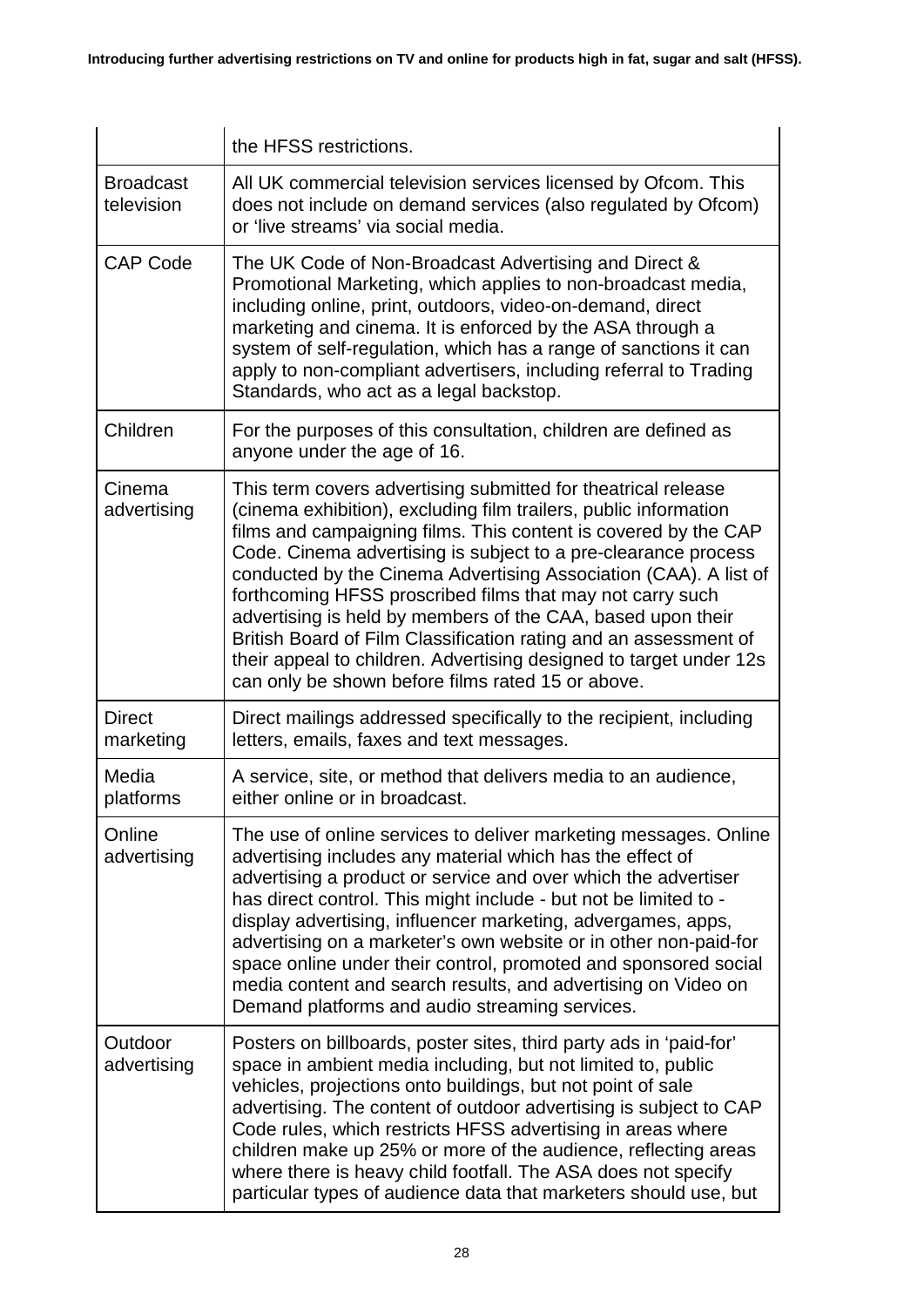|                                                                                                                | marketers should take care if, for example, the advertising site is<br>located near a school. Many outdoor media owners apply a '100<br>metre rule', meaning they will not place HFSS advertising within<br>100 metres of a school boundary. While this is not an explicit<br>requirement under the CAP Code, the ASA has previously taken<br>the application of the rule into consideration when assessing<br>whether an ad has been responsibly placed.                                                                                                                                                                                                                                                                                                                                                                                                                                                                                                                                                                                                                                                                                                                                                                                                      |  |  |
|----------------------------------------------------------------------------------------------------------------|----------------------------------------------------------------------------------------------------------------------------------------------------------------------------------------------------------------------------------------------------------------------------------------------------------------------------------------------------------------------------------------------------------------------------------------------------------------------------------------------------------------------------------------------------------------------------------------------------------------------------------------------------------------------------------------------------------------------------------------------------------------------------------------------------------------------------------------------------------------------------------------------------------------------------------------------------------------------------------------------------------------------------------------------------------------------------------------------------------------------------------------------------------------------------------------------------------------------------------------------------------------|--|--|
| Print<br>advertising                                                                                           | Advertising (including third party advertising, a publisher's own<br>advertising, inserts, business classified ads (but not private<br>ones), and 'advertorial' content) featured in national and regional<br>newspaper titles, magazines, leaflets, brochures, catalogues, and<br>certain other printed materials. Print advertising is subject to CAP<br>Code rules.                                                                                                                                                                                                                                                                                                                                                                                                                                                                                                                                                                                                                                                                                                                                                                                                                                                                                         |  |  |
| Product<br>advertising                                                                                         | In the context of HFSS, this is an advertisement which promotes<br>a product that is clearly identifiable as a specific HFSS product.                                                                                                                                                                                                                                                                                                                                                                                                                                                                                                                                                                                                                                                                                                                                                                                                                                                                                                                                                                                                                                                                                                                          |  |  |
| Product<br>placement                                                                                           | The inclusion of, or reference to a product, service or trade mark<br>in a programme or other editorial content outside of traditional<br>advertising, in return for payment or giving of other valuable<br>consideration.<br>In broadcast television, the Ofcom Broadcasting Code already<br>prohibits the product placement of HFSS products in all television<br>programmes produced under UK jurisdiction.<br>In broadcast radio, the Ofcom Broadcasting Code prohibits<br>product placement in radio services primarily aimed at children or<br>in children's programming included in any service.<br>In non-broadcast media subject to CAP Code rules, guidance is<br>provided to advertisers designed to ensure that readers are not<br>confused about whether the copy is marketing or editorial in<br>nature. In summary, an "advertisement feature, announcement or<br>promotion, the content of which is controlled by the marketer, not<br>the publisher, that is disseminated in exchange for a payment or<br>other reciprocal arrangement", would be considered advertising<br>and so subject to CAP Code rules. While "advertisement feature"<br>is not defined in the guidance, it would ordinarily include any<br>paid-for product placement. |  |  |
| Public<br>Service<br><b>Broadcasters</b><br>(PSBs)                                                             | In this context this term refers to all UK commercial public service<br>broadcasters - the BBC, Channel 4 Corporation (C4C), Channel<br>5, the holders of the Channel 3 licences (ITV, STV and UTV),<br>and S4C.                                                                                                                                                                                                                                                                                                                                                                                                                                                                                                                                                                                                                                                                                                                                                                                                                                                                                                                                                                                                                                               |  |  |
| Radio                                                                                                          | Commercial and community radio services licensed by Ofcom,<br>whether broadcast live or streamed online after broadcast.                                                                                                                                                                                                                                                                                                                                                                                                                                                                                                                                                                                                                                                                                                                                                                                                                                                                                                                                                                                                                                                                                                                                       |  |  |
| Radio<br>Advertising featuring on commercial and community radio<br>advertising<br>services licensed by Ofcom. |                                                                                                                                                                                                                                                                                                                                                                                                                                                                                                                                                                                                                                                                                                                                                                                                                                                                                                                                                                                                                                                                                                                                                                                                                                                                |  |  |
| Sponsorship<br>Sponsorship is an arrangement or contract between a brand and                                   |                                                                                                                                                                                                                                                                                                                                                                                                                                                                                                                                                                                                                                                                                                                                                                                                                                                                                                                                                                                                                                                                                                                                                                                                                                                                |  |  |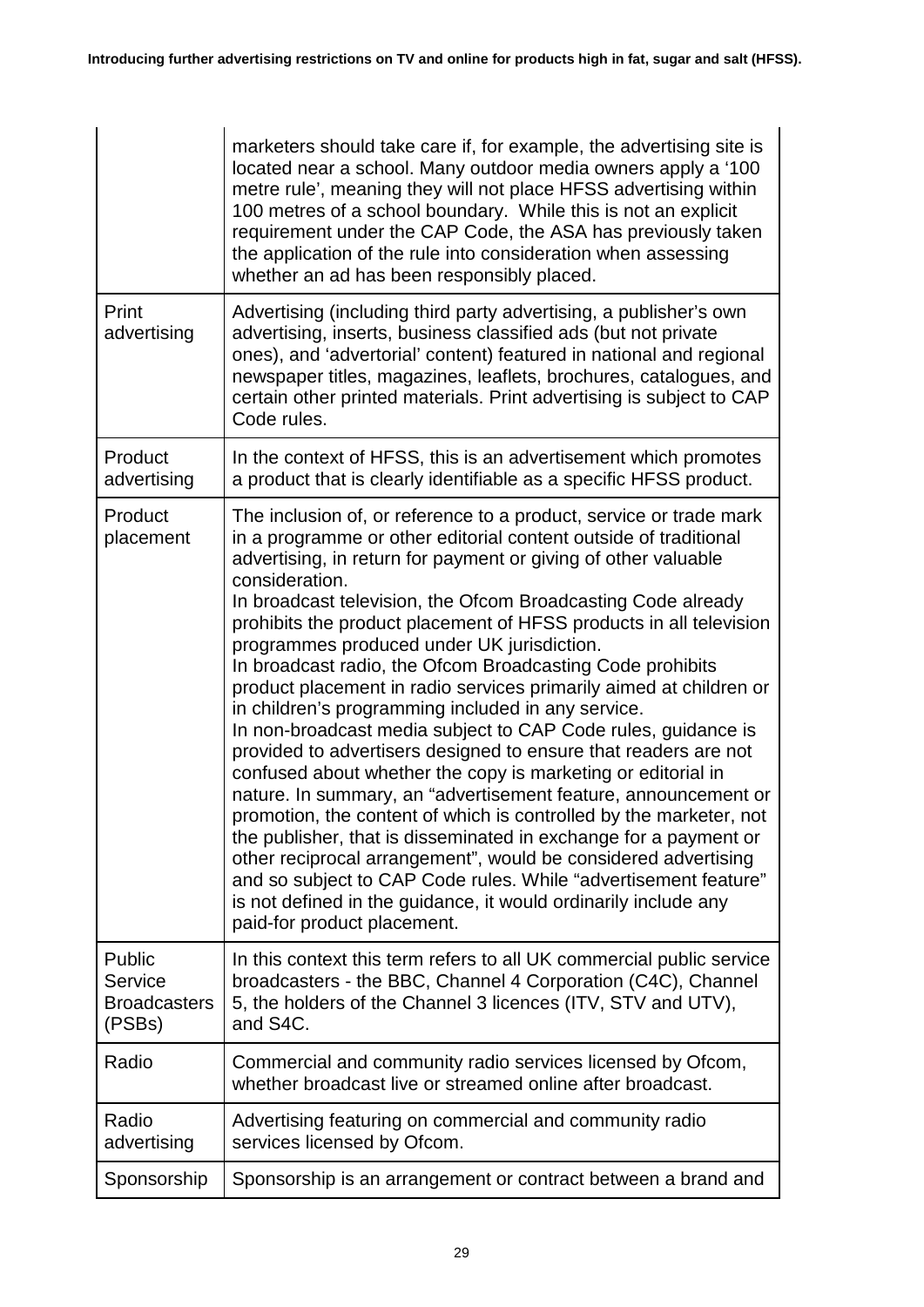|                                                                                                                                                                                                                                                                                                                                                                                                                                                                                                                                                                               | another party. Advertising restrictions do not apply to these<br>arrangements but to the methods used to communicate this<br>arrangement or contract.                                                                          |  |  |  |  |
|-------------------------------------------------------------------------------------------------------------------------------------------------------------------------------------------------------------------------------------------------------------------------------------------------------------------------------------------------------------------------------------------------------------------------------------------------------------------------------------------------------------------------------------------------------------------------------|--------------------------------------------------------------------------------------------------------------------------------------------------------------------------------------------------------------------------------|--|--|--|--|
| <b>Television</b><br>Any form of announcement broadcast whether in return for<br>payment or for similar consideration or broadcast for self-<br>advertising<br>promotional purposes by a public or private undertaking or<br>natural person in connection with a trade, business, craft or<br>profession in order to promote the supply of goods or services,<br>including immovable property rights and obligations, in return for<br>payment.<br>The Ofcom Broadcasting Code requires that broadcasters must<br>ensure that editorial content is distinct from advertising. |                                                                                                                                                                                                                                |  |  |  |  |
| Video on<br>Demand<br>(VoD)                                                                                                                                                                                                                                                                                                                                                                                                                                                                                                                                                   | On-demand programme services currently regulated by Ofcom,<br>including Broadcaster Video on Demand (BVoD) which are the<br>free VoD services provided by linear broadcasters, including ITV<br>Hub, All4, My5, Sky On Demand. |  |  |  |  |
| Video<br>A commercial service addressed to the public:<br>where the principal purpose of the service (or an essential<br>sharing<br>platforms<br>functionality of such service) is devoted to providing programmes<br>(VSPs)<br>and user-generated videos to the general public, in order to<br>inform, entertain or educate;<br>which is made available by electronic communications networks;<br>and<br>where the content is organised in a way determined by the<br>provider of the service, in particular by displaying, tagging and<br>sequencing.                       |                                                                                                                                                                                                                                |  |  |  |  |
| Watershed                                                                                                                                                                                                                                                                                                                                                                                                                                                                                                                                                                     | The existing watershed only applies to television. Material<br>unsuitable for children should not, in general, be shown before<br>2100 or after 0530.                                                                          |  |  |  |  |

| High, Fat, Salt and Sugar (HFSS) and nutrition  |                                                                                                                                                                                                                                                                                                                                                                  |  |  |  |
|-------------------------------------------------|------------------------------------------------------------------------------------------------------------------------------------------------------------------------------------------------------------------------------------------------------------------------------------------------------------------------------------------------------------------|--|--|--|
| Calorie and<br>Sugar<br>Reduction<br>Programmes | As part of the 2016 Childhood Obesity: A plan for action<br>Government announced that Public Health England (PHE) would<br>launch a sugar reduction programme to challenge all sectors of<br>the food industry to reduce the sugar content in their products by<br>20% by 2020 and deliver a 5% reduction in the first year. The to<br>children's sugar intakes. |  |  |  |
|                                                 | In 2017, PHE announced a calorie reduction programme which,<br>again focusing on the food categories that contribute the largest<br>amount of calories to children's diets. This programme aims to<br>reduce the amount of calories in these products by 20% by 2024.<br>This programme has not yet officially started, with consultation                        |  |  |  |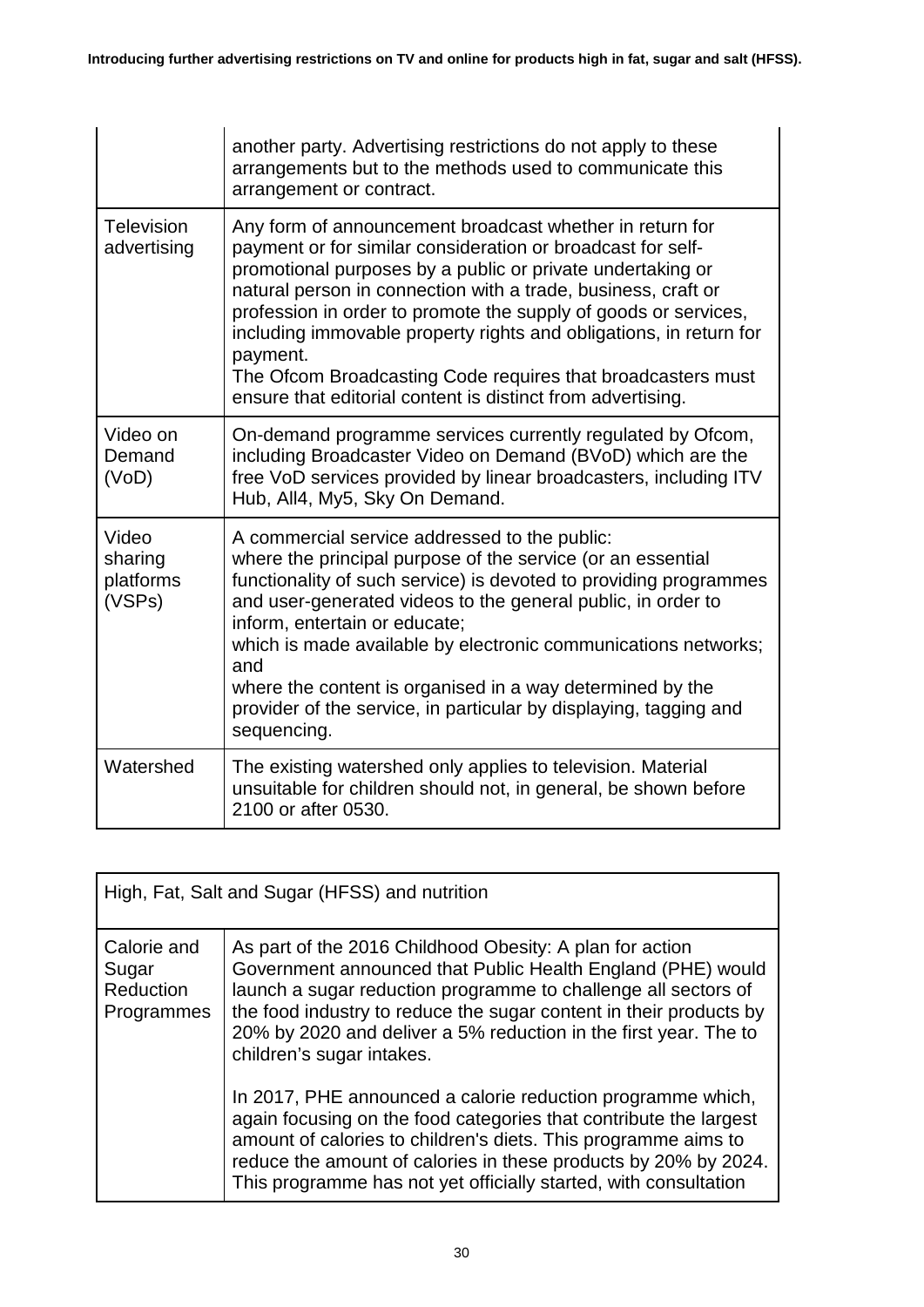|                                                    | with key stakeholders on-going. PHE is expected to publish<br>confirmed categories in early 2019.                                                                                                                                                                                                                                                                                                                                                                                                                                       |
|----------------------------------------------------|-----------------------------------------------------------------------------------------------------------------------------------------------------------------------------------------------------------------------------------------------------------------------------------------------------------------------------------------------------------------------------------------------------------------------------------------------------------------------------------------------------------------------------------------|
| <b>HFSS</b>                                        | In the context of this consultation HFSS stands for food and drink<br>products that are high in fat, salt and sugar.                                                                                                                                                                                                                                                                                                                                                                                                                    |
| <b>Nutrient</b><br>Profiling<br>Model (NPM)        | The NPM is used to define what products are 'healthier' and 'less<br>healthy' for the purpose of advertising during children's media. It<br>was devised in 2004/5 by the Food Standards Agency and is<br>now administered by Public Health England. The NPM gives an<br>overall score looking at the product, considering the nutritional<br>composition, not just the fat salt and sugar content. Foods with a<br>score of 4 points or above, and drinks scoring 1 or more points,<br>are classified as HFSS for advertising purposes. |
| <b>Soft Drink</b><br><b>Industry Levy</b>          | The Soft Drinks Industry Levy is a levy that all producers and<br>importers of sugar sweetened beverage sin the UK must pay for<br>selling drinks that are high in added sugar. The levy came into<br>effect on 6 April 2018 and applies to drinks which have had sugar<br>added during production and which contain at least 5 grams (g)<br>of sugar per 100 millilitres (ml) in its ready to drink or diluted<br>form.                                                                                                                |
| <b>World Health</b><br>Organization'<br>s big five | According to a review quoted by the World Health Organization,<br>five product categories dominate food advertising aimed at<br>children (soft drinks, pre-sugared cereals, confectionery, snacks<br>and fast food restaurants).                                                                                                                                                                                                                                                                                                        |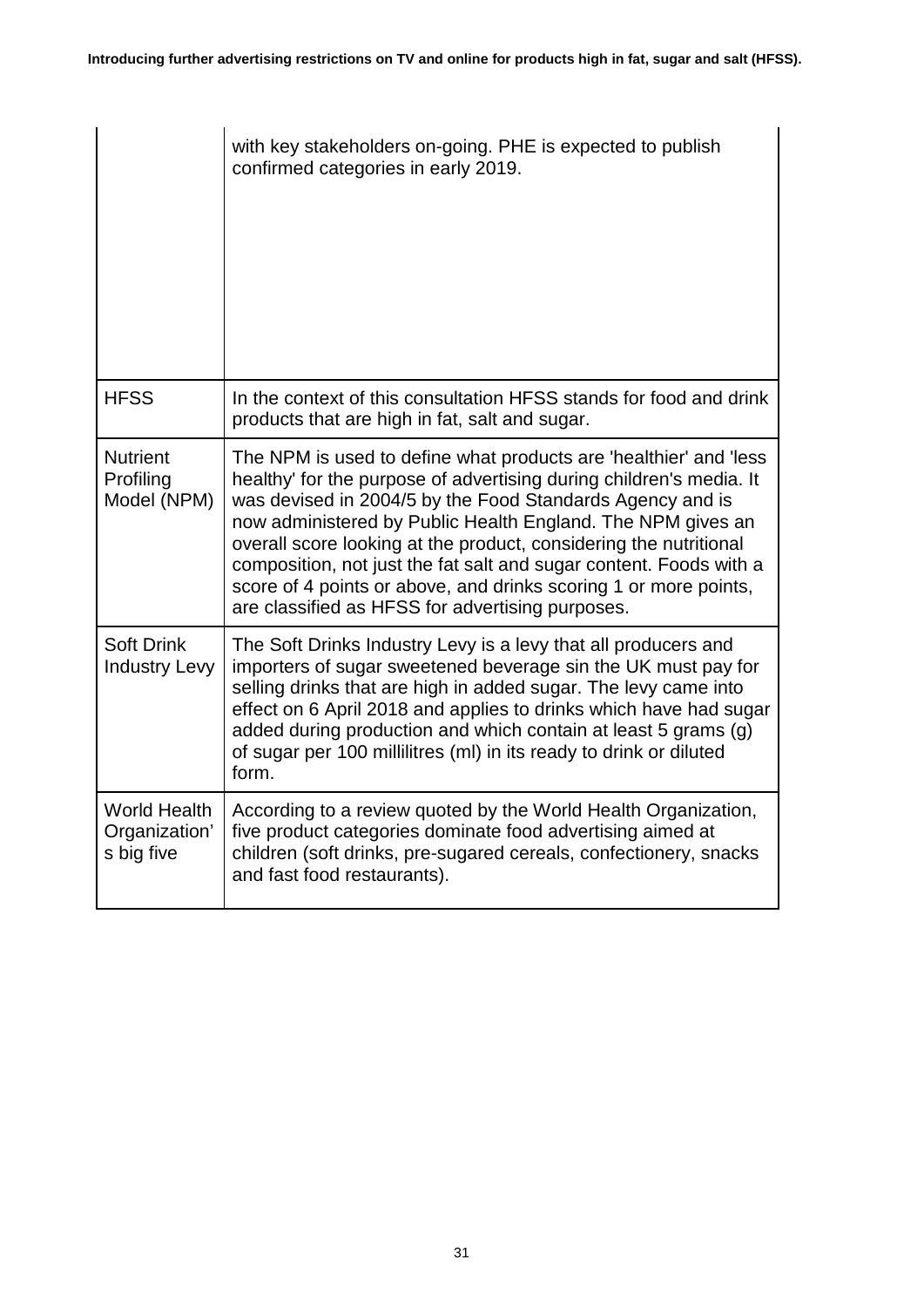# <span id="page-31-0"></span>**Annex B - Products included in PHE reduction programmes and SDIL**

Please note the calorie categories are currently under informal consultation with Industry and stakeholders and the list presented is the preliminary categories that were published in PHE's calorie reduction: the scope and ambition for action. We are expecting PHE to publish the categories of food in scope in mid-2019 and this will inform our final policy position on further advertising restrictions.

| <b>Breakfast cereals</b><br>Yoghurt and fromage frais<br><b>Biscuits</b><br>Cakes<br>Morning goods<br>Puddings<br>Ice cream<br>Sweet confectionary<br>Chocolate confectionary<br>Sweet spreads<br>Milk based drinks and fruit juices<br>which are exempt from the SDIL<br>Sugar sweetened beverages with<br>more than 5g added sugar per 100ml<br>Bread with additions (e.g. olives,<br>cheese etc.)<br>Crisps and savoury snacks<br>Savoury biscuits, crackers and<br>crispbreads<br>Potato Products (e.g. chips,<br>croquettes, mashed potato etc.) | Meat, fish and vegetarian pastry pies<br>and other pastry products<br>Cooking sauces and pastes<br>Table sauces and dressings<br>Pasta/rice/noodles with added<br>ingredients and flavours<br>Ready meals with carbohydrate<br>accompaniment (potato, rice, noodles,<br>pasta, etc.) - fish, meat and meat<br>alternatives<br>Meal centres without carbohydrate<br>accompaniment (potato, rice, noodles,<br>pasta, etc.) – fish, meat and meat<br>alternatives<br>Prepared dips and composite salads<br>as meal accompaniments (e.g.<br>coleslaw, potato salad, guacamole,<br>salsa etc.)<br>Pizza<br>Egg products/ dishes (e.g. quiche)<br>Food to go e.g. sandwiches, boxed<br>main meals, salads etc.<br>Sausages (raw and cooked) and<br>sausage meat products, frankfurters,<br>hotdogs and burgers |
|-------------------------------------------------------------------------------------------------------------------------------------------------------------------------------------------------------------------------------------------------------------------------------------------------------------------------------------------------------------------------------------------------------------------------------------------------------------------------------------------------------------------------------------------------------|----------------------------------------------------------------------------------------------------------------------------------------------------------------------------------------------------------------------------------------------------------------------------------------------------------------------------------------------------------------------------------------------------------------------------------------------------------------------------------------------------------------------------------------------------------------------------------------------------------------------------------------------------------------------------------------------------------------------------------------------------------------------------------------------------------|
|                                                                                                                                                                                                                                                                                                                                                                                                                                                                                                                                                       |                                                                                                                                                                                                                                                                                                                                                                                                                                                                                                                                                                                                                                                                                                                                                                                                          |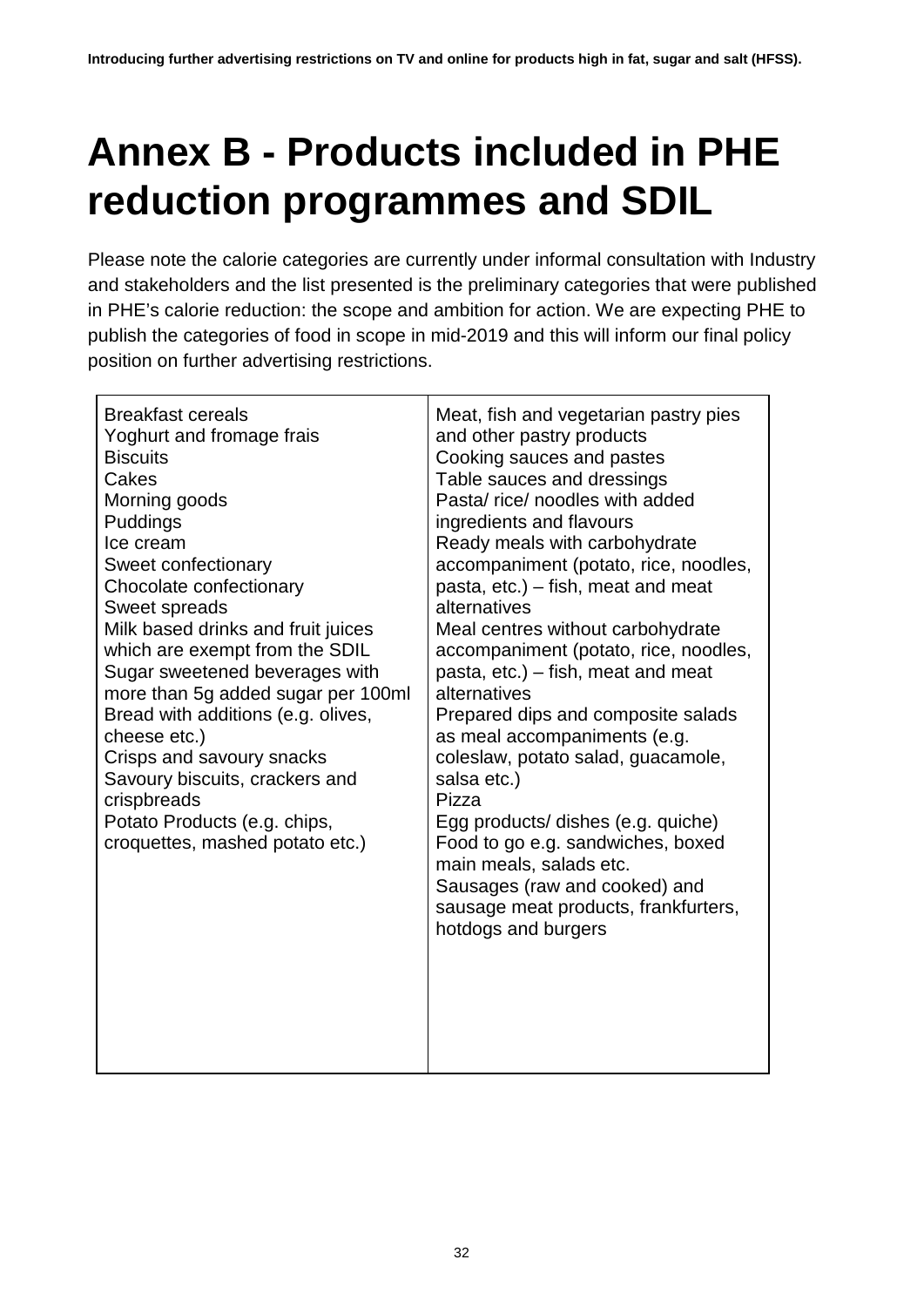## <span id="page-32-0"></span>**Annex C - Nutrient Profiling Model**

The 2004/5 Nutrient profiling model (NPM) was developed by the Food Standards Agency (FSA) to provide Ofcom, the broadcast regulator, with a tool to differentiate foods on the basis of their nutritional composition. Ofcom uses the outputs from the model to regulate the television advertising of foods to children.

It scores foods based on their nutritional content. The nutrients considered are split into two categories – A and C. The score for 'C' nutrients is subtracted from the score for 'A' nutrients to give the final score. A higher score indicates a less healthy food.

'A' nutrients consist of energy, saturated fat, total sugar and sodium. 'C' nutrients consist of fruit, vegetables and nut content, fibre and protein. Therefore, a food scoring highly on 'A' nutrients is not automatically classified as less healthy, only if it additionally scores little on 'C' nutrients.

Foods scoring 4 or more points, or drinks scoring 1 or more points, are classified as 'less healthy'. These 'less healthy' products provide the definition for HFSS food and drink used in this consultation.

All food and drink are scored, there are no exemptions.

### **Calculations**

There are three steps to working out the score: calculating 'A' points, calculating 'C' points and combining these into an overall score.

### **Calculating 'A' points**

Total 'A' points are calculated by the following formula: (points for energy) + (points for saturated fat) + (points for sugars) + (points for sodium). The points for each nutrient are determined based on the amount of each per 100g of the food or drink, according to Table B.1 below.

|        |             | <b>Saturated Fat</b> |                  |             |
|--------|-------------|----------------------|------------------|-------------|
| Points | Energy (kJ) | (g)                  | Total Sugars (g) | Sodium (mg) |
|        | $\leq 335$  |                      | $≤4.5$           | ≤90         |
|        | >335        |                      | >4.5             | >90         |
|        | >670        | >2                   | >9.0             | >180        |
|        | >1005       | >3                   | >13.5            | >270        |
|        | >1340       |                      | >18.0            | >360        |

### **Table C.1 Points scored by 'A' category nutrients per 100g**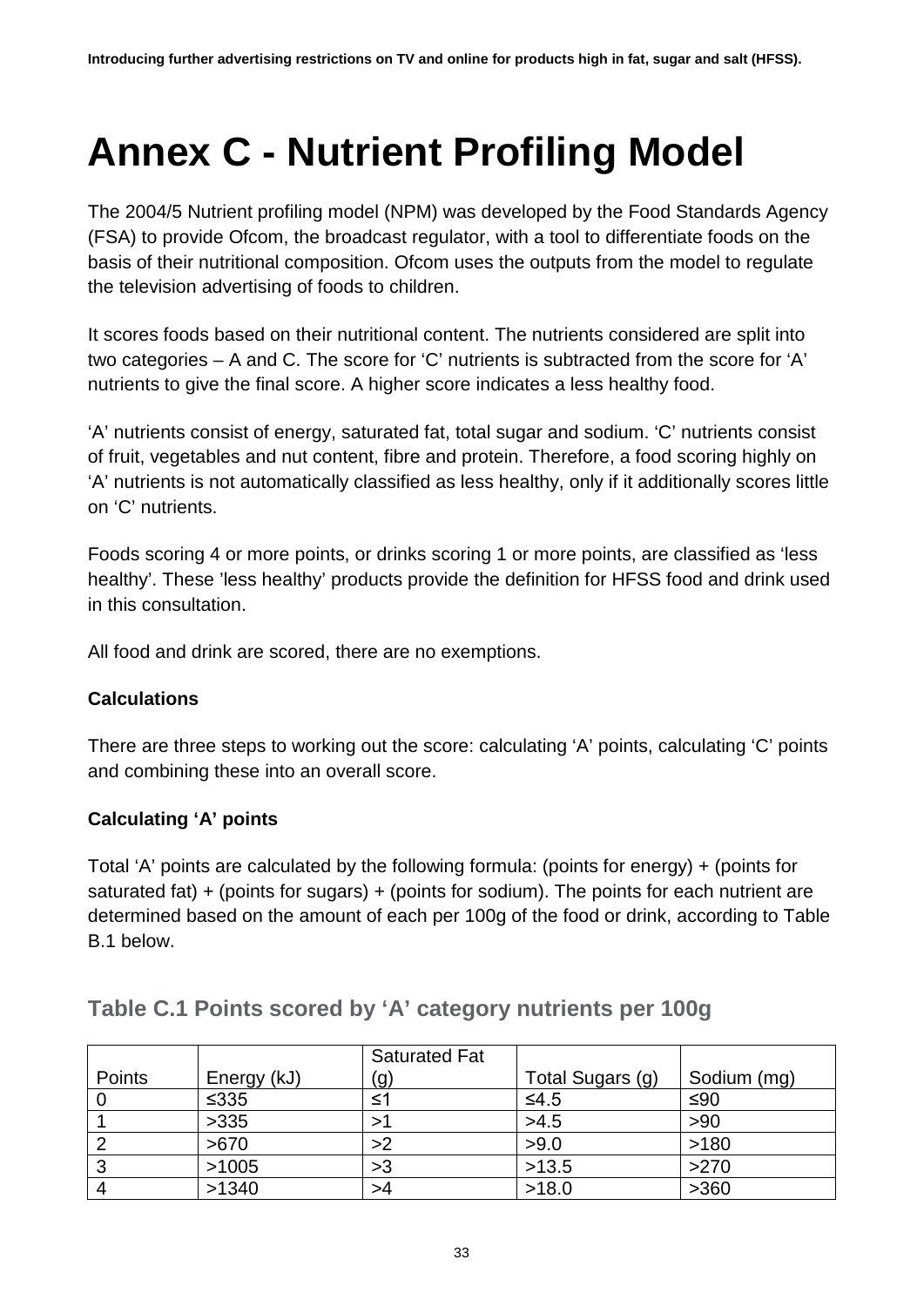|    | >1675 | >5  | >22.5 | >450 |
|----|-------|-----|-------|------|
|    | >2010 | >6  | >27.0 | >540 |
|    | >2345 |     | >31.0 | >630 |
|    | >2680 | >8  | >36.0 | >720 |
|    | >3015 | >9  | >40.0 | >810 |
| 10 | >3350 | >10 | >45.0 | >900 |

A maximum of ten points can be awarded for each nutrient.

### **Calculating 'C' points**

Total 'C' points are calculated by the formula: (points for %fruit, veg and nut content) + (points for fibre [either NSP or AOAC]) + (points for protein). The points for each nutrient are determined based on the amount of each nutrient per 100g/percentage nutrient component of the food or drink, according to Table B.2 below.

### **Table C.2 Points scored by 'C' category nutrients per 100g**

|        | Fruit, Vegetable | <b>NSP Fibre</b> | or AOAC Fibre | Protein (grams) |
|--------|------------------|------------------|---------------|-----------------|
| Points | and Nuts (%)     | $(grams)$ (a)    | $(grams)$ (a) | (b)             |
|        | ≤40              | ≤0.7             | ≤0.9          | $≤1.6$          |
|        | >40              | >0.7             | >0.9          | >1.6            |
|        | >60              | >1.4             | >1.9          | >3.2            |
| 3      |                  | >2.1             | >2.8          | >4.8            |
|        |                  | >2.8             | >3.7          | >6.4            |
| 5      | >80              | >3.5             | >4.7          | >8.0            |

(a) NSP fibre information should be used if possible. However, if this is not available then AOAC fibre information should be used.

(b) If a food or drink scores 11 or more points for 'A' nutrients then it cannot score points for protein unless it also scores 5 points for fruit, vegetables and nuts.

A maximum of five points can be awarded for each nutrient/food component. Note the restrictions on points for protein.

#### **Combining points into an overall score**

Overall score for a food is dependent on how many 'A' points it scores and how many points for fruit, veg and nuts it scores. There are three possible situations.

Less than 11 'A' points

If a food satisfies this criterion then the overall score is calculated as follows:

Total 'A' points minus total 'C' points = (energy + saturated fat + sugars + sodium) – (fruit, veg and nuts + fibre + protein)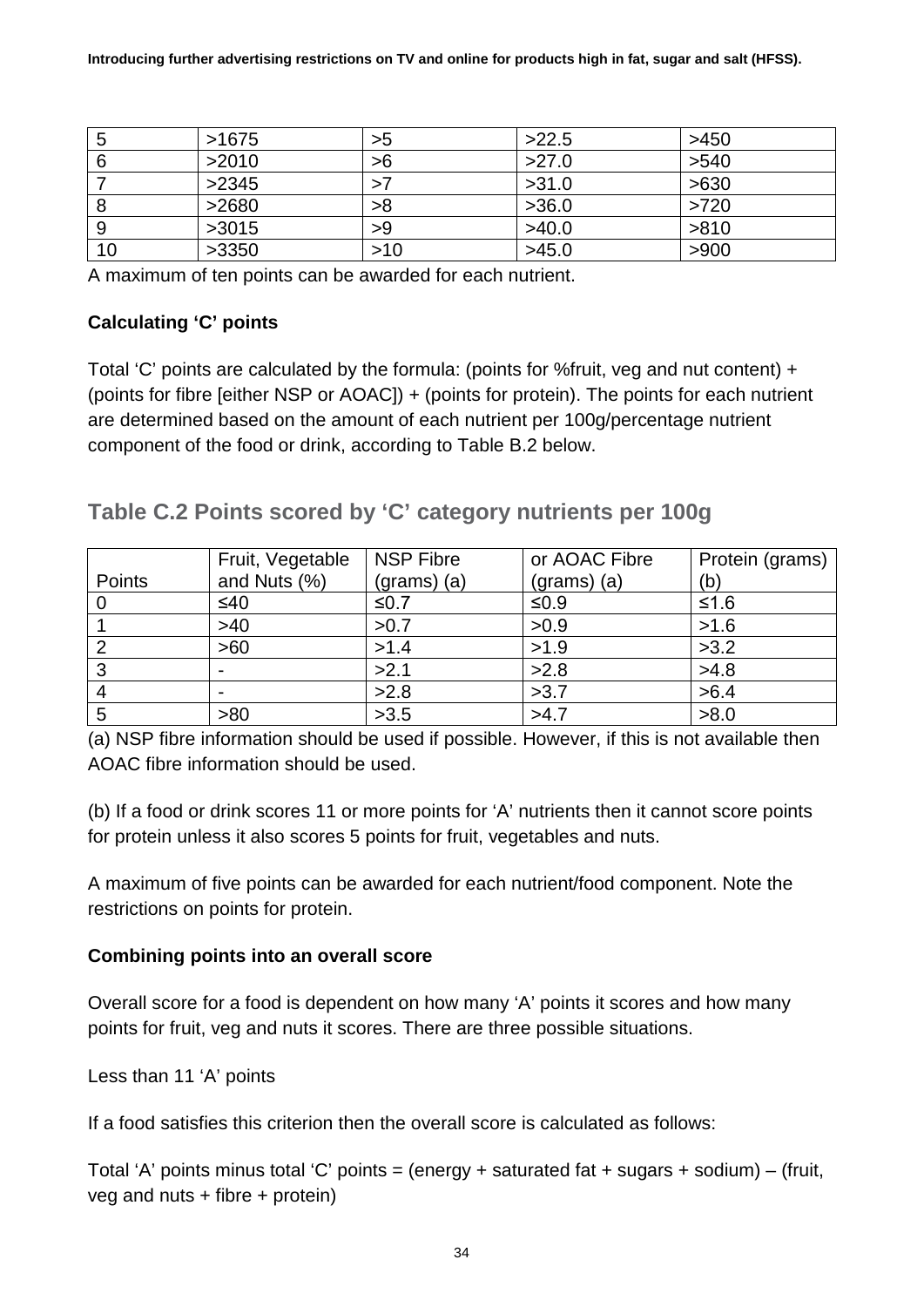11 or more 'A' points and 5 points for fruit, vegetables and nuts

If a food satisfies this criterion then the overall score is calculated as the above case.

11 or more 'A' points and less than 5 points for fruit, vegetables and nuts

If a food satisfies this criterion then the overall score is calculated as follows:

Total 'A' points minus points for fruit, veg and nuts and points for fibre  $=$  (energy  $+$ saturated fat  $+$  sugars  $+$  sodium) – (fruit, veg and nuts  $+$  fibre)

Note that in this case foods are not allowed to score for protein.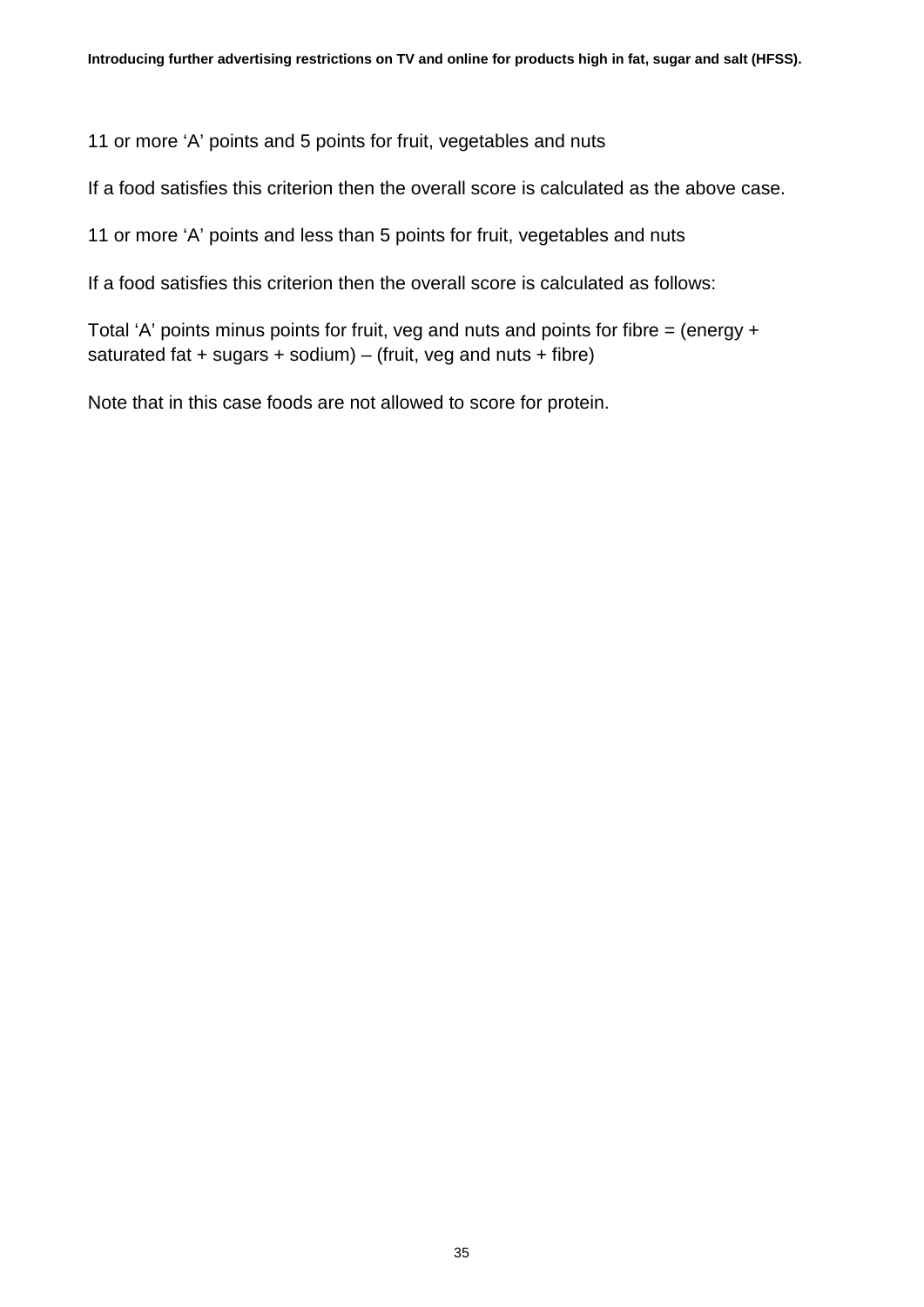# <span id="page-35-0"></span>**Annex D - Consultation questions**

#### **Media in scope**

1. The Government proposes that any further advertising restrictions apply to broadcast TV and online. Do you think that any further advertising restrictions should be applied to other types of media in addition to broadcast TV and online?

Yes/No/I do not know

2. If answered yes, which other media should be subjected to further HFSS advertising restrictions?

Cinema/Radio/Print/Outdoor/Direct marketing/ other (please specify)

3. Please explain why you think that we should extend additional advertising restrictions to these types of media. (Drop down list, please select all that apply)

a) Will reduce children's exposure to HFSS advertising and in turn reduce their calorie intake

- b) Will drive further reformulation of products
- c) Will reduce economic impact on broadcasters
- d) Will reduce economic impact on advertisers
- e) Reduces risk of displacing advertising spend
- f) Easy for advertisers and regulators to understand
- g) Easy for parents and guardians to understand
- h) Other please explain

#### **HFSS definition**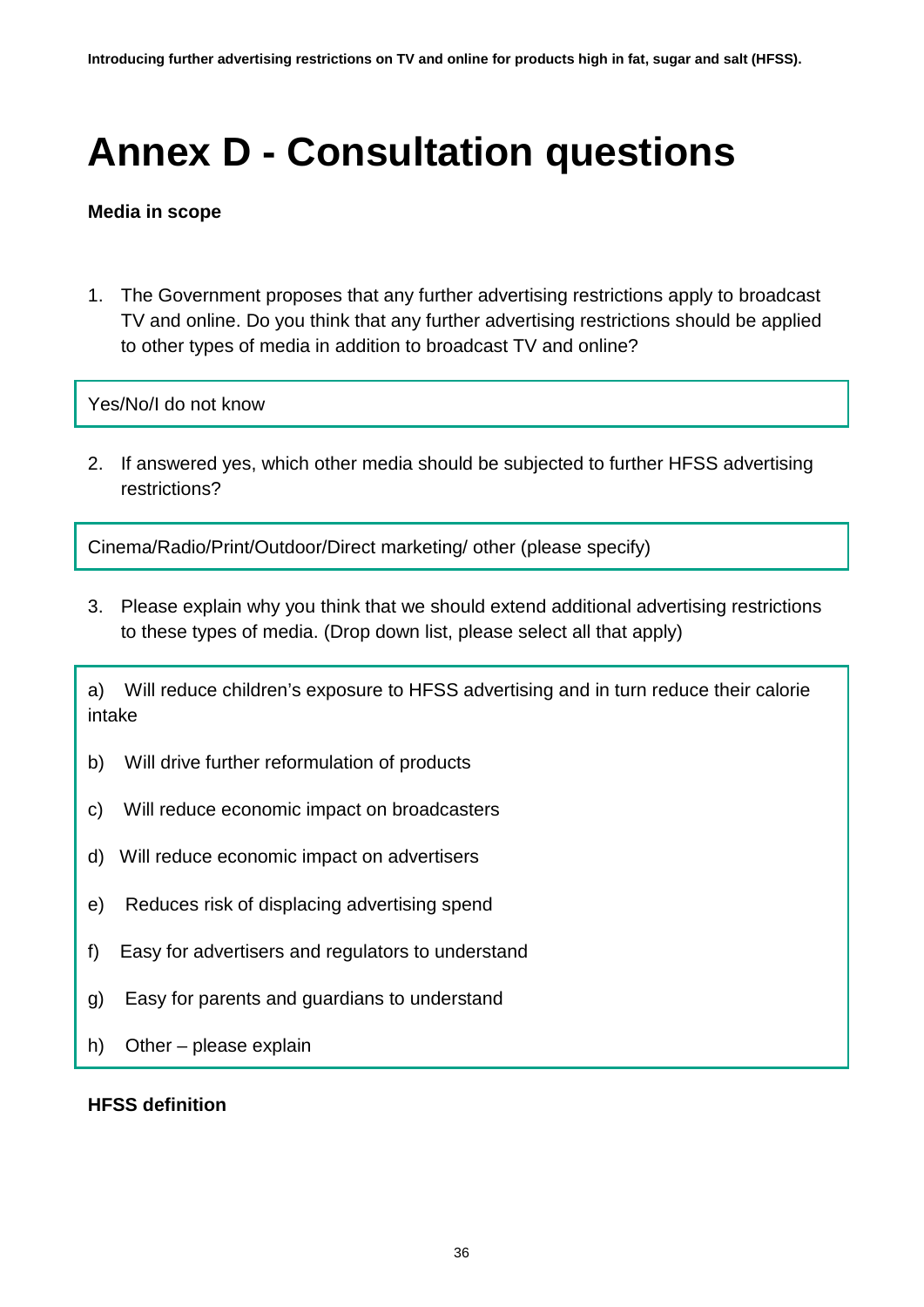4. The Government proposes that any additional advertising restrictions apply to food and drink products in Public Health England's sugar and calorie reduction programmes, and the Soft Drink Industry Levy, using the NPM 2004/5 to define what products are HFSS. Do you agree or disagree with this proposal?

Agree/Disagree/ I do not know

5. If you do not agree with the proposal what alternative approach would you propose and why? Please provide evidence to support your answer.

Please explain your answer

#### **Broadcast consultation options**

6. Please select your preferred option for potential further broadcast restrictions.

Option 1/Option 2/Option 3

7. Please select the reason/s for your choice, providing supporting evidence for your answer. Please tick all that apply

a) Will reduce children's exposure to HFSS advertising and in turn reduce their calorie intake

- b) Will drive further reformulation of products
- c) Will reduce economic impact on broadcasters
- d) Will reduce economic impact on advertisers
- e) Reduces risk of displacing of advertising spend
- f) Easy to implement
- g) Easy for advertisers and regulators to understand
- h) Easy for parents and guardians to understand
- i) Other please specify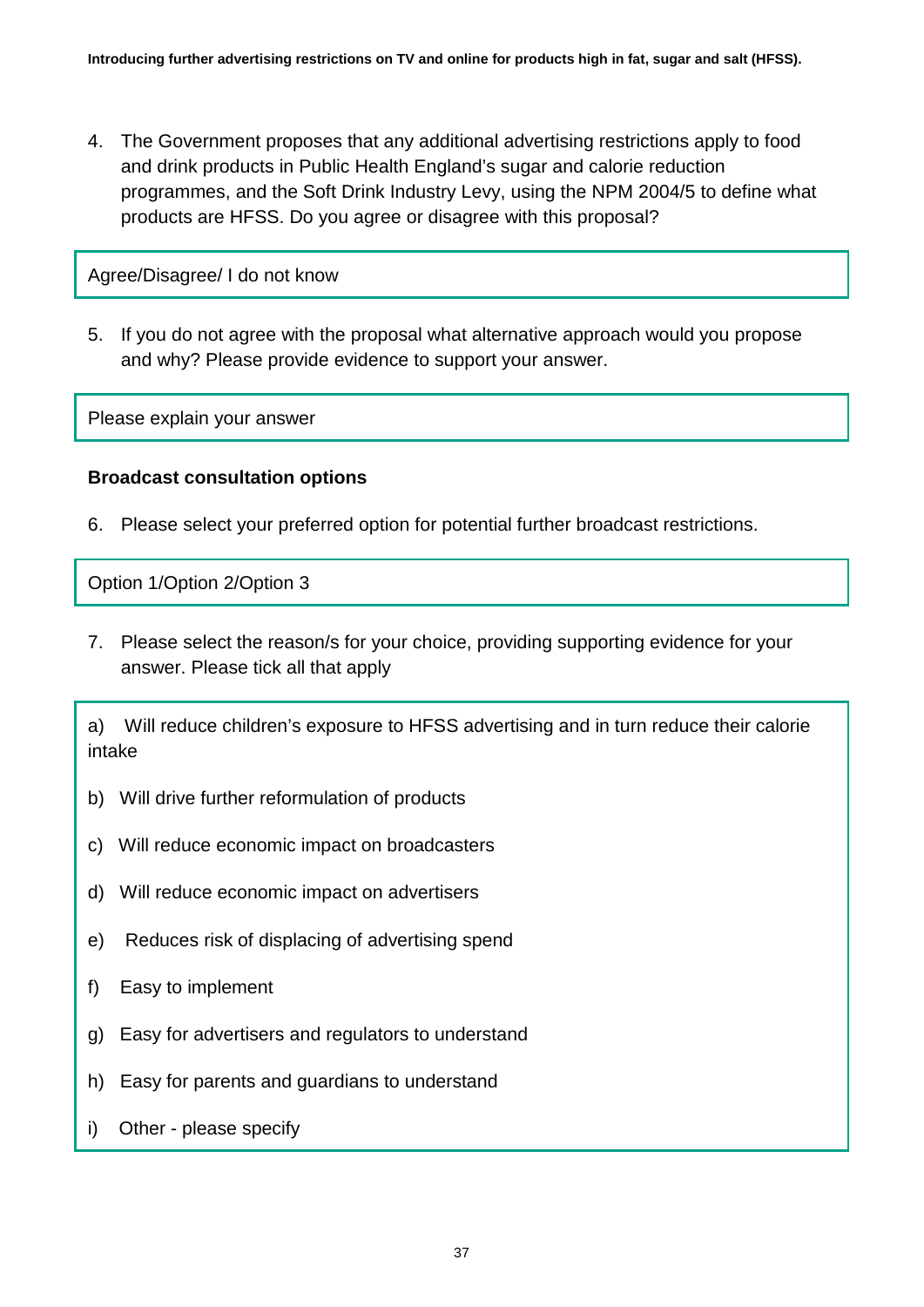- 8. If you selected option 1, the government proposes an exemption for when there are low child audiences. Should this exemption apply to channels or programmes? Please explain your answer.
- a) Programme
- b) Channel
- c) I do not know
- 9. If you selected option 1, do you agree that 1% of the total child audience (around 90,000 children) is the appropriate level at which programmes or channels should be exempted? (Choose only one) Please explain your answer.
- a) Yes

b) No

- d) I do not know
- 10. If you selected option 1 and you do not agree that 1% of the total child audience is the correct threshold to grant an exemption please propose an alternative threshold, providing evidence to support your answer.
- a) x% of total audience
- b) x% of total child audience
- c) x number children
- d) Other (please specify)
- 11. If you selected option 2, do you agree with the thresholds suggested for the NPM? If not please explain your reasons with supporting evidence.

Yes/No

12. If you selected option 2, should the NPM thresholds remain static or decrease overtime to offer rewards in line with reformulation efforts? Please explain your answer.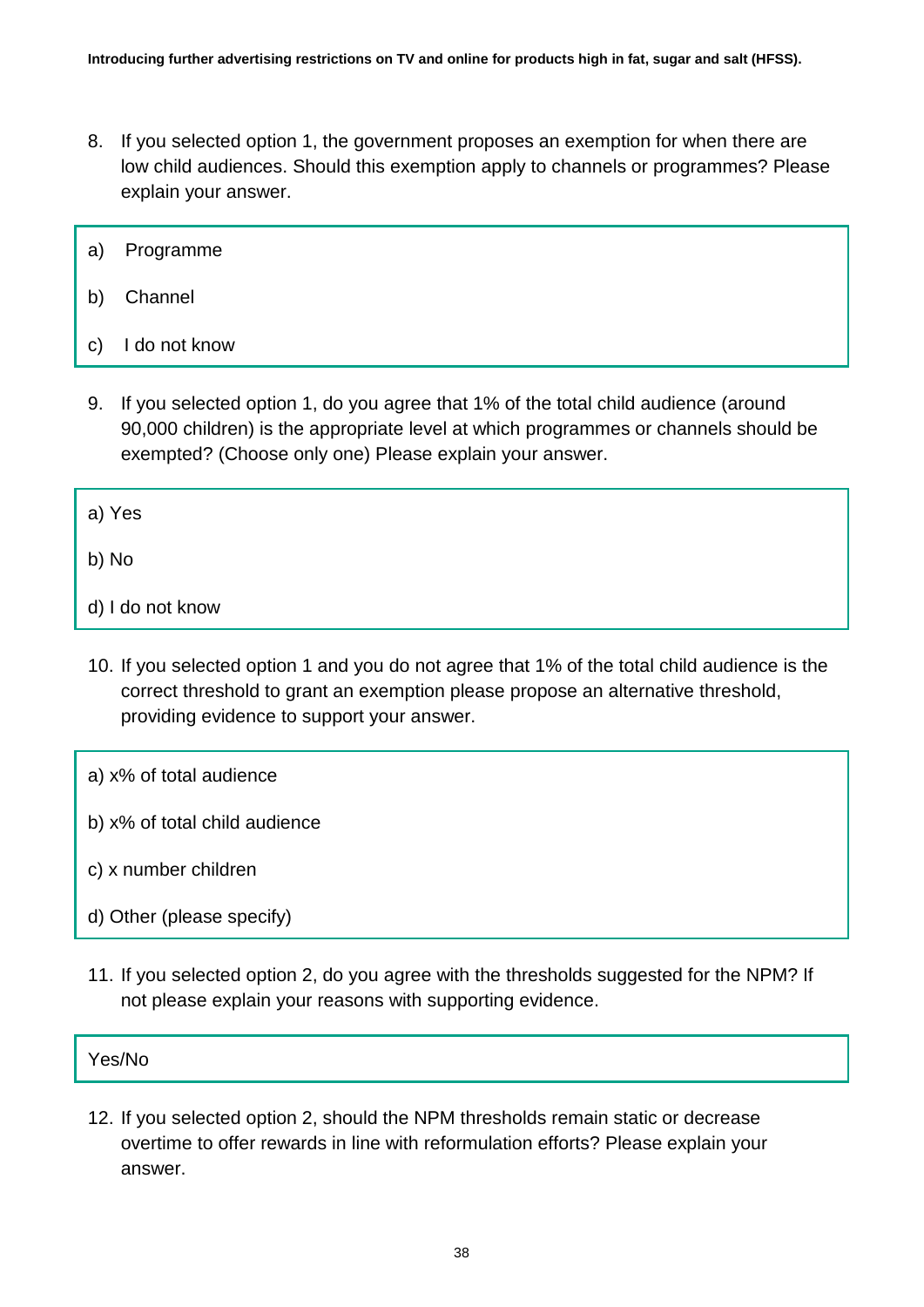Static/Decrease/Other

13. If you selected option 2, the Government proposes to allow products that fall within the middle threshold some advertising before the 9pm watershed. What advertising freedoms do you think these products could be offered?

Please explain your answer

14. If you selected option 2, in your view, how easy would it be to implement a ladder option compared to the approach outlined in option 1?

Very easy/ Easy/ I do not have a view/Difficult/Very difficult.

- 15. If you selected option 2, the Government proposes an exemption for when there are low child audiences. Should this exemption apply to channels or programmes? Please explain your answer.
- a) Programme
- b) Channel
- c) I do not know
- 16. If you selected option 2, do you agree that 1% of the total child audience (around 90,000 children) is the appropriate level at which programmes or channels should be exempted? (Choose only one) Please explain your answer
- a) Yes
- b) No
- c) I do not know
- 17. If you selected option 2, and you do not agree that 1% of the total child audience is the appropriate level at which to grant an exemption please propose an alternative level, providing evidence to support your answer.
- a) x% of total audience
- b) x% of total child audience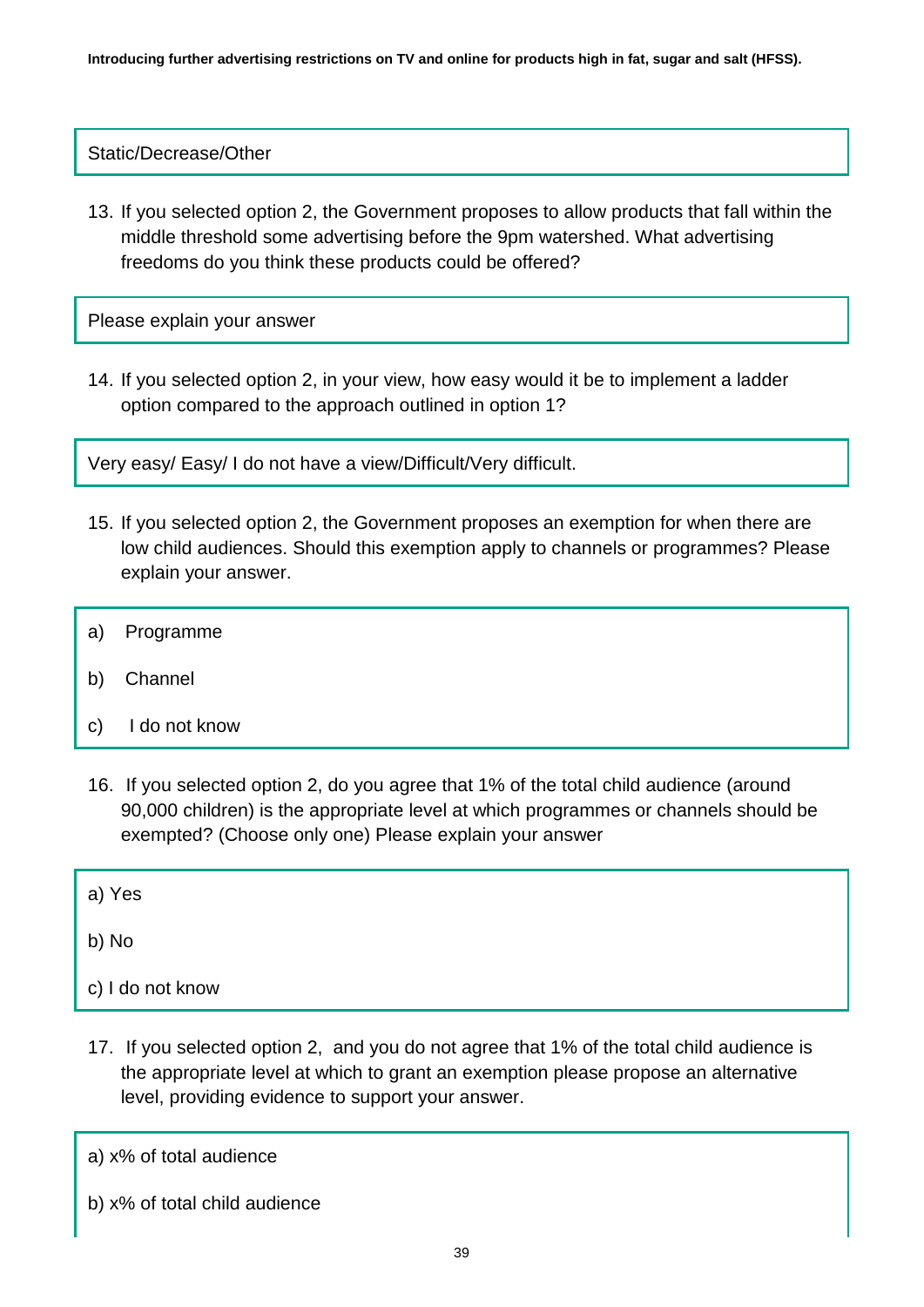- c) x number of children
- d) Other (please specify)
- 18. If you selected option 3, are there any alternative measures from broadcasters, regulators or the advertising sector that might help to meet our policy objectives in broadcast?

If you answered yes, what measures do you propose?

- 19. If you would like to comment on the options that you have not chosen to support please comment here, providing evidence to support your answer. Please make it clear what option you are commenting on.
- a) Option 1
- b) Option 2
- c) Option 3

#### **Online consultation options**

20. Please select your preferred option for potential further online HFSS advertising restrictions.

Option 1/Option 2/Option 3/Option 4

21. Please select the reason/s for your choice, providing supporting evidence for your answer. Please tick all that apply.

a) Will reduce children's exposure to HFSS advertising and in turn reduce their calorie intake

- b) Will drive further reformulation of products
- c) Will reduce economic impact on broadcasters
- d) Will reduce economic impact on advertisers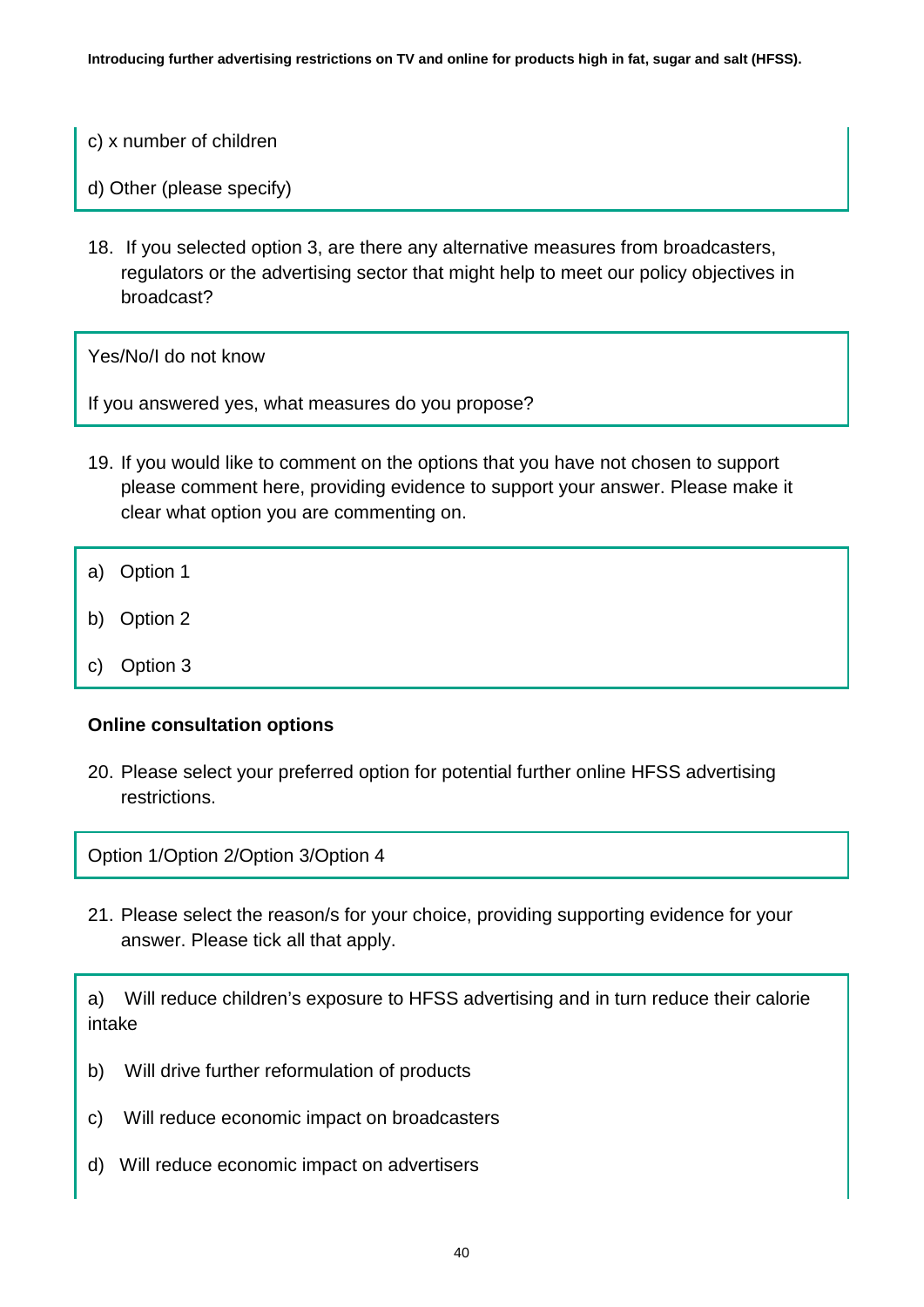- e) Reduces risk of displacing of advertising spend
- f) Easy to implement
- g) Easy for advertisers and regulators to understand
- h) Easy for parents and guardians to understand
- i) Other please specify
- 22. If you selected option 1, should exemptions be applied to advertisers that can demonstrate exceptionally high standards of evidence that children will not be exposed to HFSS advertising?

23. If you selected option 1, what evidence should be required to meet the definition of "exceptionally high standards" for the purposes of securing an exemption?

Please explain your answer.

24. If you selected option 1, what exemptions might the government apply to advertisers who can demonstrate exceptionally high standards of evidence? Please describe how they would work and provide supporting evidence.

Please explain your answer

25. If you selected option 1, should exemptions apply to certain kinds of advertising, recognising the practical challenges of applying a time-based restriction for some kinds of advertising?

Yes/No/I do not know

If you answered yes, please explain what types of advertising should be exempted.

26. If you selected option 2, where advertisers must consider the totality of audience information to demonstrate that no more than 25% of the audience are under 16, should this threshold be lowered:

a) Lowered to 10%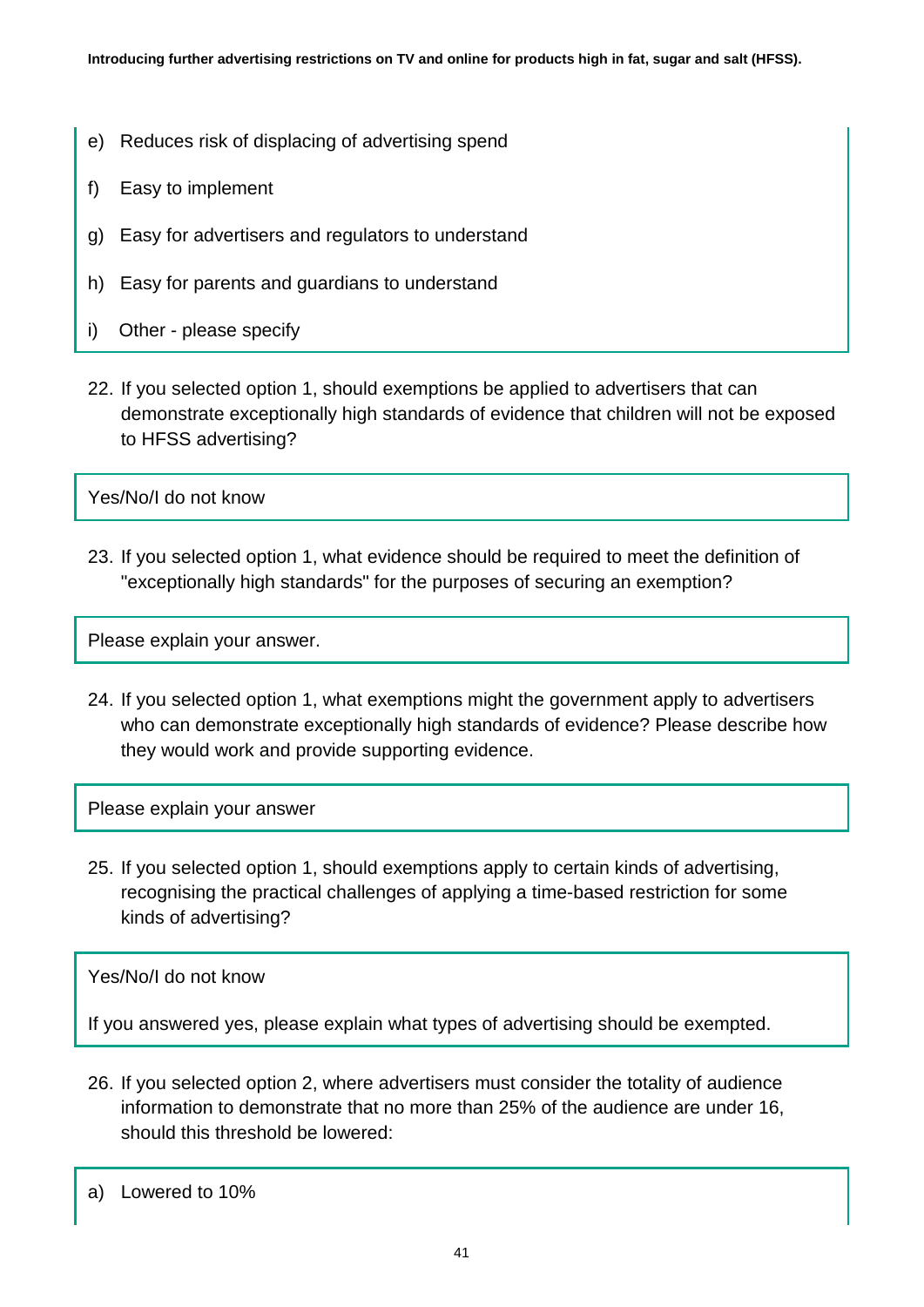- b) Lowered to 1%
- c) Disapplied entirely
- d) Not reduced
- e) Other level (please specify)
- 27. If you selected option 2, for behaviourally targeted advertising, advertisers are required to use whatever sources of evidence are available to them to prove they have excluded under-16s. Do you think they should have to provide specific sources of evidence over and above the existing rules?

If you answered yes, which sources or standards of evidence do you propose? Please provide evidence to support your answer.

28. If you selected option 3, should a watershed be applied to video advertising online, and a targeting restriction for all other online advertising?

Yes/No/I do not know

If you answered no, how would you divide up online advertising in order to apply a watershed or targeting restrictions to different advertising formats/categories platforms/sites?

29. If you selected option 3, for advertising subject to a watershed, should exemptions be applied to advertisers who can demonstrate exceptionally high standards of evidence that children will not be exposed to HFSS advertising?

Yes/No/I do not know

30. If you selected option 3, what evidence should be required to meet the definition of " exceptionally high standards" for the purposes of securing an exemption?

Please explain your answer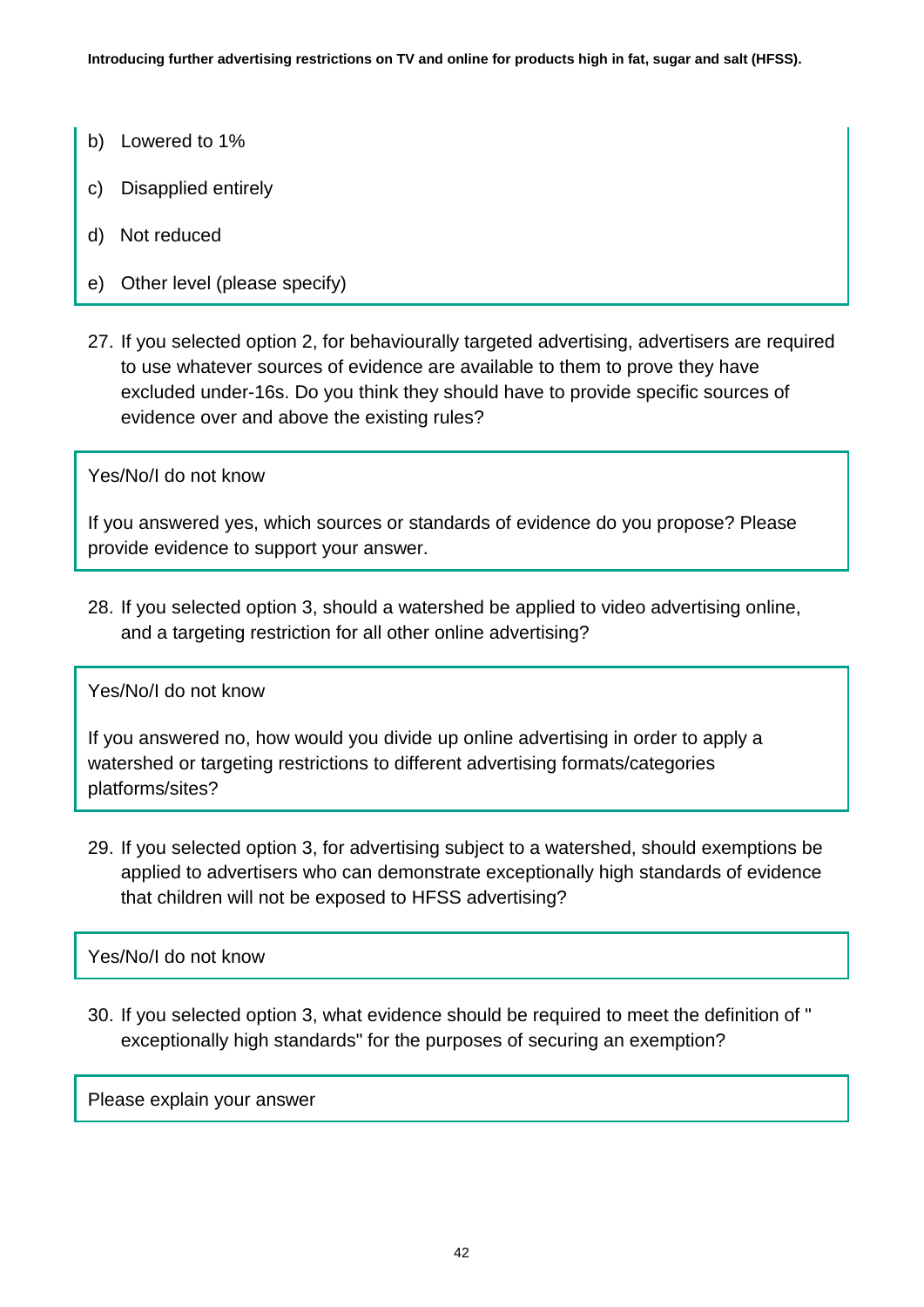31. If you selected option 3, what exemptions might the government apply to advertisers who can demonstrate exceptionally high standards of evidence? Please describe how they would work and provide supporting evidence.

#### Please explain your answer

- 32. If you selected option 3, for advertising subject to a targeting restriction, where advertisers must consider the totality of audience information to demonstrate that no more than 25% of the audience are under 16, should this threshold be lowered:
- a) Lowered to 10%
- b) Lowered to 1%
- c) Disapplied entirely
- d) Not reduced
- e) Other level (please specify)
- 33. If you selected option 3, for advertising subject to a targeting restriction, which has been behaviourally targeted, advertisers are required to use whatever sources of evidence are available to them to prove they have excluded under-16s. Do you think they should have to provide specific sources of evidence over and above the existing rules?

#### Yes/No/I do not know

If you answered yes, which sources or standards of evidence do you propose? Please provide evidence to support your answer.

34. If you selected option 4, are there any alternative measures from online platforms, regulators or the advertising sector that might help to meet our policy objectives about online advertising?

Yes/No/I do not know

If you answered yes, what measures do you propose?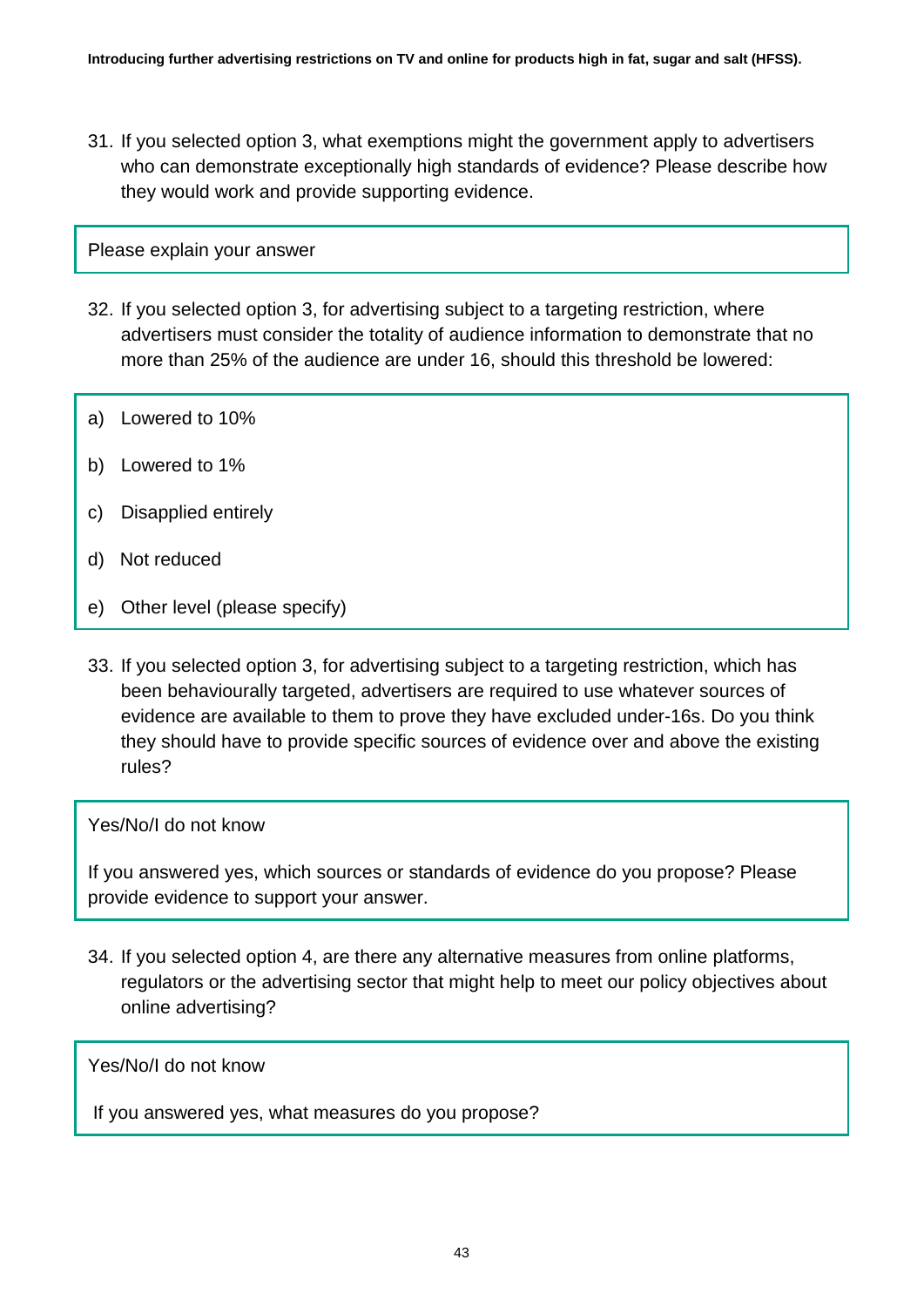- 35. If you would like comment on any options that you have not chosen to support please comment here, providing evidence to support your answer. Please make it clear which option you are referring to.
- a) Option 1
- b) Option 2
- c) Option 3
- d) Option 4

#### **Implementation and next steps**

36. The government proposes to introduce any advertising restrictions arising from this consultation at the same time on TV and online. Do you think restrictions should be applied at the same time for TV and online?

Yes/No/I do not know

#### **Public Sector Equality Duty**

37. Do you think that introducing further HFSS advertising restrictions on TV and online is likely to have an impact on people on the basis of their age, sex, race, religion, sexual orientation, pregnancy and maternity, disability, gender reassignment and marriage/civil partnership?

Yes/No/I do not know

If you answered yes, please explain your answer and provide relevant evidence.

38. Do you think that any of the proposals in this consultation would help achieve any of the following aims?

a) Eliminating discrimination, harassment, victimisation and any other conduct that is prohibited by or under the Equality Act 2010

b) Advancing equality of opportunity between persons who share a relevant protected characteristic and persons who do not share it?

c) Fostering good relations between persons who share a relevant protected characteristic and persons who do not share it?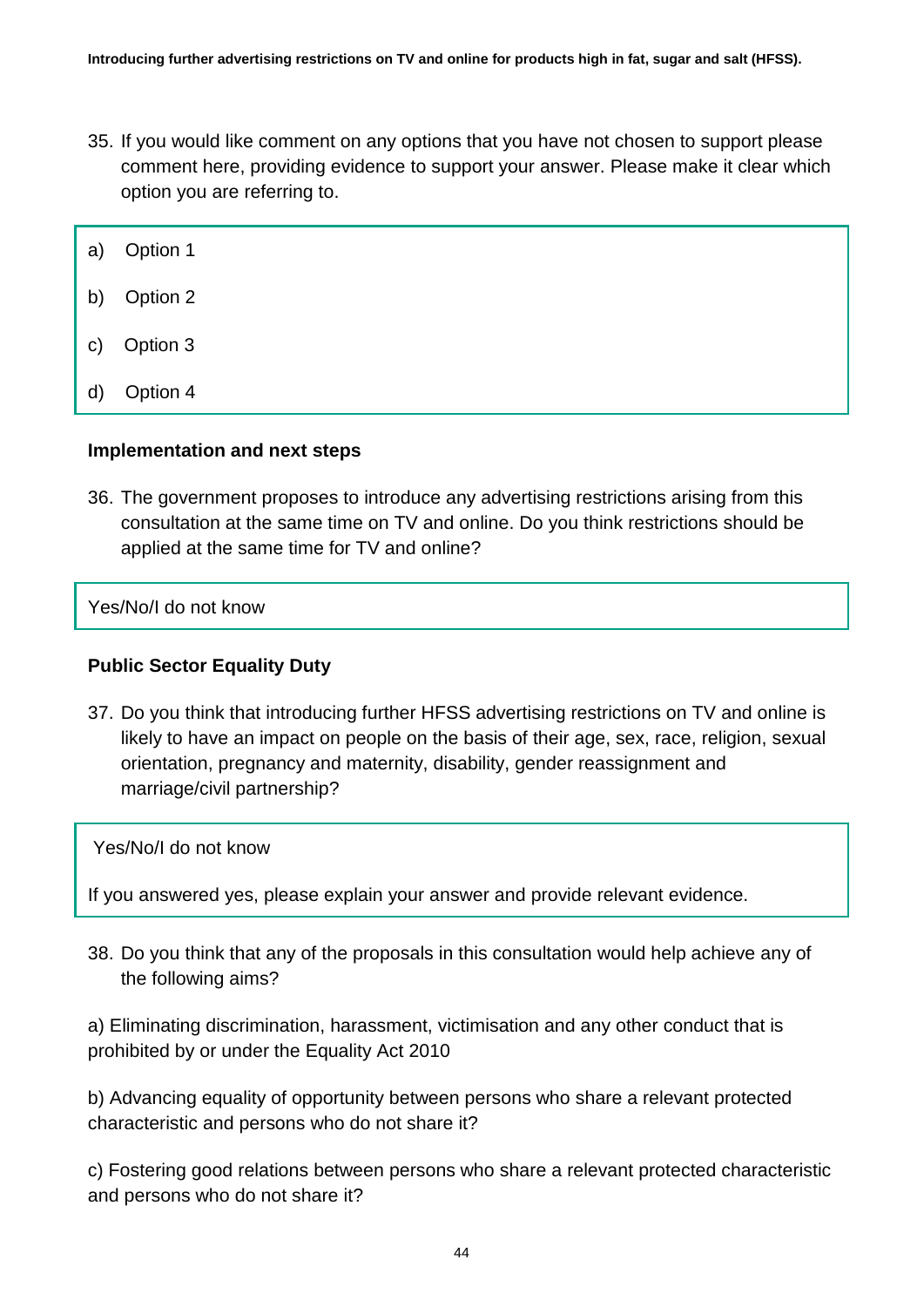If you answered yes, please explain which aims it would help achieve and how.

If you answered no, could the proposals be changed so that they are more effective?

If you think that proposals could be changed to be more effective please explain what changes would be needed.

39. Do you think that the proposed policy to introduce further HFSS advertising restrictions on TV and online would be likely to have a differential impact on people from lower socio-economic backgrounds?

Yes/No/I do not know

If you answered yes, please explain your answer and provide relevant evidence.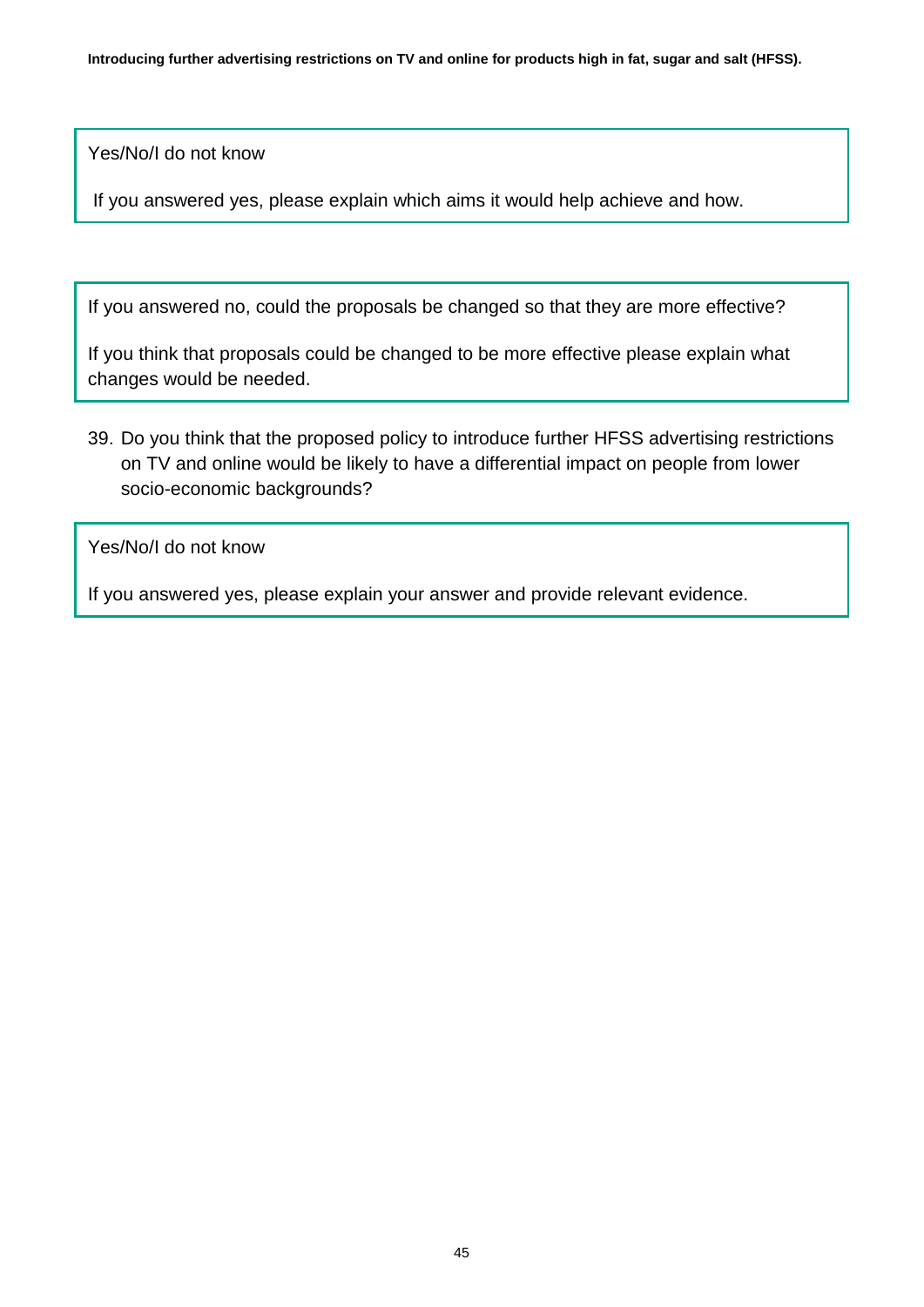## <span id="page-45-0"></span>**Annex E - Impact assessment consultation questions**

1. Do you have any additional evidence that would improve our understanding of how and where household spend on HFSS products may be displaced?

#### Yes/No

If you answered yes, please provide additional evidence

2. Our estimates of the impact on retailer and manufacturer profits are based on several assumptions around profit margins and retailer mark-ups. Can you provide us with any evidence that would help to improve these calculations?

Yes/No

If you answered yes please provide any additional evidence.

3. Do these calculations reflect a fair assessment of the transition costs that would be faced by your organisation?

Yes/No

If you answered no, please explain your reasons and provide additional evidence.

4. If your industry faces revenue or sales loses from these interventions, how long do you expect these to last?

5 years/10 years/15 years/other (please specify)

5. We have estimated that a significant proportion of HFSS advertising on broadcast TV or online will be displaced to other forms of media. As an advertiser do you think the level of displacement for radio, print and out of home is correct?

### Yes/No

If you answered no, please provide any additional evidence.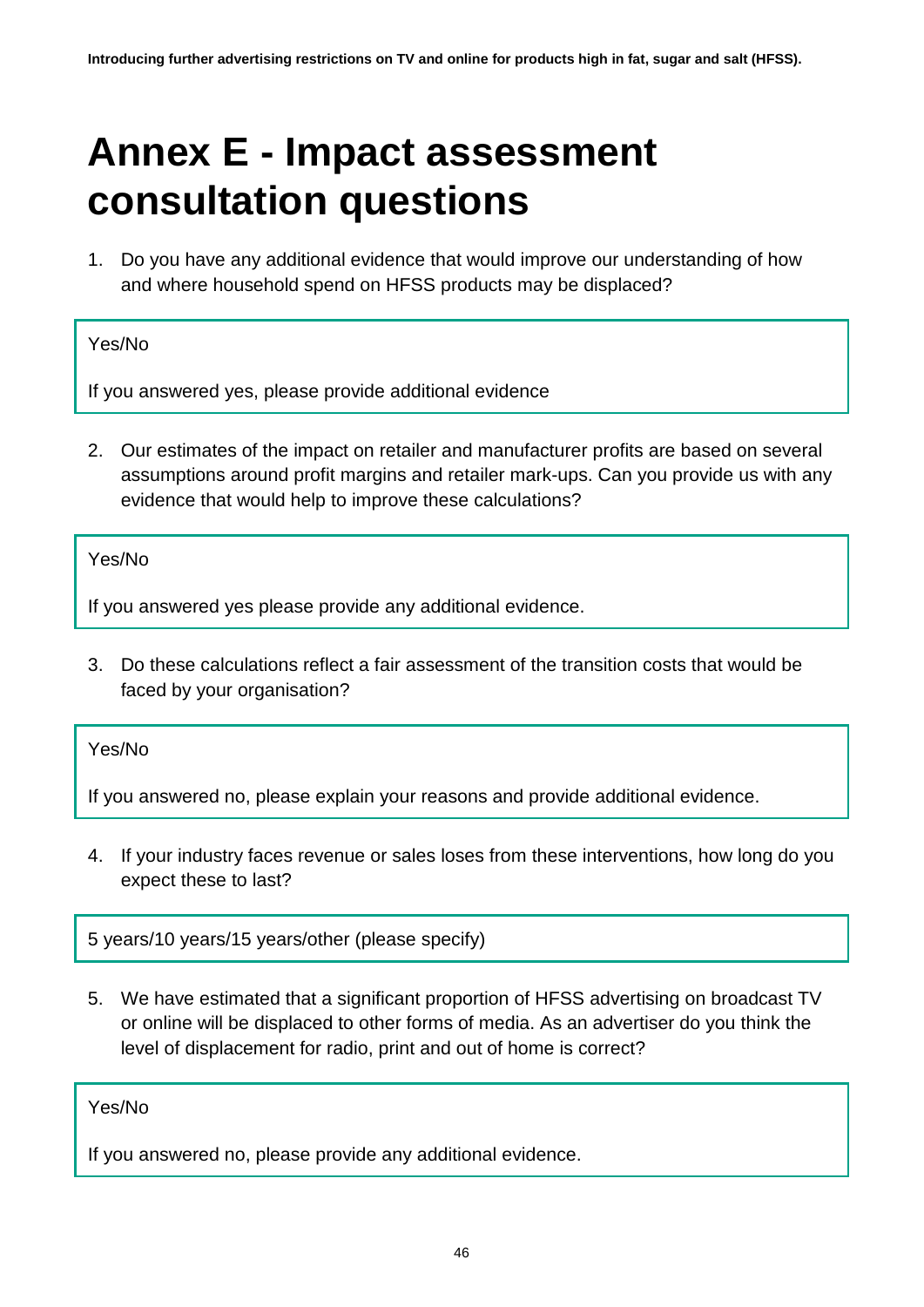6. We have assumed that HFSS advertising campaigns displaced to non-video forms of advertising (e.g. radio, billboards and direct mail) will have less impact on children's calorie consumption. Do you agree with this assumption?

#### Yes/No

If you answered no, please provide additional evidence to improve our understanding of how HFSS advertising in non-video media may affect children's food consumption, behaviours and preferences?

7. For all our options we anticipate minimal additional regulatory burdens from further advertising restrictions in terms of regulatory ongoing compliance for broadcasters, advertisers and manufacturers / retailers. Does this assessment seem reasonable?

#### Yes/No

If you answered no, please provide any additional evidence.

8. We have assumed that advertising agencies would receive lower commissions if manufacturers and retailers spent less on their advertising campaigns, but not if they shift their campaigns to other advertising media. Do you agree with this assumption?

#### Yes/No

If you answered no, please provide additional evidence to improve our understanding of how advertising agencies revenue may be impacted by further advertising restrictions

9. Do you have any additional evidence that would improve our understanding of the impacts on businesses? Please provide evidence especially for small and micro businesses.

#### Yes/No

If you answered yes, please provide any additional evidence.

10. Do you have any further evidence or data on the health benefits you wish to submit for us to consider for our final impact assessment?

No/Yes – Please note that this data may be used to in our final impact assessment that will be published.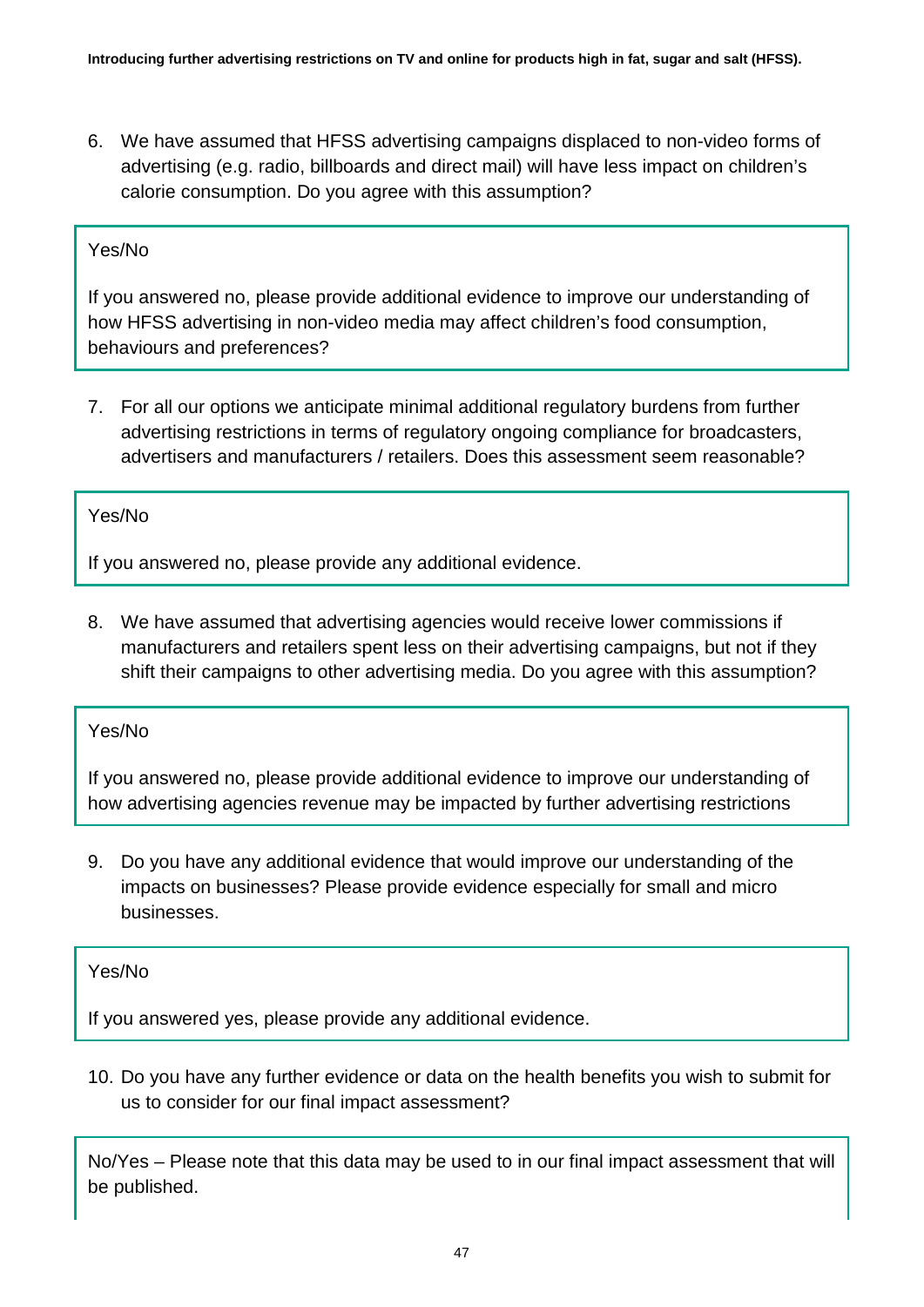Please provide a short summary of the evidence, data, methodology or assumption your response relates to and upload evidence to support your response.

11. Do you have any additional evidence or data that would help us improve our estimates for the additional calorie consumption caused by HFSS product advertising?

Yes/No

If you answered yes, please provide any additional evidence.

12. Do you have any additional evidence or data that would help us improve our assumptions on the levels of HFSS product advertising and its impact on children's food behaviours and preferences?

Yes/No

If you answered yes, please provide any additional evidence.

13. Are you able to provide any additional evidence which would improve our understanding of the long-term impact of HFSS advertising exposure during childhood on food behaviours and preferences later in life?

Yes/No

If you answered yes, please provide any additional evidence.

14. To quantify the impact on food and drink retailers and manufacturers, we have assumed that the calorie reductions are derived from reduced purchasing of HFSS products brought back into the home for consumption. Do you have any evidence or data that can help understand whether a proportion of this reduction would be from consumed outside the home and what impact this would have on the out-of-home sector?

### Yes/No

If you answered yes, please provide any additional evidence providing details of the information contained in the data set and the provider.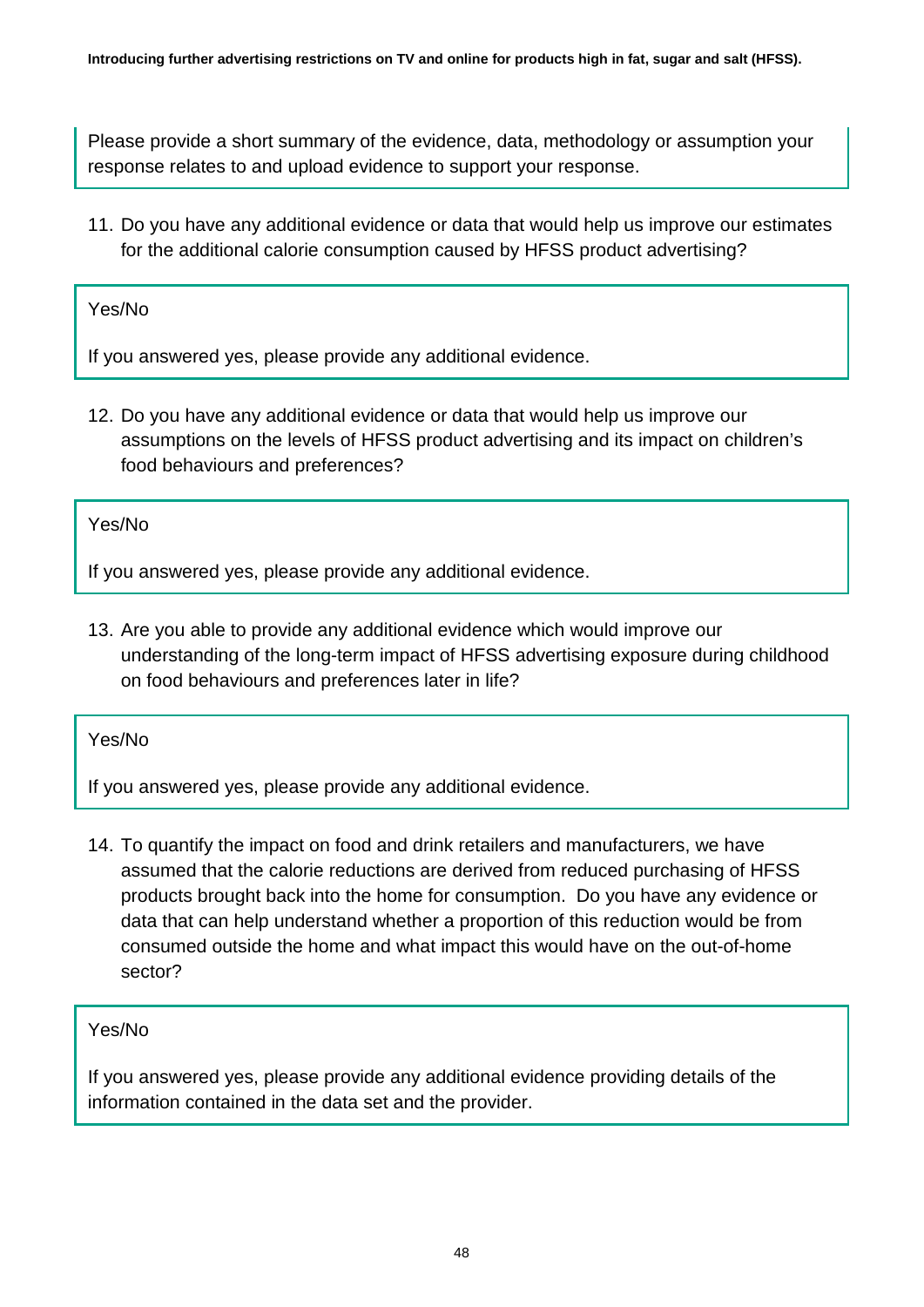15. Do you have any additional evidence that could improve our assessment of how these restrictions may impact HFSS manufacturers and retailers? Particularly learning from the experience of current children's HFSS advertising restrictions.

#### Yes/No

If you answered yes, please provide any additional evidence.

16. Do you have any evidence or data to suggest how advertising restrictions may impact HFSS product sales of small and micro-businesses?

#### Yes/No

If you answered yes, please provide details of the information contained in the data set and the provider.

17. Do you have any evidence or data to suggest what proportion of the fewer HFSS calories purchased due to advertising restrictions may be removed from small and micro-businesses?

#### Yes/No

If you answered yes, please provide details of the information contained in the data set and the provider.

18. Do you have any additional evidence or data that could improve our estimates of how much HFSS advertising is present, across various online platforms and formats (e.g. desktop, mobile, video pre-roll, native, search, sponsorship, other video and other display) and children's exposure to these adverts online?

Yes/No

If you answered yes, please provide any additional evidence.

19. Our evidence on the impact of HFSS advertising on adults is inconclusive. Do you have any additional evidence which would improve our understanding of the impact HFSS advertising has on adult's food consumption, behaviours and preferences and purchases (either for themselves or their children)?

Yes/No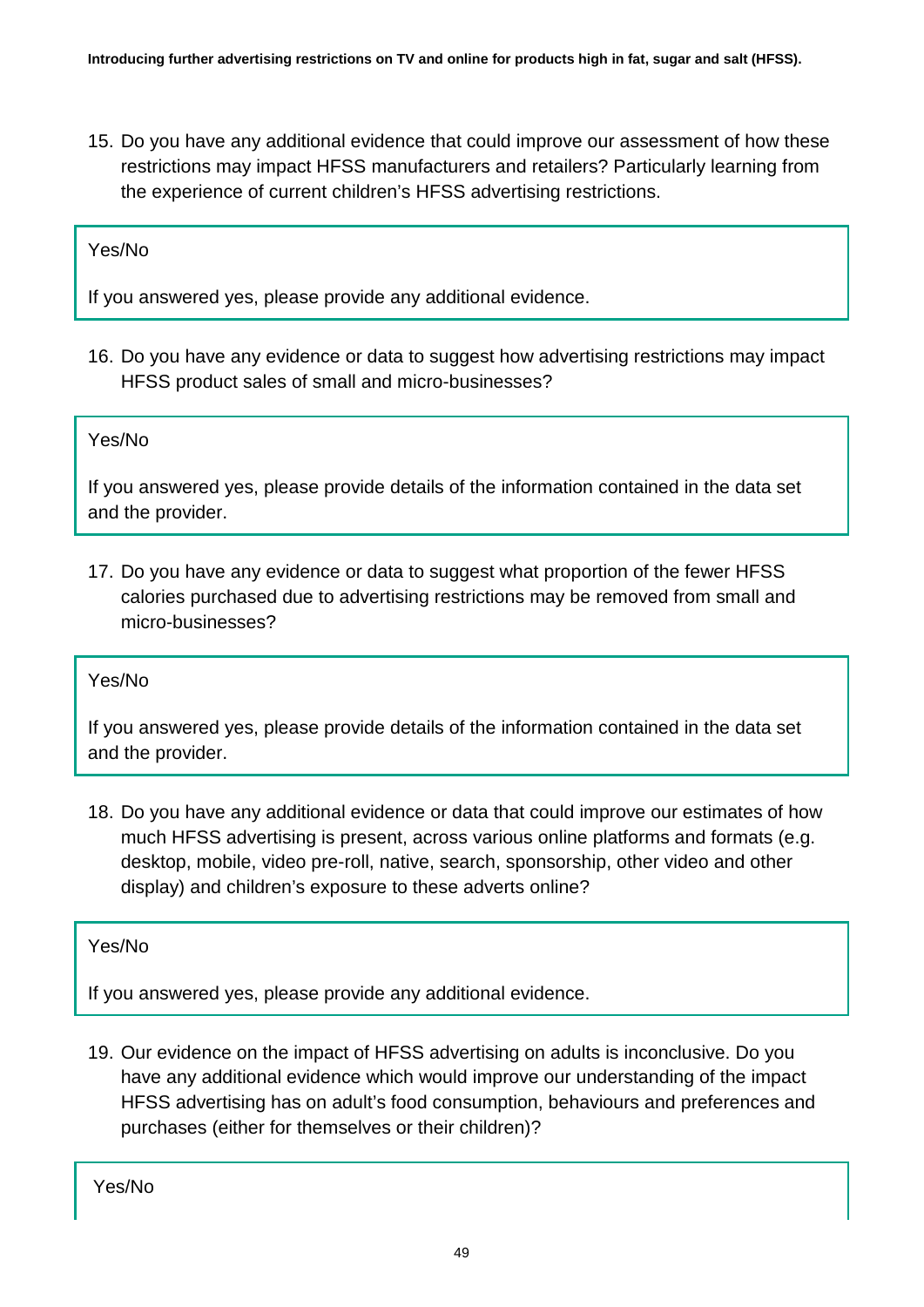If you answered yes, please provide any additional evidence.

20. Can you provide us with any additional evidence to improve our understanding of how the pricing of advertising may change under our proposed options?

Yes/No

If you answered yes, please provide any additional evidence.

21. We have assumed that businesses could partially mitigate the impact of advertising restrictions by shifting to brand advertising, reformulating products, or promoting healthier alternatives in the brand. Do you agree with our assessment of the impact on broadcasters and likely mitigations?

Yes/No

If you answered no, please outline your reasons and provide any supporting additional evidence.

22. What mitigating actions would your business most likely pursue?

Shift to brand advertising/reformulate/shift to advertising healthier products/ Will not take any mitigating action/ other - please specify

- 23. The Department of Culture Media and Sport and the Department of Health and Social Care would welcome any further comments regarding;
- The calculations conducted in the Impact assessment;
- The assumptions made in the Impact assessment.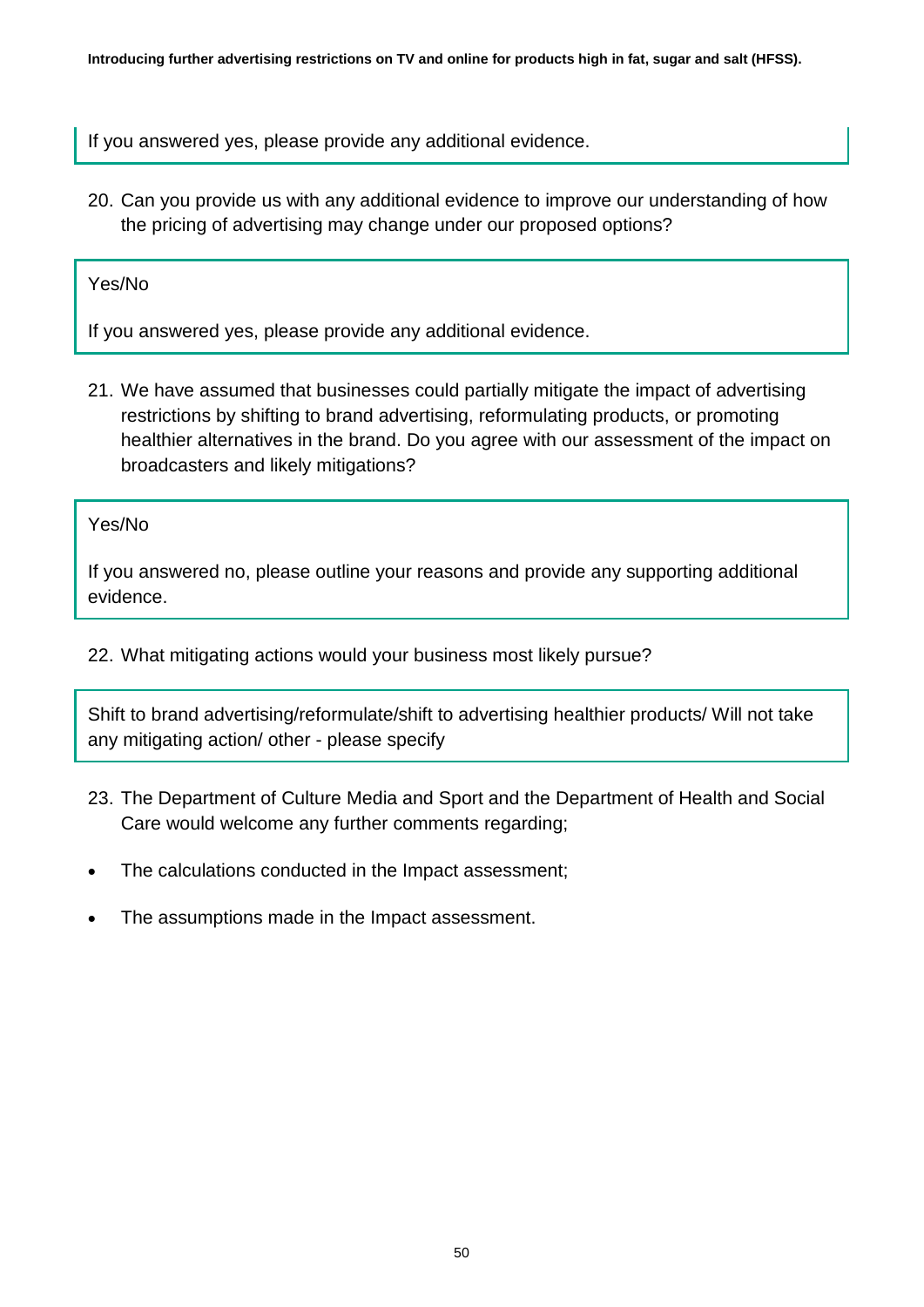## <span id="page-50-0"></span>**Annex F - Disclosure of responses**

Disclosure of responses and Data Protection.

The information you provide in response to this consultation is managed in accordance with the [Department of Health and Social Care's Information Charter.](https://www.gov.uk/government/organisations/department-of-health-and-social-care/about/personal-information-charter)

and the [Department for Digital, Culture, Media and Sport's Information Charter.](https://www.gov.uk/government/organisations/department-for-digital-culture-media-sport/about/personal-information-charter)

Your response will be treated in confidence and not shared with any third party. The information you supply will be processed by the Obesity Food and Nutrition policy team in DHSC and the Media and Creative Industries policy team in DCMS in accordance with the Data Protection Act 2018 and the General Data Protection Regulation. Any reports published using this information will be based on aggregated data only and will not contain any personal information that could identify you.

When the consultation ends, we will analyse the feedback received and publish our response to the key points and the government's proposals on the next steps on the DHSC's website: [www.gov.uk/DHSC.](http://www.gov.uk/DHSC)

If you want some or all of the information you provide to be treated as confidential, it would be helpful if you could clearly identify the relevant information and explain why you consider it confidential.

Please note that DHSC or DCMS may be required by law to publish or disclose information provided in response to this consultation in accordance with access to information regimes: primarily the Freedom of Information Act 2000, the Environmental Information Regulations 2004, the Data Protection Act 2018 and the General Data Protection Regulation. If we receive any request to disclose this information, we will take full account of your explanation, but cannot give you an absolute assurance that disclosure will not be made in any particular case. We will not regard an automatic disclaimer generated by your IT system as a relevant request for these purposes.

If, during completion of the survey you decide to withdraw your response, you will need to contact DHSC using our [web contact form.](https://contactus.dh.gov.uk/?openform)

To prevent any risk of tampering with your response data, [consultation responses cannot](https://delib.zendesk.com/hc/en-us/articles/204891325-Submitted-responses)  [be edited or deleted once submitted.](https://delib.zendesk.com/hc/en-us/articles/204891325-Submitted-responses) However, under the Data Protection Act 2018 (and the General Data Protection Regulation), you have certain rights to access your personal data and have it corrected or erased (in certain circumstances), and you can withdraw your consent to us processing your personal data at any time.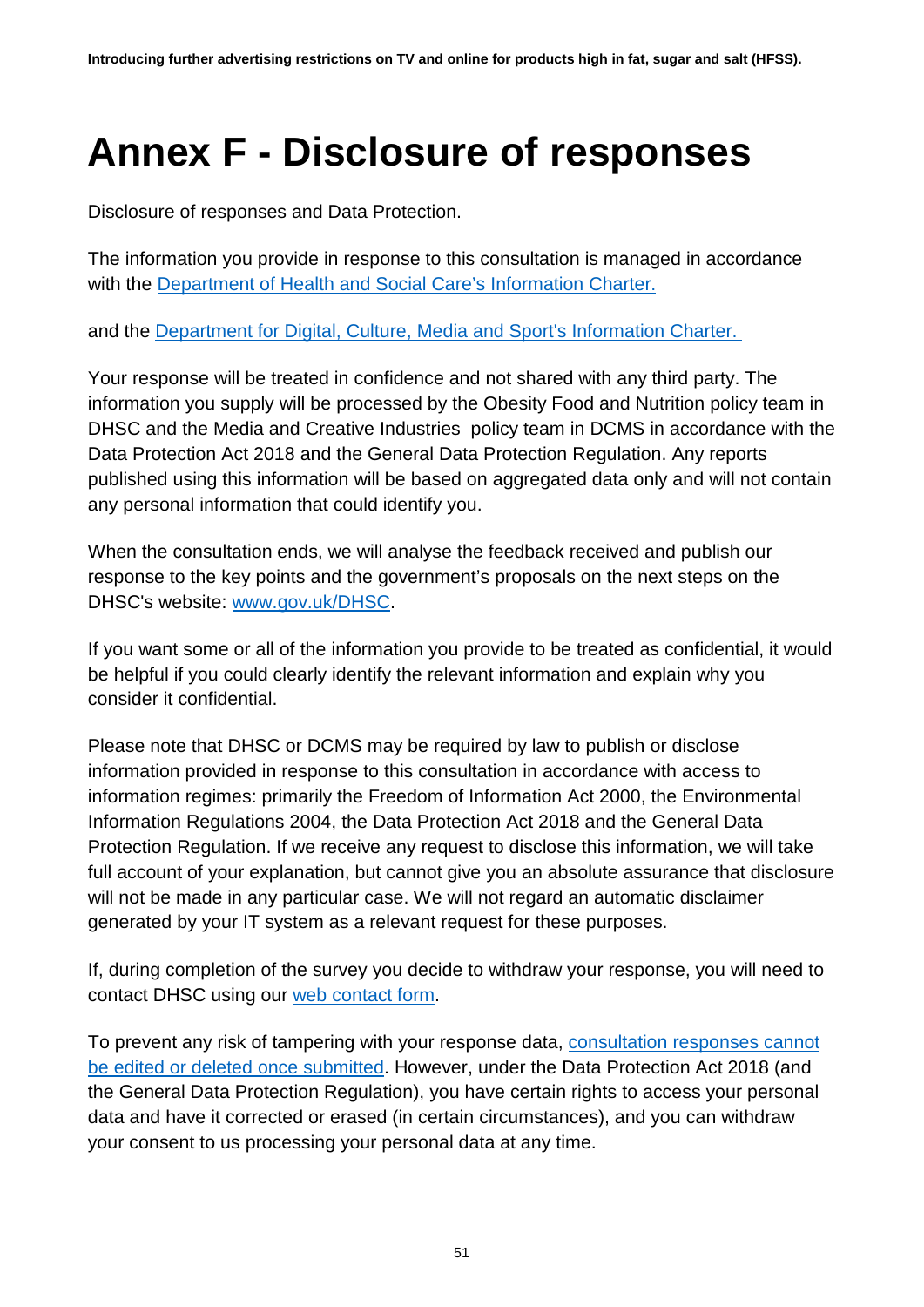You have the right to lodge a complaint to the Information Commissioner's Office about our practices, to do so please visit the Information Commissioner's Office website: [https://ico.org.uk/concerns/.](https://ico.org.uk/concerns/)

Information Commissioner's Office

Wycliffe House Water Lane

Wilmslow

-

Cheshire SK9 5AF

[casework@ico.org.uk](mailto:casework@ico.org.uk)

Telephone: 0303 123 1113

Textphone: 01625 545860

Monday to Friday, 9am to 4:30pm

If you need any further information please contact us using our [web contact form](https://contactus.dh.gov.uk/?openform)

<sup>1</sup> Public Health England. (2015). *Sugar Reduction: The evidence for Action.* Available at: [https://assets.publishing.service.gov.uk/government/uploads/system/uploads/attachment\\_data/file/470179/S](https://assets.publishing.service.gov.uk/government/uploads/system/uploads/attachment_data/file/470179/Sugar_reduction_The_evidence_for_action.pdf) [ugar\\_reduction\\_The\\_evidence\\_for\\_action.pdf](https://assets.publishing.service.gov.uk/government/uploads/system/uploads/attachment_data/file/470179/Sugar_reduction_The_evidence_for_action.pdf)

<sup>2</sup> Public Health England. (2018). *Calorie reduction: The scope and ambition for action.* Available at: [https://assets.publishing.service.gov.uk/government/uploads/system/uploads/attachment\\_data/file/685359/C](https://assets.publishing.service.gov.uk/government/uploads/system/uploads/attachment_data/file/685359/Calorie_reduction_The_scope_and_ambition_for_action.pdf) [alorie\\_reduction\\_The\\_scope\\_and\\_ambition\\_for\\_action.pdf](https://assets.publishing.service.gov.uk/government/uploads/system/uploads/attachment_data/file/685359/Calorie_reduction_The_scope_and_ambition_for_action.pdf)

<sup>3</sup> NHS Digital. (2018). National Child Measurement Programme 2017/18.

<sup>4</sup> NHS Digital. (2018). National Child Measurement Programme 2017/18.

<sup>5</sup> NHS Digital. (2018). National Child Measurement Programme 2017/18.

<sup>6</sup> Gatineau M, Dent M. (2011). *Obesity and mental health.* National Obesity Observatory: Oxford UK <sup>7</sup> Abbasi A, Juszczyk, D, et al. (2017). Body mass index and incident type 1 and type 2 diabetes in children

and young adults: a retrospective cohort study. *Journal of the Endocrine Society*, 1(5), 524-537.

<sup>&</sup>lt;sup>8</sup> Simmonds, M, Llewellyn et al. (2016). Predicting adult obesity from childhood obesity: a systematic review and meta analysis. *Obesity reviews*, 17(2), 95-107.

<sup>9</sup> Guh et al. (2009). The incidence of co-morbidities related to obesity and overweight: a systematic review and meta- analysis. *BMC Public Health*, 9(1), 88.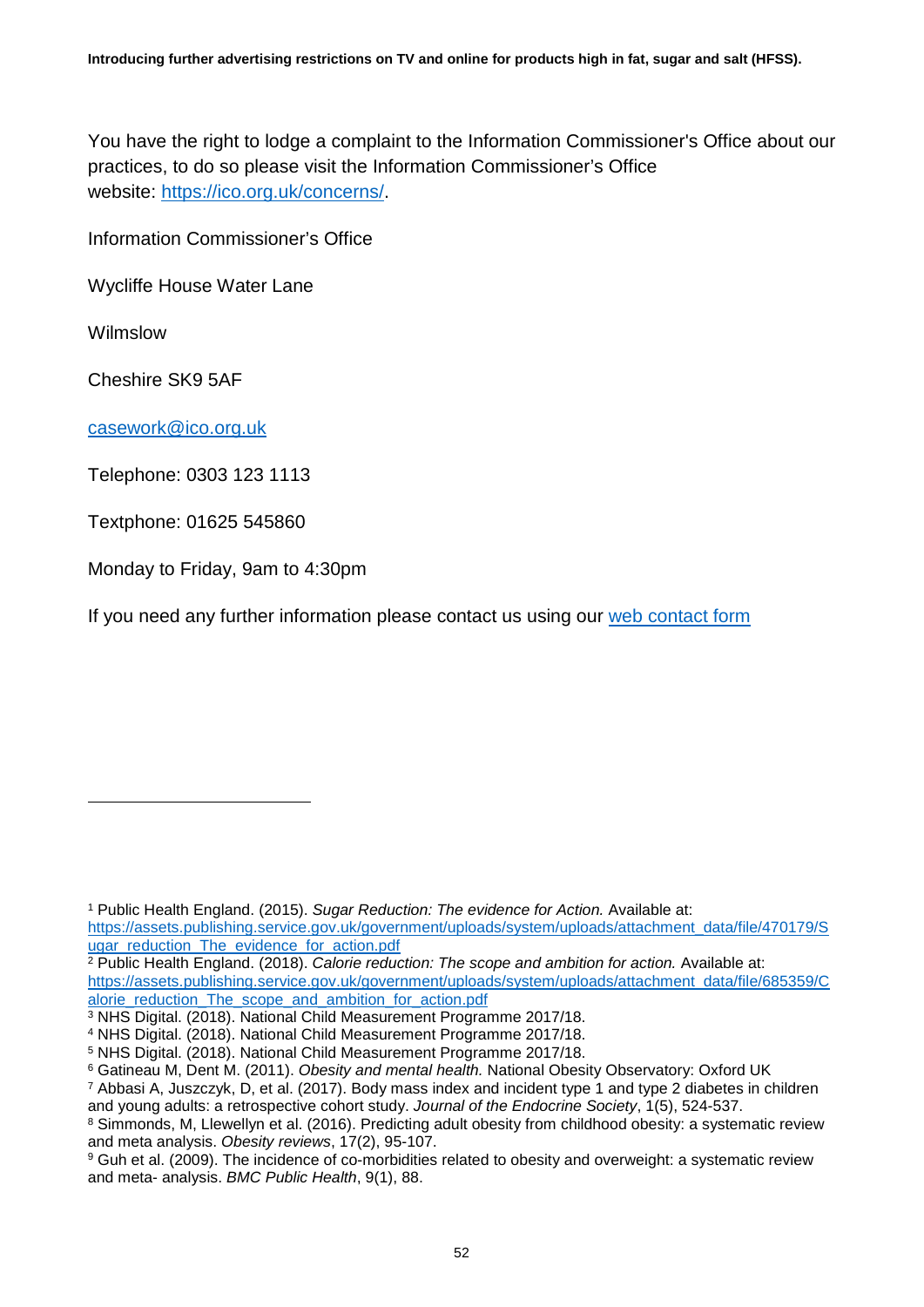<sup>10</sup> Scheen, A J. (2002). Obesity and liver disease. *Best Practice & Research Clinical Endocrinology and Metabolism*, 14(4), 703-716.

<sup>11</sup> Public Health England. (2018). Health Matters: Obesity and the food environment. Available at[:](https://www.gov.uk/government/publications/health-matters-obesity-and-the-food-environment/health-matters-obesity-and-the-food-environment--2) [https://www.gov.uk/government/publications/health-matters-obesity-and-the-food-environment/health](https://www.gov.uk/government/publications/health-matters-obesity-and-the-food-environment/health-matters-obesity-and-the-food-environment--2)[matters-obesity-and-the-food-environment--2](https://www.gov.uk/government/publications/health-matters-obesity-and-the-food-environment/health-matters-obesity-and-the-food-environment--2)

<sup>12</sup> McPherson, K, Marsh, T. (2007). Modelling Future Trends in Obesity and the Impact on Health. *Foresight Tackling Obesities: Future Choices.* Available at[:](https://www.gov.uk/government/publications/reducing-obesity-modelling-future-trends) [https://www.gov.uk/government/publications/reducing](https://www.gov.uk/government/publications/reducing-obesity-modelling-future-trends)[obesity-modelling-future-trends](https://www.gov.uk/government/publications/reducing-obesity-modelling-future-trends)

<sup>13</sup> McKinsey Global Institute. (2014). *Overcoming obesity: An initial economic analysis.* Available at[:](https://www.mckinsey.com/%7E/media/McKinsey/Business%20Functions/Economic%20Studies%20TEMP/Our%20Insights/How%20the%20world%20could%20better%20fight%20obesity/MGI_Overcoming_obesity_Full_report.ashx) [https://www.mckinsey.com/~/media/McKinsey/Business%20Functions/Economic%20Studies%20TEMP/Our](https://www.mckinsey.com/%7E/media/McKinsey/Business%20Functions/Economic%20Studies%20TEMP/Our%20Insights/How%20the%20world%20could%20better%20fight%20obesity/MGI_Overcoming_obesity_Full_report.ashx) [%20Insights/How%20the%20world%20could%20better%20fight%20obesity/MGI\\_Overcoming\\_obesity\\_Full\\_](https://www.mckinsey.com/%7E/media/McKinsey/Business%20Functions/Economic%20Studies%20TEMP/Our%20Insights/How%20the%20world%20could%20better%20fight%20obesity/MGI_Overcoming_obesity_Full_report.ashx) [report.ashx](https://www.mckinsey.com/%7E/media/McKinsey/Business%20Functions/Economic%20Studies%20TEMP/Our%20Insights/How%20the%20world%20could%20better%20fight%20obesity/MGI_Overcoming_obesity_Full_report.ashx)

<sup>14</sup> Public Health England. (2018). *Calorie reduction: The scope and ambition for action.* Available at: [https://assets.publishing.service.gov.uk/government/uploads/system/uploads/attachment\\_data/file/685359/C](https://assets.publishing.service.gov.uk/government/uploads/system/uploads/attachment_data/file/685359/Calorie_reduction_The_scope_and_ambition_for_action.pdf) [alorie\\_reduction\\_The\\_scope\\_and\\_ambition\\_for\\_action.pdf](https://assets.publishing.service.gov.uk/government/uploads/system/uploads/attachment_data/file/685359/Calorie_reduction_The_scope_and_ambition_for_action.pdf)

<sup>15</sup> Public Health England. (2015). *Sugar Reduction: The evidence for Action.* Available at: [https://assets.publishing.service.gov.uk/government/uploads/system/uploads/attachment\\_data/file/470179/S](https://assets.publishing.service.gov.uk/government/uploads/system/uploads/attachment_data/file/470179/Sugar_reduction_The_evidence_for_action.pdf) [ugar\\_reduction\\_The\\_evidence\\_for\\_action.pdf](https://assets.publishing.service.gov.uk/government/uploads/system/uploads/attachment_data/file/470179/Sugar_reduction_The_evidence_for_action.pdf)<br><sup>16</sup> NHS Digital. (2017). Health Survey for England 2017,.

-

<sup>17</sup> Food Standards Agency. (2018). National Diet and Nutrition Survey: results from years 7 and 8 (combined).

<sup>18</sup> Public Health England. (2018). *Calorie reduction: The scope and ambition for action.* Available at: [https://assets.publishing.service.gov.uk/government/uploads/system/uploads/attachment\\_data/file/685359/C](https://assets.publishing.service.gov.uk/government/uploads/system/uploads/attachment_data/file/685359/Calorie_reduction_The_scope_and_ambition_for_action.pdf) [alorie\\_reduction\\_The\\_scope\\_and\\_ambition\\_for\\_action.pdf](https://assets.publishing.service.gov.uk/government/uploads/system/uploads/attachment_data/file/685359/Calorie_reduction_The_scope_and_ambition_for_action.pdf)

<sup>19</sup> Public Health England. (2018). *Calorie reduction: The scope and ambition for action.* Available at: [https://assets.publishing.service.gov.uk/government/uploads/system/uploads/attachment\\_data/file/685359/C](https://assets.publishing.service.gov.uk/government/uploads/system/uploads/attachment_data/file/685359/Calorie_reduction_The_scope_and_ambition_for_action.pdf) [alorie\\_reduction\\_The\\_scope\\_and\\_ambition\\_for\\_action.pdf](https://assets.publishing.service.gov.uk/government/uploads/system/uploads/attachment_data/file/685359/Calorie_reduction_The_scope_and_ambition_for_action.pdf)

<sup>20</sup> The Scientific Advisory Committee on Nutrition. (2015) *Carbohydrates and Health*. Online. Available from: <https://www.gov.uk/government/groups/scientific-advisory-committee-on-nutrition>

<sup>21</sup> Boyland, E & Whalen, R. A, Liverpool University (2017), *'Watershed' Moment: Why it's Prime Time to Protect Children from Junk Food Adverts.' Commissioned by the Obesity Health Alliance.* 

<sup>22</sup> Cairns G, Angus K, Hastings G. (2009). The extent, nature and effects of food promotion to children: a review of the evidence to December 2008. *World Health Organization*, WHO Press.

<sup>23</sup> Halford JC et al. (2007). Beyond-brand effect of television (TV) food advertisements/commercials, in *Public Health Nutrition* 11(9):897-904

<sup>24</sup> Halford JC, Gillespie J, Brown V, Pontin EE, Dovey TM. (2004). Effect of television advertisements for foods on food consumption in children. *Appetite.* Apr 1;42(2):221-5.

<sup>25</sup> Cairns G, Angus K, Hastings G. (2009).The extent, nature and effects of food promotion to children: a review of the evidence to December 2008. *World Health Organization*, WHO Press.

<sup>26</sup> Hastings G, Stead M, McDermott L, Forsyth A, MacKintosh AM, Rayner M, Godfrey C, Caraher M, Angus K. (2003). *Review of research on the effects of food promotion to children*. London: Food Standards Agency. Sep 22.

<sup>27</sup> Cairns G, Angus K, Hastings G. The extent, nature and effects of food promotion to children: a review of the evidence to December 2008. *World Health Organization,* WHO Press; 2009.

<sup>28</sup> *These findings are from experimental studies looking at the effect of acute advertising.*

<sup>29</sup> Boyland EJ, Nolan S, Kelly B, Tudur-Smith C, Jones A, Halford JC, Robinson E. (2016). Advertising as a cue to consume: a systematic review and meta-analysis of the effects of acute exposure to unhealthy food and nonalcoholic beverage advertising on intake in children and adults, 2. *The American journal of clinical nutrition*. Jan 20;103(2):519-33.

<sup>30</sup> Ofcom. (2017): Children and Parents: Media Use and Attitudes Report. Page 161-162. available at: [https://www.ofcom.org.uk/\\_\\_data/assets/pdf\\_file/0020/108182/children-parents-media-use-attitudes-2017.pdf](https://www.ofcom.org.uk/__data/assets/pdf_file/0020/108182/children-parents-media-use-attitudes-2017.pdf)

<sup>31</sup> Adams J, Tyrrell R, Adamson AJ, White M. (2012). Socio-economic differences in exposure to television food advertisements in the UK: a cross-sectional study of advertisements broadcast in one television region. *Public health nutrition.* Mar;15(3):487-94.

<sup>33</sup> Russell, Simon J., Helen Croker, and Russell M. Viner. (2018). "The effect of screen advertising on <sup>32</sup> Ofcom. (2017): Children and Parents: Media Use and Attitudes Report (p22) available at [https://www.ofcom.org.uk/\\_\\_data/assets/pdf\\_file/0020/108182/children-parents-media-use-attitudes-2017.pdf](https://www.ofcom.org.uk/__data/assets/pdf_file/0020/108182/children-parents-media-use-attitudes-2017.pdf) children's dietary intake: A systematic review and meta‐analysis." *Obesity Reviews. Available at:*  <https://www.ncbi.nlm.nih.gov/pubmed/30576057>

<sup>34</sup> Ofcom. (2018). Media Nations: UK Figure 10. Available at: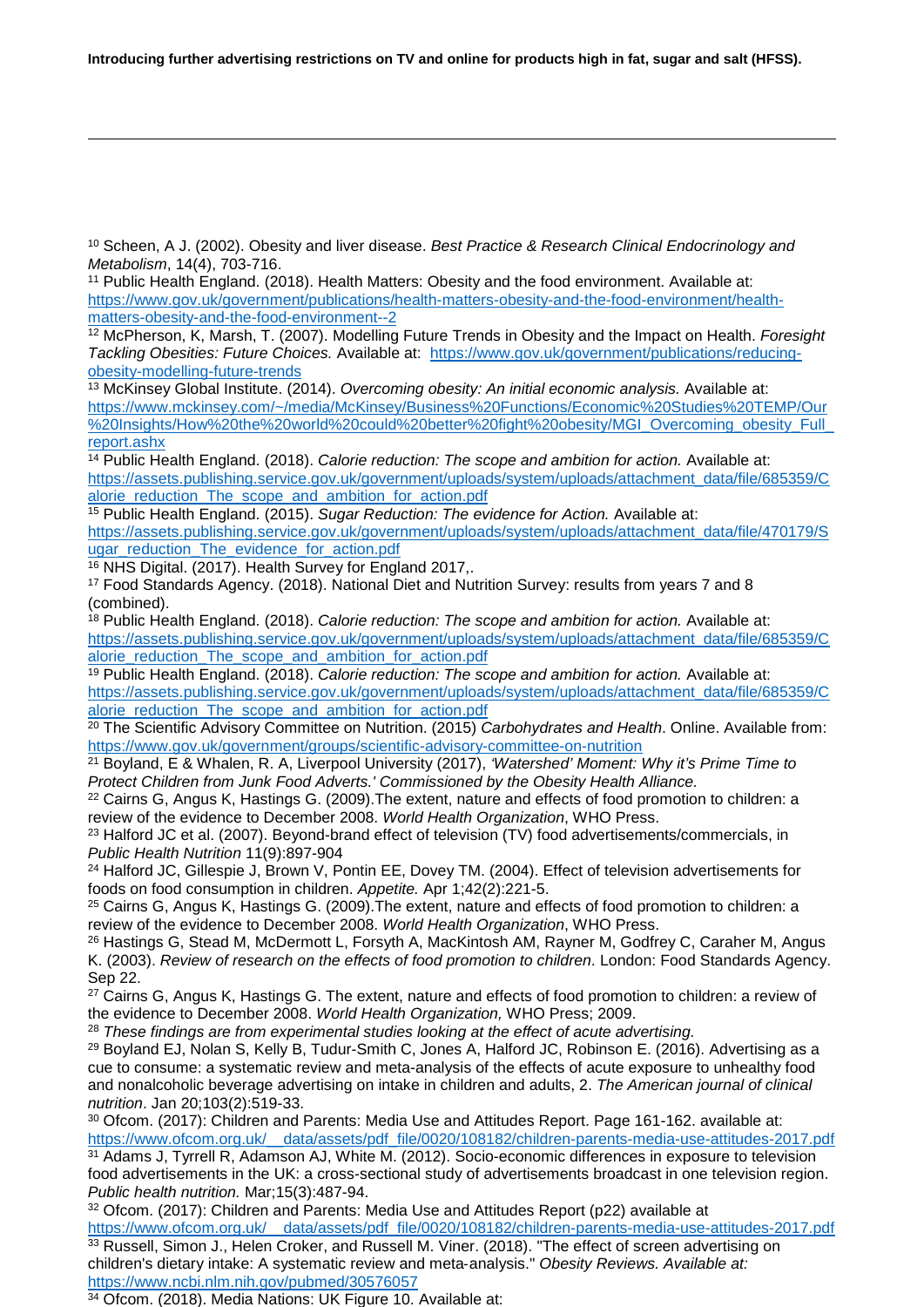-

<sup>35</sup> Ofcom. (2017). Children and Parents: Media Use and Attitudes report. Figure A1.5. Available at:https://www.ofcom.org.uk/ data/assets/pdf\_file/0020/108182/children-parents-media-use-attitudes-[2017.pdf](https://www.ofcom.org.uk/__data/assets/pdf_file/0020/108182/children-parents-media-use-attitudes-2017.pdf)

 $36$  Ofcom. (2017). Children and Parents: Media Use and Attitudes report. Figure A1.9. Available at[:https://www.ofcom.org.uk/\\_\\_data/assets/pdf\\_file/0020/108182/children-parents-media-use-attitudes-](https://www.ofcom.org.uk/__data/assets/pdf_file/0020/108182/children-parents-media-use-attitudes-2017.pdf)[2017.pdf](https://www.ofcom.org.uk/__data/assets/pdf_file/0020/108182/children-parents-media-use-attitudes-2017.pdf)

<sup>37</sup> A child impact is one view of an advert by one child. Ten impacts could be ten views by one child or one *view by ten children.*

<sup>38</sup> *A child impression is the expression of online advertising exposure - similar to a child impact on TV. It denotes each time an advert is served and displayed on a website, regardless of whether or not it is seen or clicked on.*

<sup>39</sup> *Video Sharing Platforms have been defined by, and are in scope of, the revision of the Audiovisual Media Services Directive (which governs EU-wide coordination of national legislation on all audiovisual media), with the intention of creating a regulatory environment that is fairer for all players in the audiovisual sector.* <sup>40</sup> Ofcom. (2017). Children and Parents: Media Use and Attitudes report. Page 2. Available

at[:https://www.ofcom.org.uk/\\_\\_data/assets/pdf\\_file/0020/108182/children-parents-media-use-attitudes-](https://www.ofcom.org.uk/__data/assets/pdf_file/0020/108182/children-parents-media-use-attitudes-2017.pdf)[2017.pdf](https://www.ofcom.org.uk/__data/assets/pdf_file/0020/108182/children-parents-media-use-attitudes-2017.pdf)

<sup>41</sup> Ofcom. (2017). Children and Parents: Media Use and Attitudes report. Page 9. Available

at[:https://www.ofcom.org.uk/\\_\\_data/assets/pdf\\_file/0020/108182/children-parents-media-use-attitudes-](https://www.ofcom.org.uk/__data/assets/pdf_file/0020/108182/children-parents-media-use-attitudes-2017.pdf)[2017.pdf](https://www.ofcom.org.uk/__data/assets/pdf_file/0020/108182/children-parents-media-use-attitudes-2017.pdf)

 $42$  Ofcom. (2017). Children and Parents: Media Use and Attitudes report. Page 39. Available at: https://www.ofcom.org.uk/ data/assets/pdf\_file/0020/108182/children-parents-media-use-attitudes-2017.pdf

<sup>43</sup> Ofcom. (2017). Children and Parents: Media Use and Attitudes report. Page 39. Available at: https://www.ofcom.org.uk/ data/assets/pdf\_file/0020/108182/children-parents-media-use-attitudes-2017.pdf <sup>44</sup> Tatlow-Golden, M, Boyland, EJ, Jewell, J, Zalnieriute, M, Handsley, E, Breda, J and Galea, G (2016)

Tackling food marketing to children in a digital world: trans-disciplinary perspectives. <sup>45</sup> Ofcom (2017). Children and Parents: Media Use and Attitudes report. Page 23. Available at:

[https://www.ofcom.org.uk/\\_\\_data/assets/pdf\\_file/0020/108182/children-parents-media-use-attitudes-2017.pdf](https://www.ofcom.org.uk/__data/assets/pdf_file/0020/108182/children-parents-media-use-attitudes-2017.pdf) <sup>46</sup> Ofcom. (2017). Children and Parents: Media Use and Attitudes report. Page 32. Available at:

[https://www.ofcom.org.uk/\\_\\_data/assets/pdf\\_file/0020/108182/children-parents-media-use-attitudes-2017.pdf](https://www.ofcom.org.uk/__data/assets/pdf_file/0020/108182/children-parents-media-use-attitudes-2017.pdf) <sup>47</sup> Radiocentre (2017). 74% of 9-14 year olds listen to radio weekly. Retrieved from:

<https://www.radiocentre.org/74-of-9-14-year-olds-listen-to-radio-weekly/>

<sup>48</sup> *Video on Demand services regulated by Ofcom are subject to the same rules as other non-broadcast media, regulated by the ASA through self-regulation, and are also subject to additional rules reflecting legal requirements in the Communications Act 2003, which are regulated through the same system of coregulation with Ofcom as TV.*

<sup>49</sup> Broadcast and non-broadcast advertising have significant regulatory differences, particularly in how they apply to online platforms. These include that: where broadcasters can be held liable for breaches of advertising rules, online platforms do not have any liability as publishers; broadcast adverts are pre-cleared before transmission, whereas non-broadcast advertising generally is not; there are more restrictions on broadcast including rules on minutage; there are differences in maximum sanctions.

<sup>50</sup> Advertising Standards Agency (2017). Children and age-restricted ads online. Available at:

<https://www.asa.org.uk/resource/children-age-restricted-ads-online.html>

<sup>51</sup> Ofcom. (2017). Children and Parents: Media Use and Attitudes report. Page 4. Available at:

[https://www.ofcom.org.uk/\\_\\_data/assets/pdf\\_file/0020/108182/children-parents-media-use-attitudes-2017.pdf](https://www.ofcom.org.uk/__data/assets/pdf_file/0020/108182/children-parents-media-use-attitudes-2017.pdf) <sup>52</sup> Nico Neumann, Catherine Tucker and Timothy Whitfield. (2018). *How Effective Is Black-Box Digital Consumer Profiling And Audience Delivery?: Evidence from Field Studies.*

[https://papers.ssrn.com/sol3/papers.cfm?abstract\\_id=3203131](https://papers.ssrn.com/sol3/papers.cfm?abstract_id=3203131)

<sup>53</sup> Advertising Standards Authority. (2018). *More impact online*. Available at: <https://www.asa.org.uk/resource/more-impact-online.html>

54 Ofcom. (2017). Public Service Broadcasting Annual Research Report 2017.

<sup>55</sup> Ofcom. (2004). Ofcom review of public service television broadcasting. Available at:

[https://www.ofcom.org.uk/\\_\\_data/assets/pdf\\_file/0023/25655/psb.pdf](https://www.ofcom.org.uk/__data/assets/pdf_file/0023/25655/psb.pdf)

<sup>56</sup> *Office for National Statistics - Estimates of the population for the UK, England and Wales, Scotland and Northern Ireland 2017*